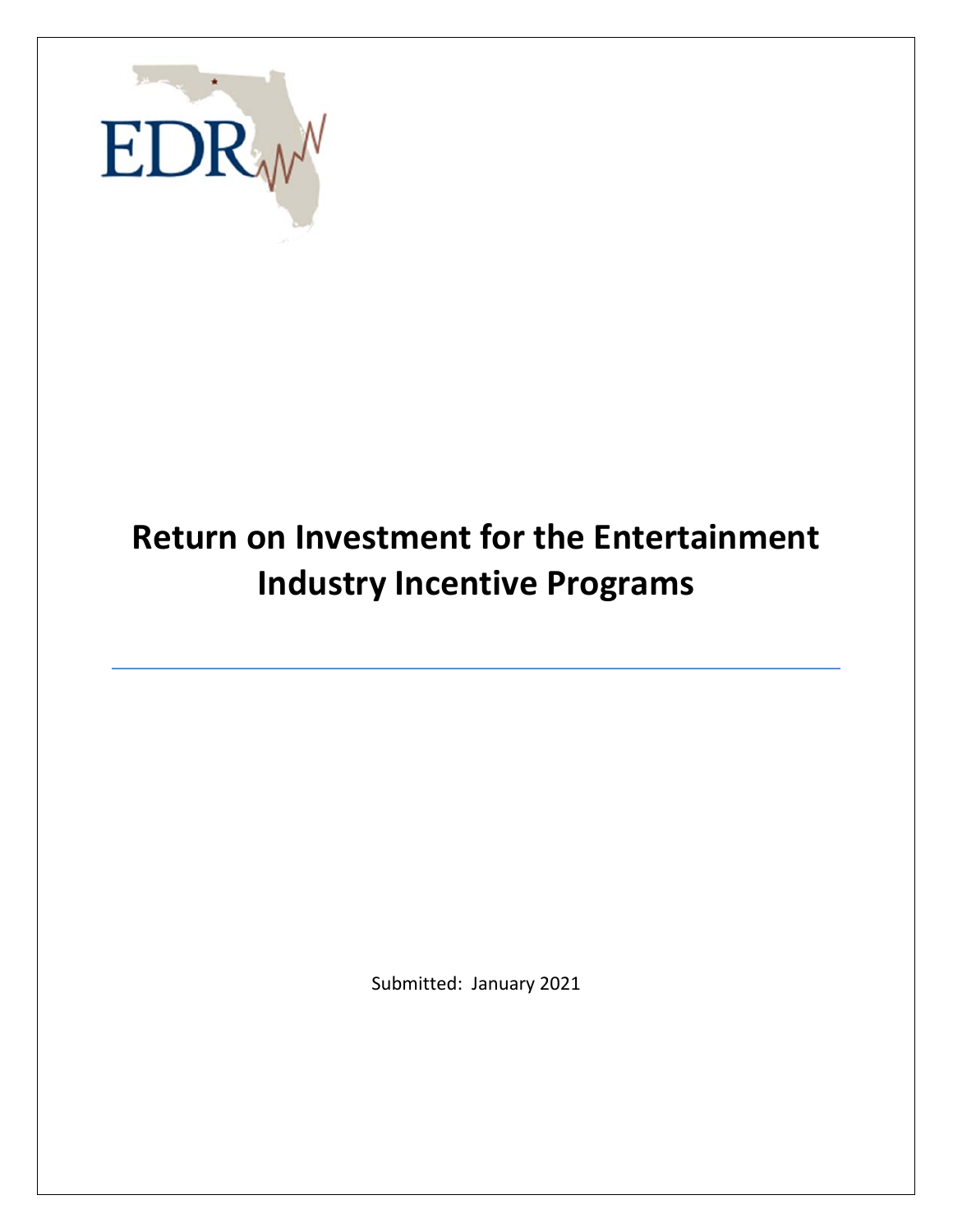## **Table of Contents**

| OVERVIEW OF THE ENTERTAINMENT INDUSTRY FINANCIAL INCENTIVE AND SALES TAX EXEMPTION     |  |
|----------------------------------------------------------------------------------------|--|
|                                                                                        |  |
|                                                                                        |  |
|                                                                                        |  |
|                                                                                        |  |
| APPENDIX: Recent Research Regarding State Film and Entertainment Incentive Programs 23 |  |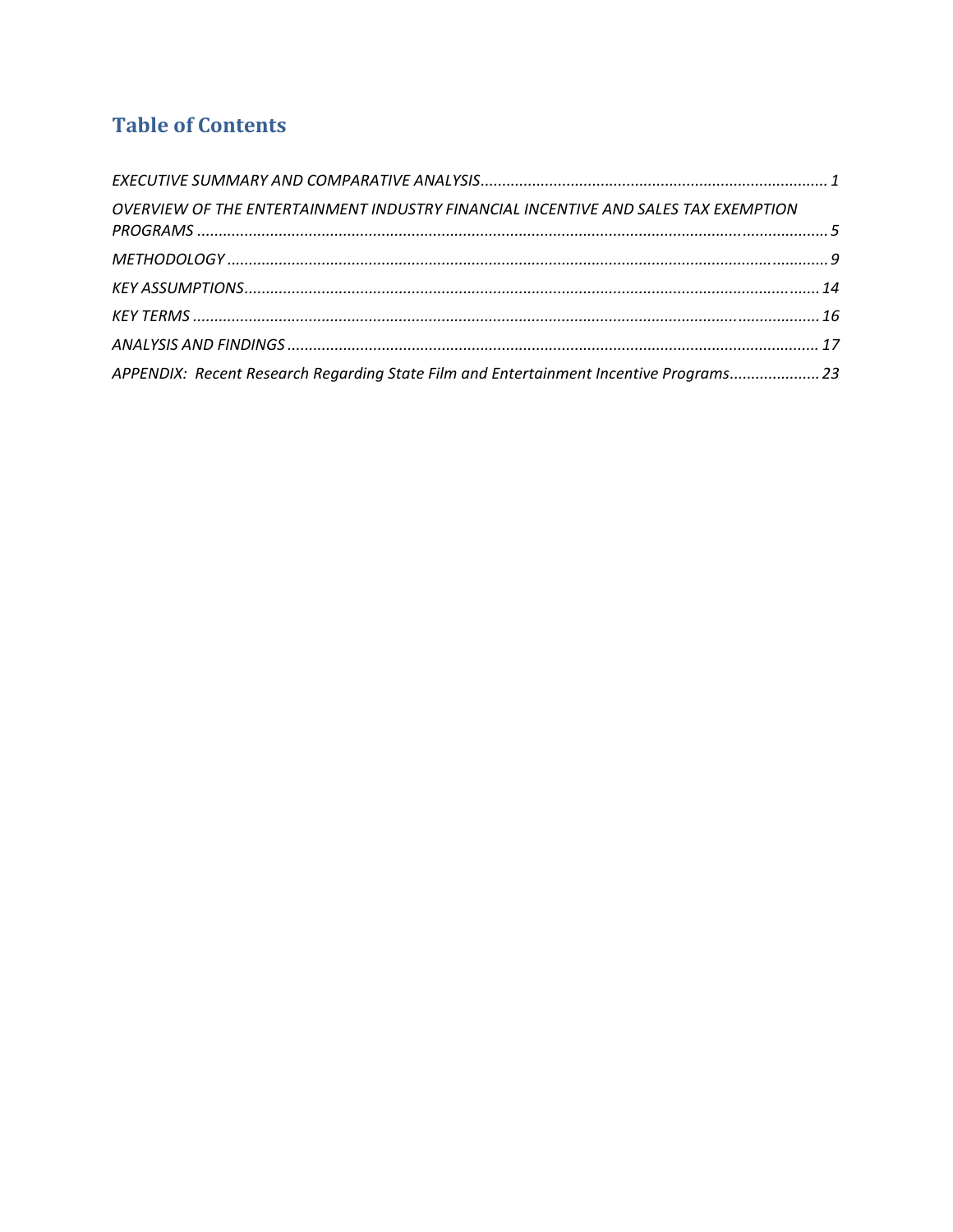### **EXECUTIVE SUMMARY AND COMPARATIVE ANALYSIS**

#### **Background and Purpose**

Legislation enacted in 2013 and revised in 2014 directs the Office of Economic and Demographic Research (EDR) and the Office of Program Policy Analysis and Government Accountability (OPPAGA) to analyze and evaluate specific state economic development incentive programs on a recurring three‐year schedule.<sup>1</sup> EDR is required to evaluate the economic benefits of each program, using project data from the most recent three‐year period, and to provide an explanation of the model used in its analysis and the model's key assumptions. Economic Benefit is defined as "the direct, indirect, and induced gains in state revenues as a percentage of the state's investment" – which includes "state grants, tax exemptions, tax refunds, tax credits, and other state incentives."<sup>2</sup> EDR's evaluation also requires identification of jobs created, the increase or decrease in personal income, and the impact on state Gross Domestic Product (GDP) for each program.

This is EDR's third evaluation of the entertainment industry incentive programs.<sup>3</sup> Two specific programs are addressed by this analysis:

- Florida Entertainment Industry Financial Incentive (tax credit) Program, and
- Florida Entertainment Industry Sales Tax Exemption Program.

The review period covers Fiscal Years 2016‐17, 2017‐18, and 2018‐19.

#### **Explanation of Return on Investment**

In this report, the term "Return on Investment" (ROI) is synonymous with economic benefit, and is used in lieu of the statutory term. This measure does not address issues of overall effectiveness or societal benefit; instead, it focuses on tangible financial gains or losses to state revenues, and is ultimately conditioned by the state's tax policy.

The ROI is developed by summing state revenues generated by a program less state expenditures invested in the program, and dividing that calculation by the state's investment. It is most often used when a project is to be evaluated strictly on a monetary basis, and externalities and social costs and benefits—to the extent they exist—are excluded from the evaluation. The basic formula is:

#### (Increase in State Revenue – State Investment) State Investment

Since EDR's Statewide Model<sup>4</sup> is used to develop these computations and to model the induced and indirect effects, EDR is able to simultaneously generate State Revenue and State Investment from the model so all feedback effects mirror reality. The result (a net number) is used in the final ROI calculation.

<sup>1</sup> Section 288.0001, F.S. As of 2020, twenty programs are specified.

<sup>2</sup> Section 288.005(1), F.S.

<sup>&</sup>lt;sup>3</sup> The previous reports and several presentations related to the findings of the first report can be found at EDR's website: http://edr.state.fl.us/Content/returnoninvestment/

<sup>&</sup>lt;sup>4</sup> See the Methodology section for a description of the Statewide Model.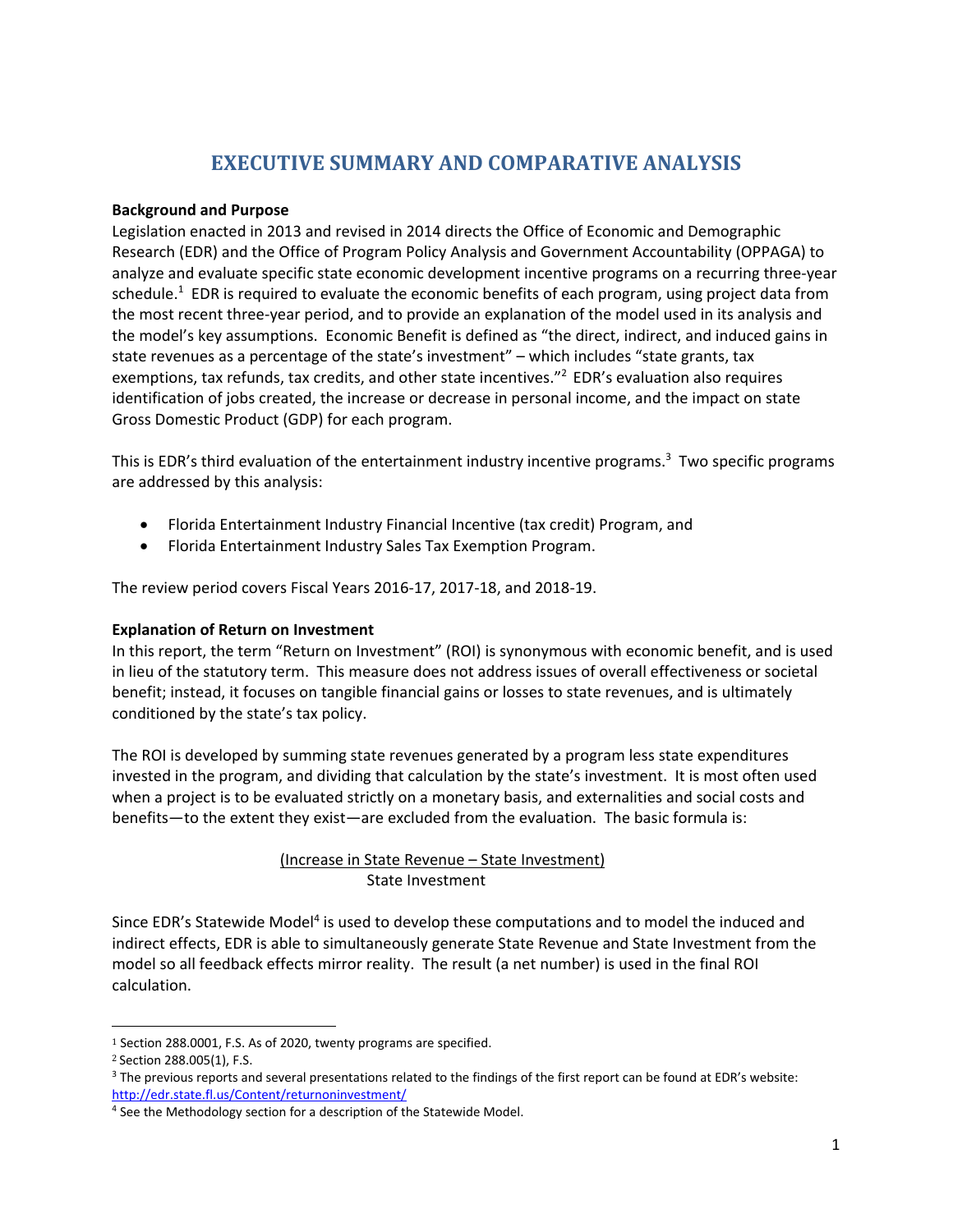As used by EDR for this analysis, the returns can be categorized as follows:

- **Greater Than One (>1.0)**…the program more than breaks even; the return to the state produces more revenues than the total cost of the investment.
- **Equal To One (=1.0)**…the program breaks even; the return to the state in additional revenues equals the total cost of the investment.
- **Less Than One, But Positive (+, <1)**…the program does not break even; however, the state generates enough revenues to recover a portion of its cost of the investment.
- **Less Than Zero (‐, <0)**…the program does not recover any portion of the investment cost, and state revenues are less than they would have been in the absence of the program. This typically occurs because taxable activity is shifted to non‐taxable activity.

The numerical ROI can be interpreted as return in tax revenues for each dollar spent by the state. For example, a ROI of 2.5 would mean that \$2.50 in tax revenues is received back from each dollar spent by the state.

The basic formula for ROI is always calculated in the same manner, but the inputs used in the calculation can differ depending on the needs of the investor. Florida law requires the return to be measured from the state's perspective as the investor, in the form of state tax revenues. In this regard, the ROI is ultimately shaped by the state's tax code.

#### **Programs under Evaluation**

The Florida Entertainment Industry Financial Incentive Program began July 1, 2010 and expired June 30, 2016. During its operational existence, the program was administered by the Office of Film and Entertainment (OFE).<sup>5</sup> The incentives took the form of tax credits that were based on qualified Florida expenditures related to film and digital media production (motion pictures, commercials, music videos, industrial or educational films, infomercials, documentary films, television series, and digital media projects). At the end of the program, a total statutory cap of \$296 million in credits had been authorized by the Legislature. Those credits were available to defray either sales and use tax or corporate income tax liabilities, whether incurred by the certified production company or a third‐party transferee. Up to 30 percent of qualified purchases were eligible for the tax credit. Qualifying expenditures included production costs for goods or services purchased or leased from Florida vendors and salary and wages paid to Florida residents. The credits were allocated on a first-come, first-serve basis to certified production companies. While the program expired in 2016, OFE was authorized to award any remaining tax credits to productions that were certified for a credit allocation before the expiration date.

In contrast, the Florida Entertainment Industry Sales Tax Exemption Program provides an ongoing tax exemption. Under this program, qualified purchases made by production companies for motion pictures, made-for-television motion pictures, television series, commercials, music videos or sound recordings are eligible for sales and use tax exemptions.<sup>6</sup> The exemption program is administered by OFE and allows businesses to apply for 12-month or 90-day exemption certificates. An estimated \$46.3 million in state sales tax was exempted during the review period.

<sup>5</sup> Section 288.1254, F.S.

<sup>6</sup> Section 288.1258, F.S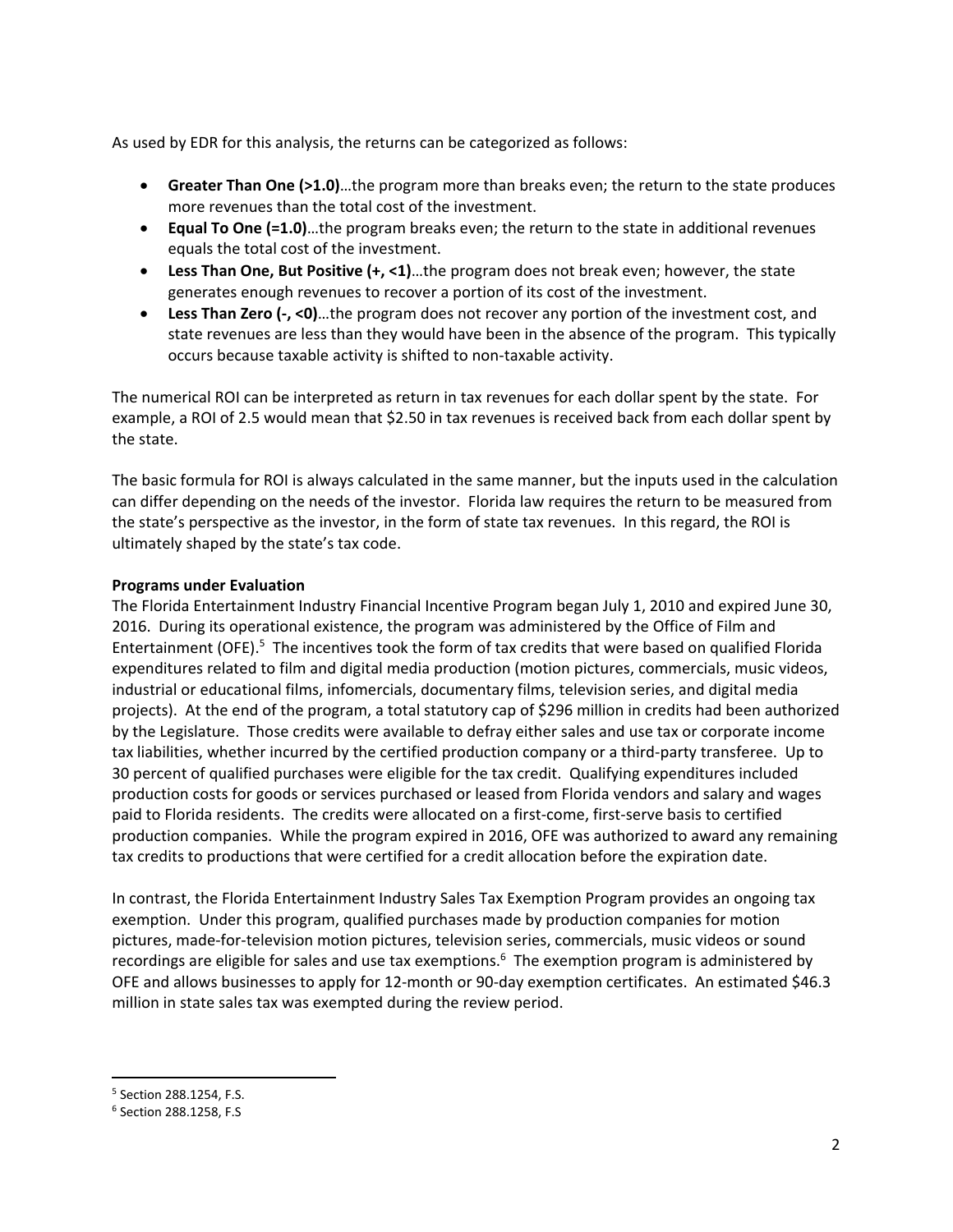#### **Overall Results and Conclusions**

The Florida Entertainment Industry Financial Incentive Program (tax credit) generated a positive ROI of 0.07 during the review period. This compares to the ROI of 0.18 found in the 2018 report and the ROI of 0.25 found in the 2015 report. [See Table below.] The ROI was determined by calculating the tax revenues actually received from the film and digital media projects that were awarded credits during the review period. Offsetting most of these tax revenues was the loss of tax receipts that would have been collected had the State made the same investment in the general market basket of goods, instead of offering tax credits.

| Florida Entertainment Industry Financial | 2021 Report | 2018 Report | 2015 Report |
|------------------------------------------|-------------|-------------|-------------|
| <b>Incentive Program (Tax Credit)</b>    | 0.07        | 0.18        | 0.43        |

Other factors also affected this return on investment. They include:

- The assumption that all projects met the "but for" requirement;
- The lack of a requirement for capital investment; and
- Participation in the sales tax exemption program.

The tax credit program did not condition the receipt of the incentive on a certification of the project's dependence on the credit to commence. Further, there was no analysis of whether another Florida business, or for that matter a non‐Florida business, would have undertaken a similar project without the incentive. This prospect is doubtful with respect to feature films, but possible for digital media, video games, TV productions, commercial films, and sound recording projects.

The Florida Entertainment Industry Sales Tax Exemption Program (tax exemption) generated a positive ROI of 0.49 during the review period.This compares to the ROI of 0.58 found in the 2018 report and the ROI of 0.54 found in the 2015 report. [See Table below.] The ROI was determined by calculating the tax revenues actually received from the production receiving the exemption. Offsetting a portion of these tax revenues was the loss of tax receipts that would have been collected had the State made the same investment in the general market basket of goods, instead of offering the exemption.

| Florida Entertainment Industry Sales Tax | 2021 Report | 2018 Report | 2015 Report |
|------------------------------------------|-------------|-------------|-------------|
| <b>Exemption Program (Tax Exemption)</b> | 0.49        | 0.58        | 0.54        |

Other factors also affected this return on investment. They include:

- The determination that some projects did not meet the "but for" requirement;
- The lack of a requirement for capital investment; and
- Participation in the tax credit program.

As noted above, neither of these programs specifically require an applicant to certify that the subsidized activity would not have occurred in the absence of the incentives or tax exemptions. EDR assumes that the "but for" assumption holds in all cases for the tax credit program, but only in some cases for the sales tax exemption program. In practice, the only sales tax exemption projects excluded were the handful that clearly failed the test. Because the appraisal leading to a positive "but for" finding was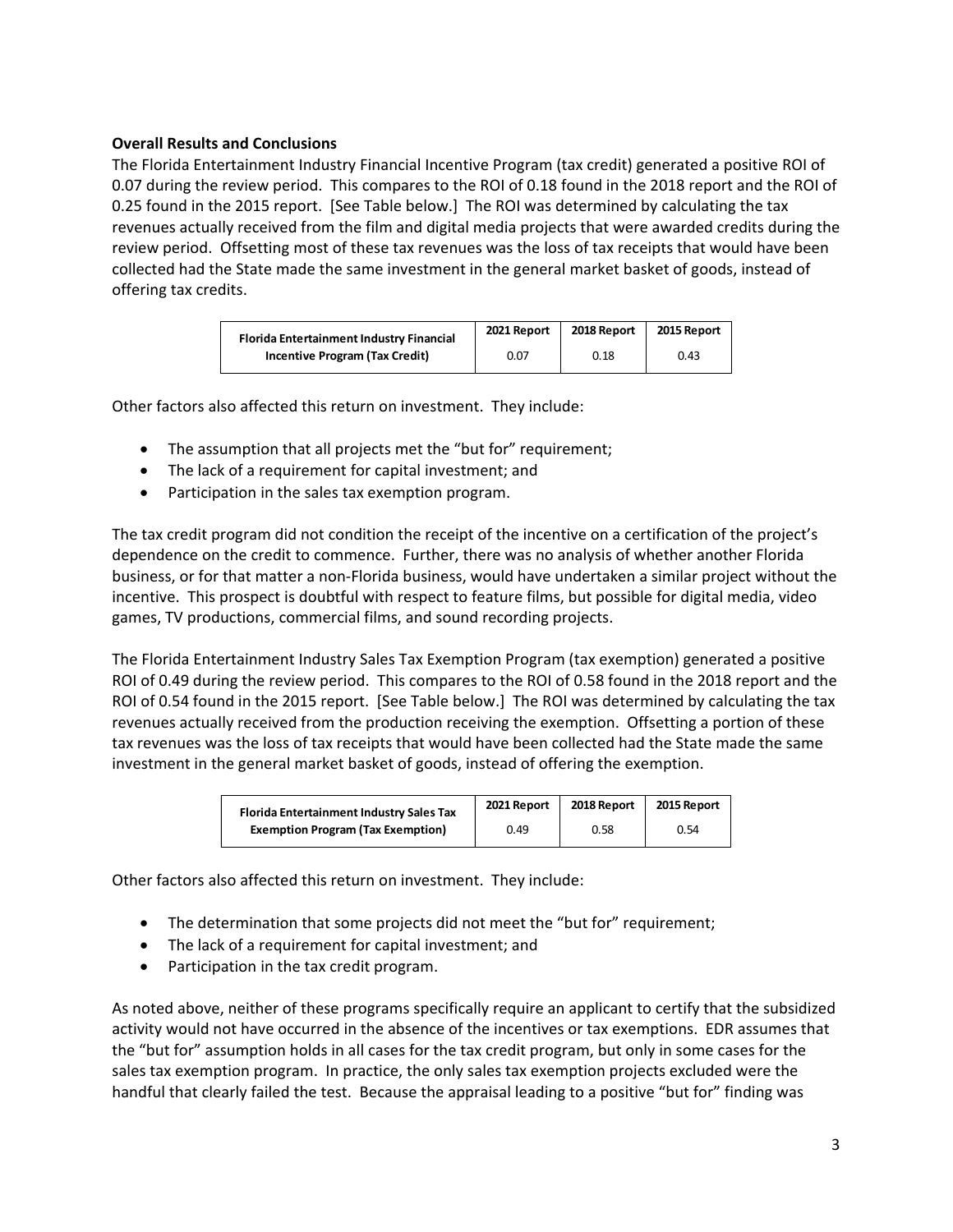liberally applied, the reported ROI for each program would best be viewed as the upper bound for the "true" ROI of these programs. This caveat also holds for the broader economic measures of output, state gross domestic product (GDP), state personal income and employment that are included later in the analysis.

Finally, the tax credit program analysis does not address the deadweight loss associated with transfers of credits achieved by using discounted face values. This inflates the state's cost of the program relative to a pure grant program designed to accomplish the same purpose. In comparison, the theoretical grant program would be more efficient from an allocative and budgetary perspective, benefitting only the intended recipients by the amounts they actually need and, thereby, producing a more precise ROI.<sup>7</sup>

<sup>7</sup> A discussion of tax credit transferability can be found in EDR's 2015 report, Return on Investment for the Entertainment Industry Incentive Programs http://edr.state.fl.us/Content/returnoninvestment/EntertainmentIndustryIncentivePrograms.pdf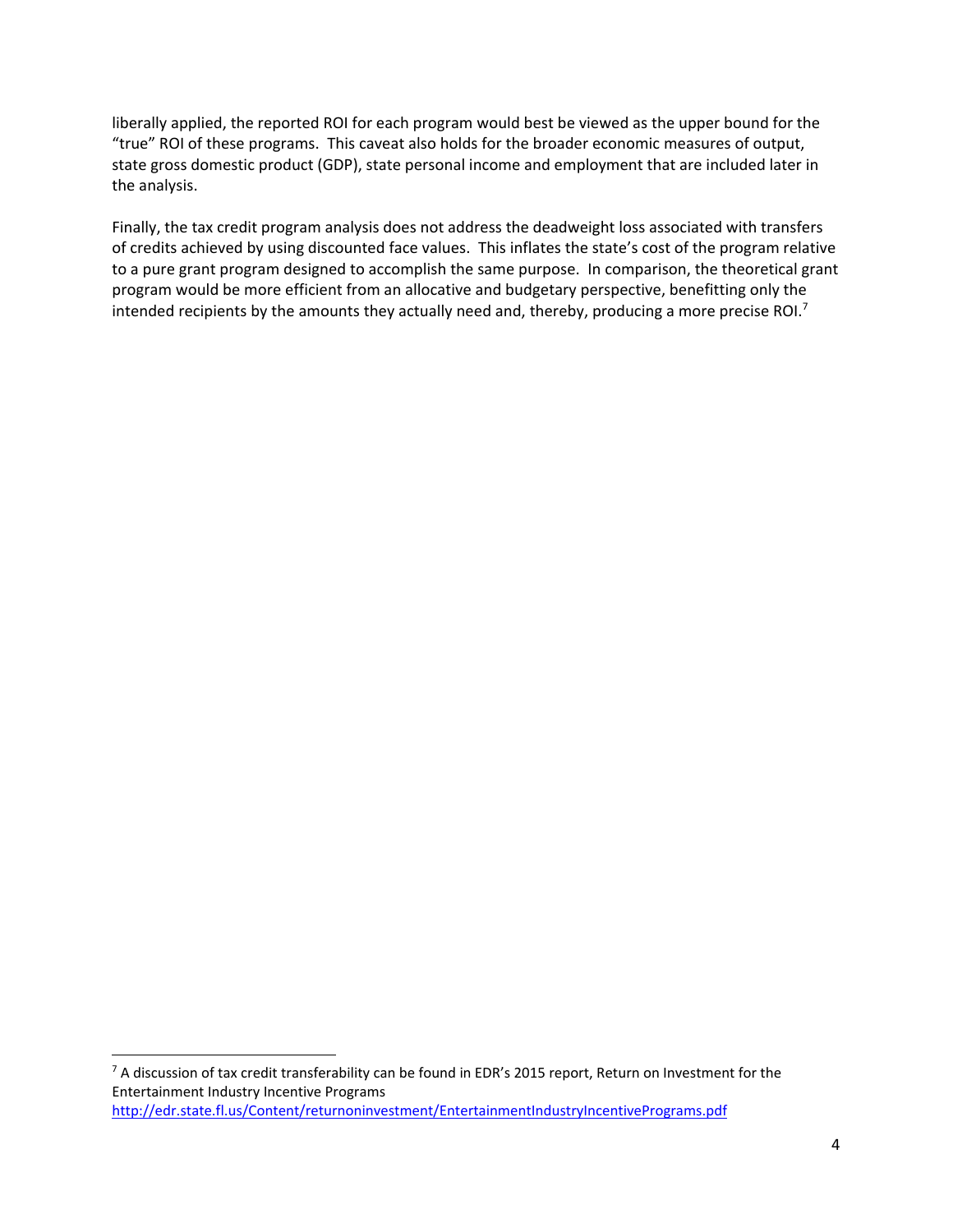### **OVERVIEW OF THE ENTERTAINMENT INDUSTRY FINANCIAL INCENTIVE AND SALES TAX EXEMPTION PROGRAMS**

#### **Background and Purpose**

Florida offers financial incentives to encourage the in‐state production of films; television programs; other motion picture products such as commercials and music videos; and digital media projects such as interactive games, digital animation and visual effects. Florida's share of nationwide production has fluctuated over the years. The extent to which this variation is caused by the differing incentives available from states is contested in the literature, but that there is some degree of influence is generally accepted.

The Office of Film and Entertainment (OFE) is responsible for developing, marketing, promoting and providing services to the state's entertainment industry. The Florida Film and Entertainment Advisory Council assists OFE with ongoing revisions to the OFE's strategic plan and provides the Department of Economic Opportunity (DEO) and OFE with "industry insight and expertise."<sup>8</sup>

OFE and the Department of Revenue (DOR) are responsible for administering the two entertainment incentive programs offered by the state: the Entertainment Industry Financial Incentive (tax credit) and the Entertainment Industry Sales Tax Exemption (tax exemption) programs.

#### **Entertainment Industry Financial Incentive Program**

The Legislature developed the Entertainment Industry Financial Incentive (tax credit) Program to encourage the use of Florida "as a site for filming, for the digital production of films, and to develop and sustain the workforce and infrastructure for film, digital media, and entertainment production."<sup>9</sup> The program was administered by OFE, subject to DEO policies and oversight. To accomplish its objective, tax credits were provided for qualified expenditures related to filming and media production activities in Florida. The program began on July 1, 2010 and expired June 30, 2016.

Prior to the transferable tax credit program's creation, the state provided cash grants that were subject to appropriation.<sup>10</sup> Part of the rationale for the Legislature's redesign was to provide greater funding stability by using the state's tax code rather than the annual appropriations process. Operatively, the tax credit was used to offset liability for the sales and use tax and corporate income tax.<sup>11</sup> The tax credits provided a reduction in taxes due, after verification that statutory and contractual terms had been met. However, in those instances where the direct recipients had no or insignificant tax obligations, they would have been unable to benefit from the credits.

To overcome this potential limitation, incentive recipients had the option to monetize the credits by selling them to an entity that had a tax obligation, either directly or through an intermediary (tax

 <sup>8</sup> Section 288.1251 and 288.1252(2), F.S.

<sup>9</sup> Section 288.1254(2), F.S.

 $10$  s. 2, ch. 2003-81, L.O.F. Referred to as a refund, the cash grant program received its first legislative appropriation in FY 2004-2005, in the amount of \$2.45 million. The program received appropriations of \$10 million in FY 2005‐2006; \$20 million in FY 2006‐2007; \$25 million in FY 2007‐2008; \$5 million in FY 2008‐2009; and \$10.8 million in FY 2009‐2010. The term "refund" was somewhat of a misnomer. The awards were based on certain qualified expenditures, not the amount of state taxes a production entity paid while in Florida.

<sup>11</sup> s. 28, ch. 2010‐147, L.O.F.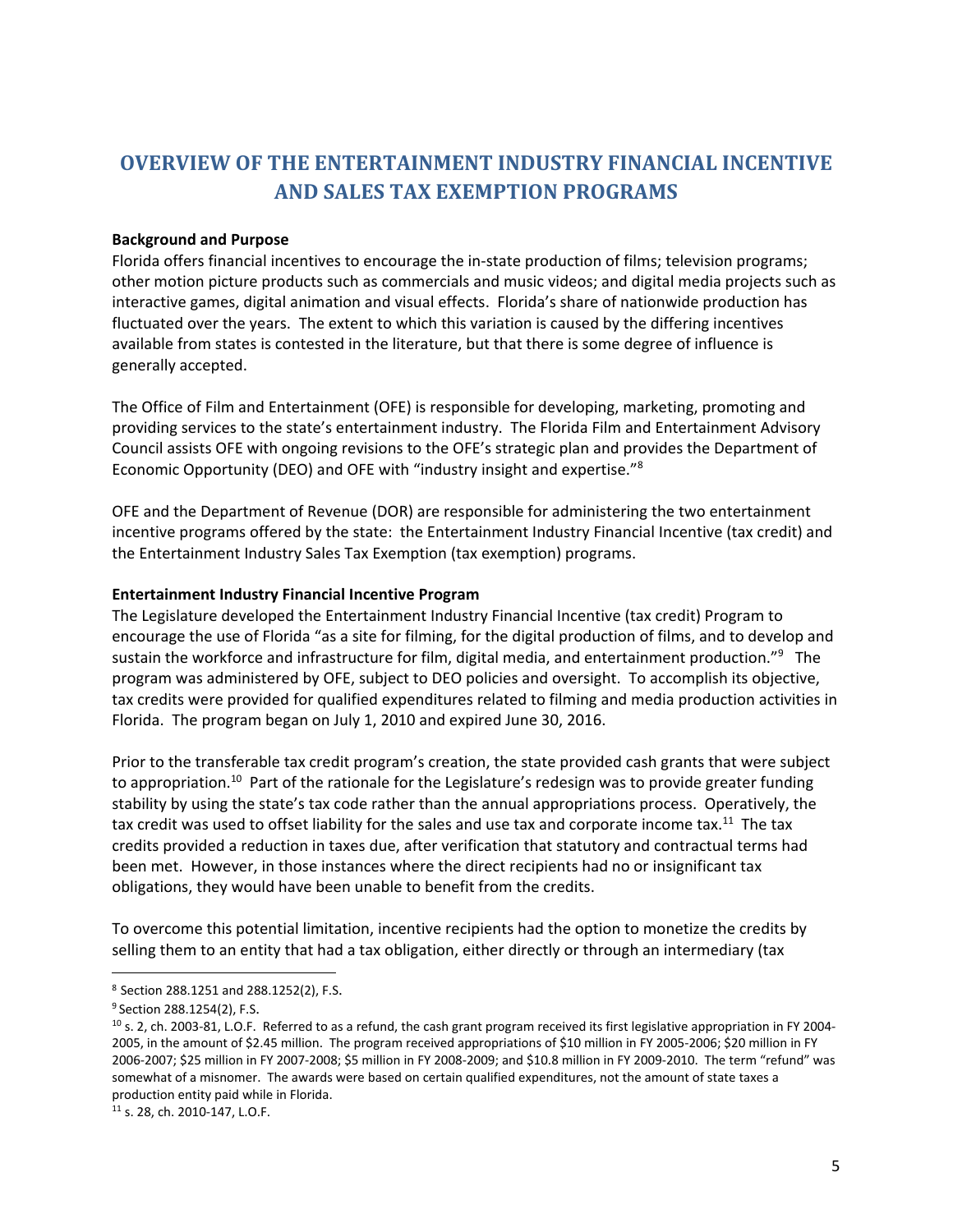broker), typically at a discount. The statutes also authorized the transfer of the credit back to the state for 90 percent of its face value;  $^{12}$  however, this option was infeasible in practice as no state funds were appropriated for this purpose.

Annual credit caps were initially set over five years, from FY 2010‐11 through FY 2014‐15, for a total of \$242 million. In 2011, the Legislature increased the total to \$254 million.<sup>13</sup> In 2012, the program was extended through FY 2015‐16 and an additional \$42 million in credits were authorized, for a total of \$296 million over the six-year period.<sup>14</sup> OFE has since reported that all of the available credits were certified (or allocated to certified productions) and awarded.

Qualified expenditures included production expenditures incurred by a qualified production in Florida for:

- Goods purchased or leased from, or services provided by, a vendor or supplier in Florida that is registered with the Department of State (DOS) or the Department of Revenue (DOR) and is doing business in Florida. (This does not include re‐billed goods or services provided by an in‐ state company from out‐of‐state vendors or suppliers.) Eligible production goods and services include:
	- o Sound stages, back lots, production editing, digital effects, sound recordings, sets, and set construction;
	- o Entertainment‐related rental equipment, including cameras and grip or electrical equipment;
	- o Newly purchased computer software and hardware, up to \$300,000; and
	- o Meals, travel, and accommodations.
- Salary, wages, or other compensation paid to Florida residents, up to a maximum of \$400,000 per resident.

Types of productions eligible for tax credits were: motion pictures; commercials; music videos; industrial or educational films; infomercials; documentary films; television series, and digital media projects (interactive games, digital animation and visual effects). Initially, three percent of the authorized tax credits were reserved for music videos, and three percent were reserved for independent and emerging media.

Awards were limited to productions within 180 days of project start dates. Awards could not be granted after the productions had begun, and were capped at \$8 million per project.

### **The Entertainment Industry Sales Tax Exemption Program**

The Entertainment Industry Sales Tax Exemption (tax exemption) Program is available to "any production company engaged in this state in the production of motion pictures, made‐for‐TV motion pictures, television series, commercial advertising, music videos, or sound recordings…"15 This program offers sales and use tax exemptions on:

Fabrication labor used in set design and construction for qualified motion pictures:<sup>16</sup>

<sup>12</sup> s. 288.1254(6)(a), F.S.

<sup>13</sup> s. 26, ch. 2011‐76. L.O.F.

<sup>14</sup> s. 15, ch. 2012‐32. L.O.F.

<sup>&</sup>lt;sup>15</sup> Section 288.1258, F.S. This program was initially intended as "an incentive both to recruit film production businesses to bring their work to Florida and to retain such businesses in the state."

<sup>16</sup> Enacted in 1969, s. 212.06(1)(b), F.S.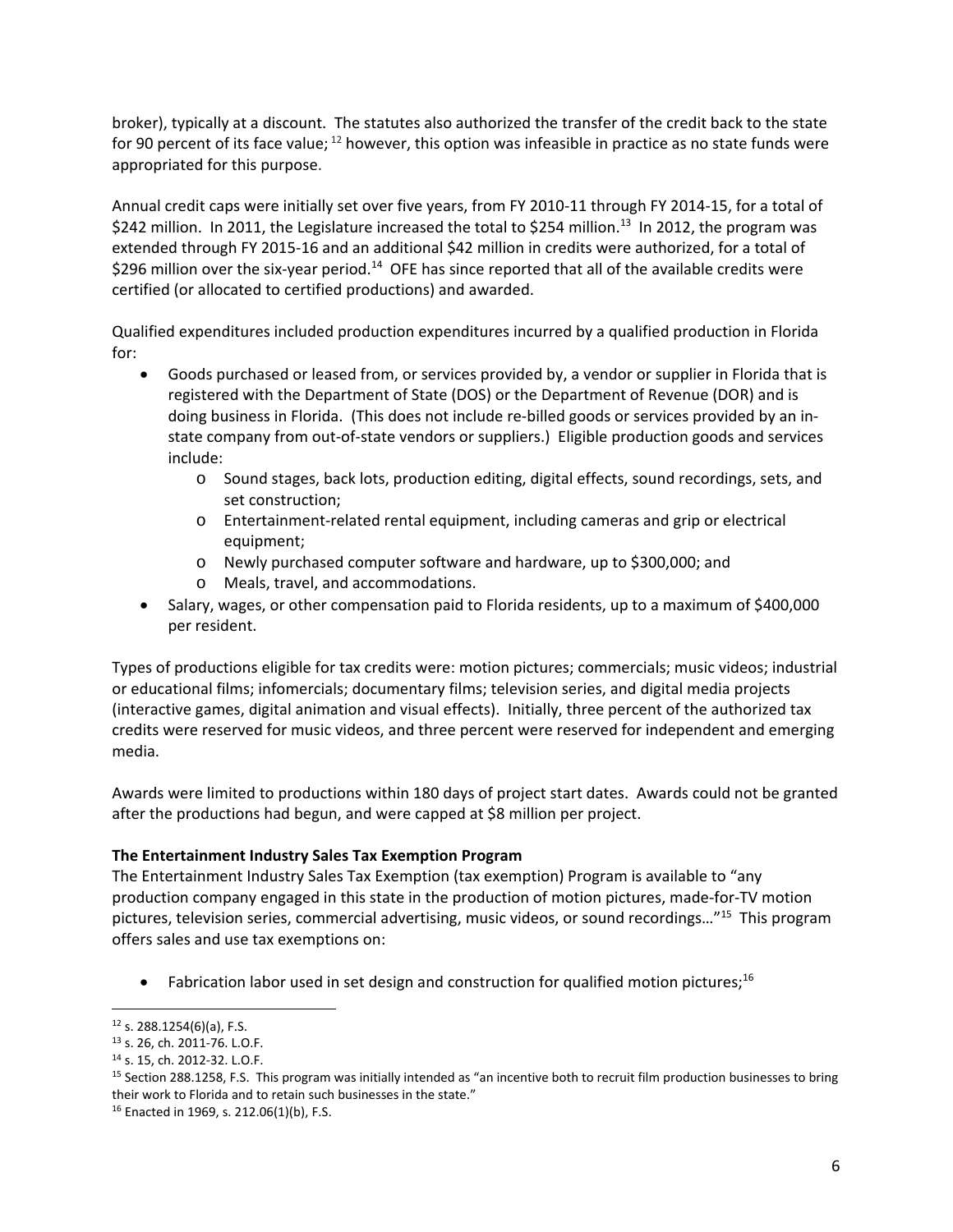- Motion picture or video equipment and sound recording equipment that is purchased or leased for use in this state for certain entertainment production activities;<sup>17</sup>
- Sales of master tapes, records, films, or video tapes;<sup>18</sup> and
- Leases or rentals of real property used as an integral part of the performance of qualified motion picture production services.<sup>19</sup>

According to a Senate Staff Analysis, the Legislature authorized qualified production companies to obtain certificates of exemption in 2000, which allowed the companies to benefit from the exemptions without having to pay tax at the point of sale.<sup>20</sup> Prior to this change, beneficiaries had to seek reimbursement of previously paid taxes. A qualified production company seeking a certificate has to submit an application to DOR to be approved by OFE. If the company has operated a business in Florida at a permanent address for at least 12 consecutive months, it is eligible for designation as a qualified production company and a one‐year certificate of exemption. A company that does not qualify for the one‐year certificate, including an out‐of‐state company, is eligible for a 90‐day certificate of exemption.

Applications include an estimate of the planned purchases of exempt items. Using information from these applications, OFE produces an annual estimate of the value of the exemptions to qualified production companies, both in‐state and out‐of‐state. OFE has estimated that all qualified production companies received \$46.3 million in exemptions between FY 2016‐17 and FY 2018‐19. However, unlike the tax credit program, production companies are not required to validate actual purchases.

The sales tax exemption is also available to qualified production companies receiving tax credits. Based on the qualified expenditures for that subset of companies, they may have received as much as \$8.9 million in exemptions between FY 2016‐17 and FY 2018‐19.

#### **Florida Local Incentive Programs**

At least ten Florida counties and municipalities offer their own film and entertainment production incentives.<sup>21</sup> The purpose of these programs is generally to expand employment opportunities in the film industry, encourage the purchase of local goods and services, and promote the respective locales as tourist destinations. These programs include the following:

 $17$  Enacted in 1983 as a refund, changed to an exemption in 1984, s. 212.08(5)(f), F.S. Property must be used exclusively as an integral part of the production activity in this state. The equipment must be depreciable with a useful life of at least 3 years. The exemption may also be extended to parts and accessories for qualified production equipment. Includes bull horns, cameras (and cables and connectors), software, dollies, lighting, sets, tents, video recorders, sound equipment, generators and wardrobes. Does not include make‐up, meals, records, travel, vehicles, audio and video tapes, or film or location fees. http://dor.myflorida.com/dor/taxes/film\_in\_florida.html

 $18$  Enacted in 1984, s. 212.08(12), F.S. The sale or lease of master tapes or master records that are used by the recording industry in reproducing audio recordings are taxable only on the value of the blank tapes or records used as a medium to transfer the master tapes or records. Likewise, the sale or lease of master films and master video tapes that are used in reproducing visual images for showing on screens or television is taxable only on the value of the blank film or tape used as a medium to transfer the master films and tapes. The value of all the major cost components of making a master, such as artistic services, processing, and copyrights or royalties, is excluded from the taxable price of the sale or lease. This tax treatment is limited to sales or leases by a recording studio to the recording industry or by a motion picture or television studio to the motion picture or television production industry. http://dor.myflorida.com/dor/taxes/film\_in\_florida.html <sup>19</sup> Enacted in 1987, s. 212.031(1)(a)9, F.S.

<sup>20</sup> https://www.flsenate.gov/Session/Bill/2010/1752/Analyses/20101752SWPSC\_2010s1752.wpsc.pdf

<sup>21</sup> https://filmflorida.org/state‐resources/ *Also see* https://wusfnews.wusf.usf.edu/post/lights‐camera‐incentives‐florida‐ counties‐sweeten‐pot‐filmmakers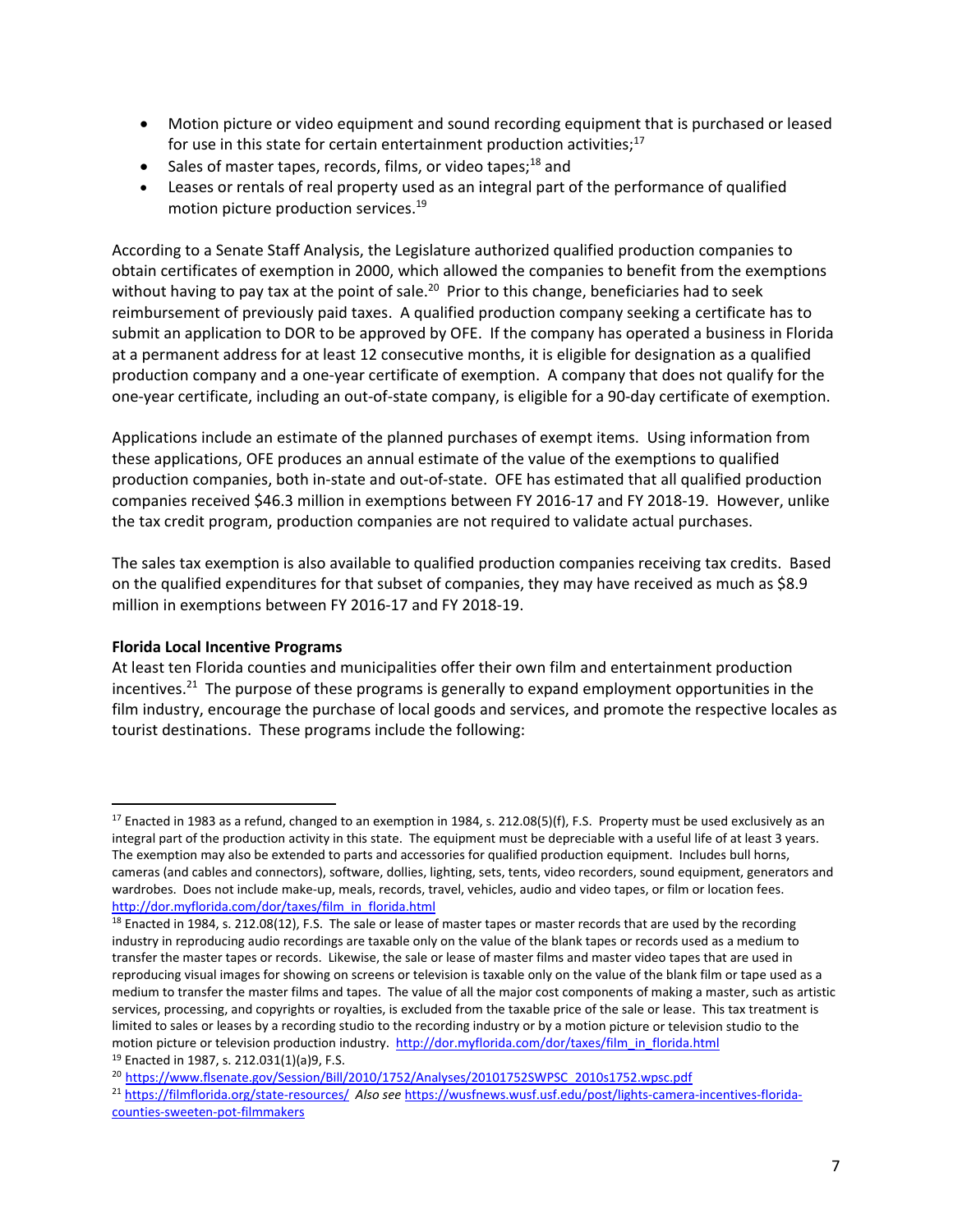- Miami-Dade County has a grant a program that provides \$100,000 to qualified productions that spend at least \$1 million in Miami‐Dade, if no less than forty Miami‐Dade County residents are hired as principal cast and crew members and at least 70 percent of hired vendors and contractors are county registered businesses. For productions spending between \$500,000 and \$1 million, a grant of up to \$50,000 is available provided no less than 20 Miami-Dade County residents are hired as principal cast and crew members and at least 70 percent of hired vendors and contractors are county registered businesses.
- The city of North Miami reimburses 30 percent of production expenditures between \$10,000 and \$50,000 that are incurred while filming within the North Miami Community Redevelopment Agency boundary.
- The city of Miami Beach offers up to nine grants of \$10,000 for productions spending \$25,000 in the city. In a related program, the Miami Beach Visitor and Convention Authority reimburses 25 percent of production expenditures, up to \$50,000, for projects spending at least \$100,000 and using no less than 200 hotel nights in Miami Beach.
- Hillsborough County offers a rebate of up to 10 percent (capped at \$500,000) on qualified expenditures within the county in excess of \$100,000.
- Duval County offers a 10 percent rebate for productions spending at least \$50,000 in qualified local expenditures, provided county residents are employed in the project. The program is available to one project per year.
- Palm Beach County offers discounts to productions using the G-Star School of the Arts motion picture sound stage, provided student interns are used on set.
- Sarasota County provides a refund of up to 100 percent of the fees paid to the county government for production services and up to 20 percent of qualified production and post‐ production expenditures and municipal fees.
- The Film St. Pete/Clearwater's Business Development Marketing Program offers a rebate of up to 10 percent, uncapped, on qualified expenditures in Pinellas County, provided the production participates with the program in tourism marketing.
- The Greater Fort Lauderdale/Broward County Office of Film and Entertainment provides a rebate for qualified production expenditures of up to  $$500,000.<sup>22</sup>$

<sup>&</sup>lt;sup>22</sup> https://www.sunny.org/film-music-fashion-and-create/industry/incentives-and-deals/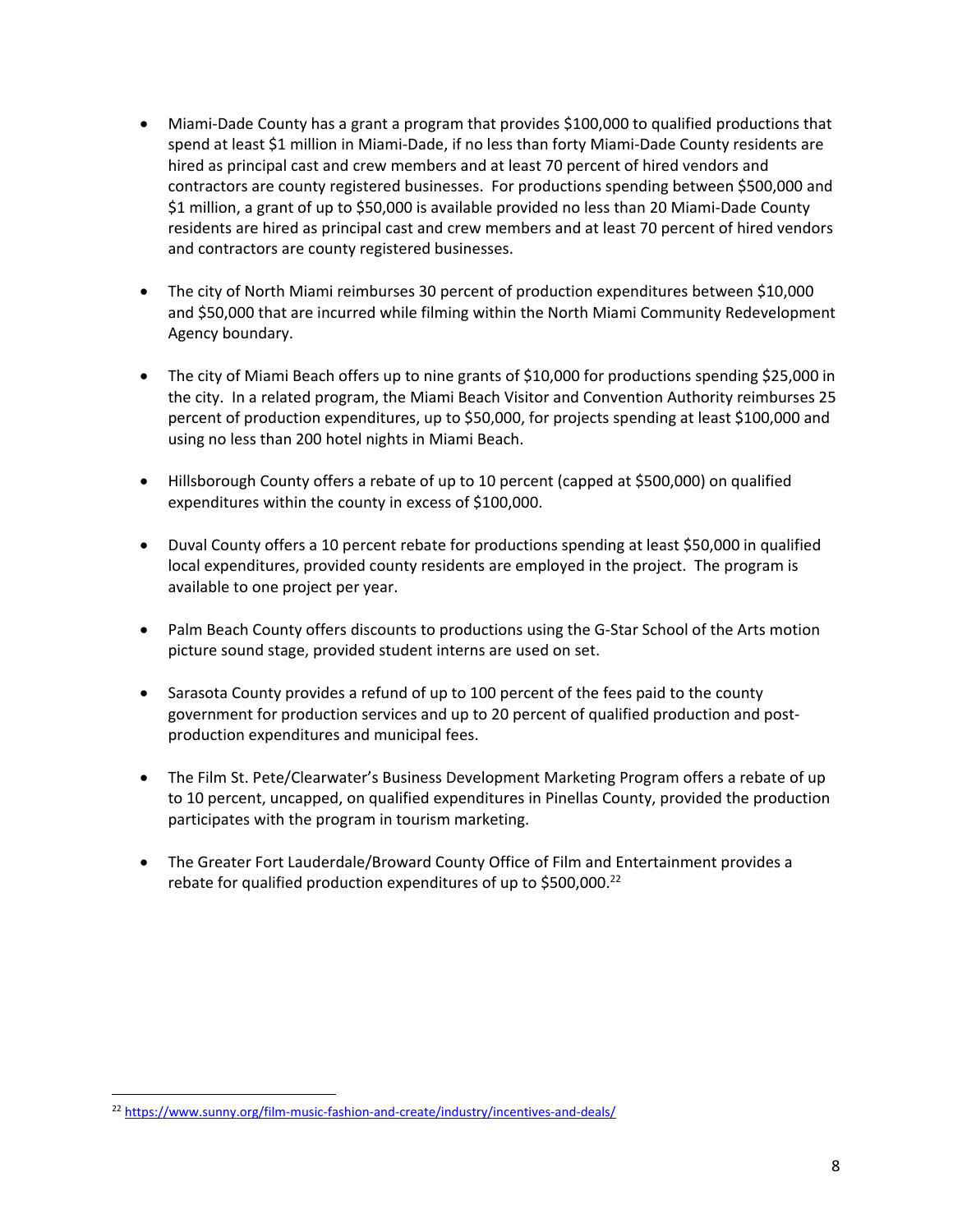### **METHODOLOGY**

#### **Statewide Model**

EDR is tasked with evaluating the economic benefits of economic development incentive programs. Economic Benefit is defined as "the direct, indirect, and induced gains in state revenues as a percentage of the state's investment" – which includes "state grants, tax exemptions, tax refunds, tax credits, and other state incentives."23 This measure does not address issues of overall effectiveness or societal benefit; instead, it focuses on tangible financial gains or losses to state revenues, and is ultimately conditioned by the state's tax policy.

EDR used the Statewide Model to estimate the Return on Investment for the programs under review. The Statewide Model is a dynamic computable general equilibrium (CGE) model that simulates Florida's economy and government finances.<sup>24</sup> The Statewide Model is enhanced and adjusted each year to reliably and accurately model Florida's economy. These enhancements include updating the base year the model uses as well as adjustments to how the model estimates tax collections and distributions.<sup>25</sup>

Among other things, the Statewide Model captures the indirect and induced economic activity resulting from the direct program effects. This is accomplished by using large amounts of data specific to the Florida economy and fiscal structure. Mathematical equations<sup>26</sup> are used to account for the relationships (linkages and interactions) between the various economic agents, as well as likely responses by businesses and households to changes in the economy.<sup>27</sup> The model also has the ability to estimate the impact of economic changes on state revenue collections and state expenditures in order to maintain a balanced budget by fiscal year.

When using the Statewide Model to evaluate economic programs, the model is "shocked"<sup>28</sup> using static analysis to develop the initial or direct effects attributable to the projects funded by the incentives. In this analysis, direct effects are essentially the changes experienced by the businesses receiving the grants. Generally, the combined annual direct effects ("shocks") took the form of:

- Removal of the incentive payments from the state budget, with corresponding awards to businesses as subsidies to production.
- Inclusion of capital investments or residual capital benefits related to the projects.
- Increased outputs based on retained and created jobs attributed to the projects.

After the direct effects are developed and estimated, the model is then used to estimate the additional—indirect and induced—economic effects generated by the programs, as well as the supply‐

 $23$  Section 288.0001, F.S., as created by s. 1, ch. 2013-39, Laws of Florida, and s. 1, ch. 2013-42, Laws of Florida.

<sup>&</sup>lt;sup>24</sup> The statewide economic model was developed using GEMPACK software with the assistance of the Centre of Policy Studies (CoPS) at Victoria University (Melbourne, Australia).

<sup>&</sup>lt;sup>25</sup> Reports prior to January 1, 2017 have 2009 as the base year. Reports as of January 1, 2017 have 2011 as the base year.

 $26$  These equations represent the behavioral responses to economic stimuli, as well as changes in economic variables.

<sup>&</sup>lt;sup>27</sup> The business reactions simulate the supply-side responses to the new activity (e.g., changes in investment and the demand for labor).

<sup>&</sup>lt;sup>28</sup> In economics, a shock typically refers to an unexpected or unpredictable event that affects the economy, either positive or negative. In this regard, a shock refers to some action that affects the current equilibrium or baseline path of the economy. It can be something that affects demand, such as a shift in the export demand equation; or, it could be something that affects the price of a commodity or factor of production, such as a change in tax rates. In the current analyses, a counter-factual shock is introduced to remove the impact of the incentives on the economy.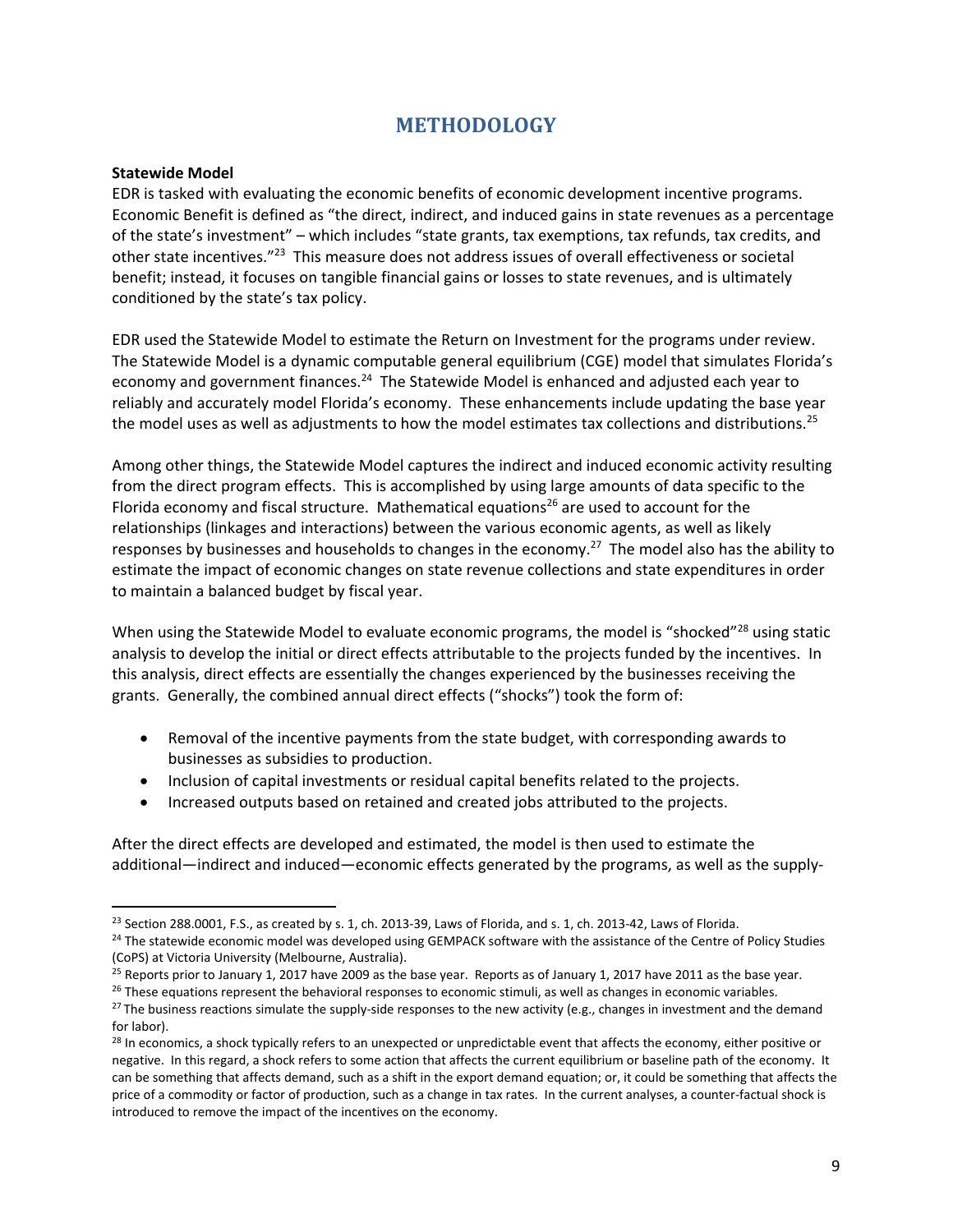side responses to the new activity, where the supply-side responses are changes in investment and the demand for labor arising from the new activity. Indirect effects are the changes in employment, income, and output by local supplier industries that provide goods and services to support the direct economic activity. Induced effects are the changes in spending by households whose income is affected by the direct and indirect activity.

All of these effects can be measured by changes (relative to the baseline) in the following outcomes:

- State government revenues and expenditures;
- Jobs;
- Personal income;
- Florida Gross Domestic Product;
- **•** Gross output;
- Household consumption;
- Investment; and
- Population.

EDR's calculation of the return on investment uses the model's estimate of net state revenues and expenditures. Other required measures for this report include the number of jobs created, the increase or decrease in personal income, and the impact on gross domestic product, all of which are included in the model results.

#### **Evaluation Considerations**

As with previous evaluations, EDR's calculation of ROI is based on the net economic impact rather than the gross economic activity generated by or attributed to program projects. The impact is due to new economic activity induced by a state subsidy after taking account of what would have occurred in the absence of this particular investment. EDR employs a number of approaches to isolate the new economic activity, including an assessment of the "but‐for" assertion and culling "Market and Resource Dependent" projects.<sup>29</sup> The resultant net economic benefit may then be proportionately attributed to all project contributors (in this case, the tax credits and the value of the tax exemptions). Culling "Market and Resource Dependent" projects and proportionally attributing the economic benefit are two of the strategies used to derive a credible estimate of each program's return to the state.

Another consideration is the potential economic impact of "Film Induced Tourism" (FIT), which describes the phenomenon of film and television viewers visiting the specific places or regions where filming occurred or is depicted in the film. Images of and positive associations with locales as presented in films and television programs are argued to be useful promotional devices, valuable advertisements and effective marketing tools for the region.

<sup>&</sup>lt;sup>29</sup> If a business' customers or clients are primarily based in Florida or the business is dependent on Florida resources to produce its products or services, the business is considered to be "market or resource dependent." Any new activity induced by the incentives simply displaces other employment and economic activity that would have occurred in the absence of the incentive. There is no net economic expansion, as one of two events occurs: (1) existing businesses shed jobs as their market share decreases; or, (2) a competitor that would have filled the same vacuum without receiving an incentive is displaced. In these cases, neither economic benefits nor a return to the state should be assigned to the projects. In contrast, a business is not considered market or resource dependent if it is likely that it exports a majority of its goods and services out of the state.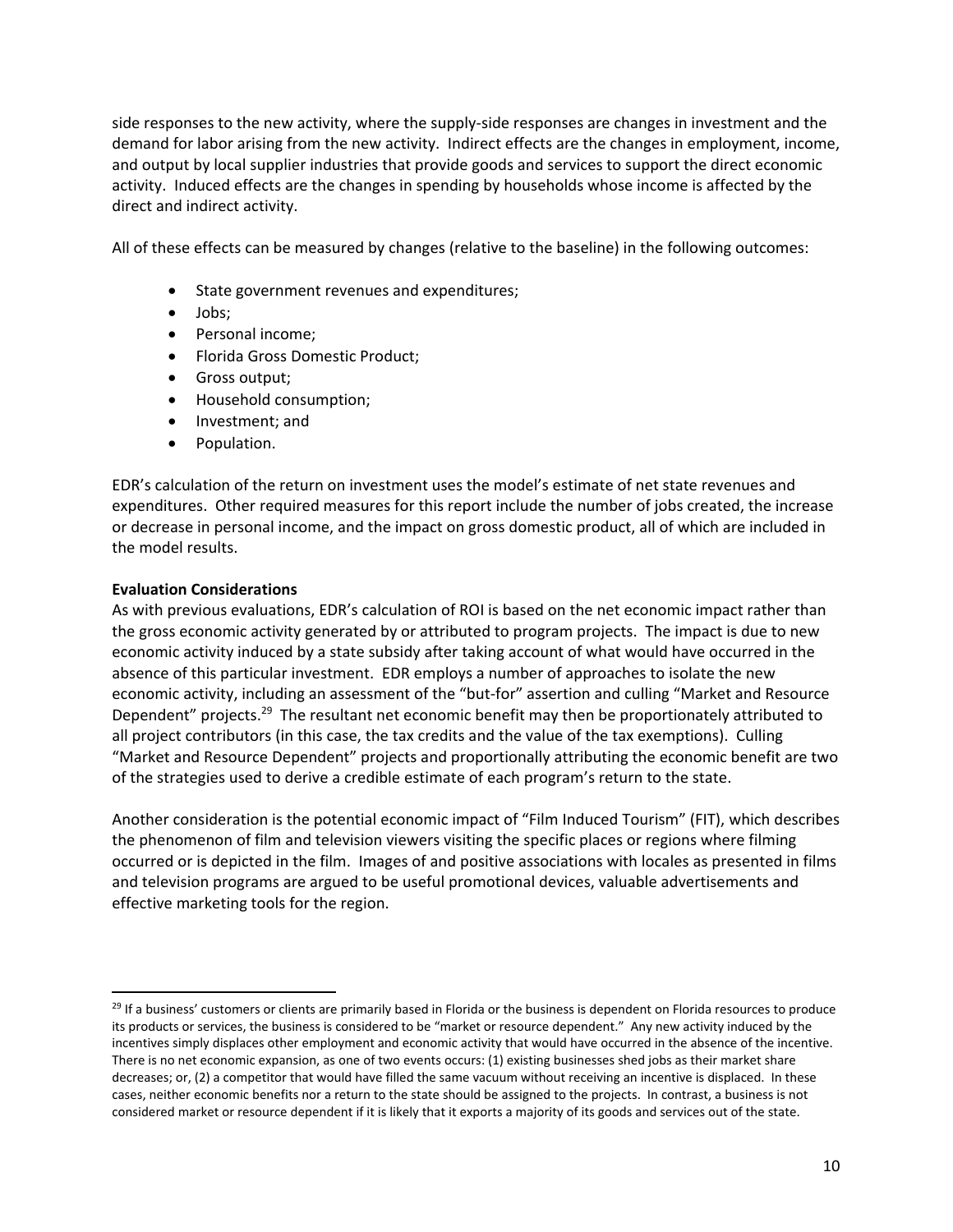EDR's 2015 "Literature Review Regarding the Impact of State Film and Related Entertainment Incentive Programs" addressed independent research evaluating FIT and the reservations of independent analysts regarding proponent studies. $30$  The Review concluded the following:

"As for the potential to recover state program costs through film‐induced tourism, many independent analysts are skeptical, concluding the economic benefits are largely unsubstantiated and likely overstated. However, they do acknowledge that to the extent that state subsidies result in a significant number of popular productions where the physical site is a prominent feature favorably shown, is an essential "character" or component of the show, or the productions popularize new or emerging site‐specific activities, and visiting the physical site is the primary reason for out‐of‐state travel, then film‐induced tourism may have quantifiable economic and fiscal benefits sufficient to fund, to some extent, film subsidies. While there may be individual prominent exceptions, on the whole most productions fail to satisfy these criteria, and state programs do not generate enough of the exceptions to support the public subsidies.

Further, EDR's 2015 analysis of the tax credit program cited a 2015 survey of Florida's destination marketing organizations revealing they do not "believe filmed locations impacted tourists' decisions" and the "substantial marketing efforts made by governmental and private sources" outweighed the state's investment in the film and television incentives.<sup>31</sup> A 2018 update of this survey identified no tourism activity that was primarily attributable to television or films.

### **Description of the Data: Tax Credit Program**

The Office of Film and Entertainment (OFE), Department of Economic Opportunity (DEO) and the Department of Revenue (DOR) were the primary sources of data for the review. These agencies provided EDR with information for each project or business that received state dollars during Fiscal Years 2016‐17, 2017‐18 and 2018‐19. For the purpose of this analysis, the term "award" refers to the final authorization for the tax incentive, regardless of whether it has been taken.

For the tax credit program, OFE provided the following information:

- The number of productions awarded tax credits from FY 2016‐17 through FY 2018‐19.
- Total jobs created by productions that completed their audit reviews and were awarded tax credits within the review period. Many of these positions were not full‐time.
- Wages paid to Florida residents by certified productions that have completed their audit reviews and were awarded tax credits within the review period.
- Qualified expenditures for the productions that have completed their audit reviews and were awarded tax credits within the review period.
- The amount of tax credits that were awarded to productions that have completed their audit reviews within the review period. These may or may not reflect tax credits used on a tax return during the time period.

DOR provided information on the amount of tax credits used and remaining in the review period.

 $30$  Appendix, "Return on Investment for the Entertainment Industry Incentive Programs, 1/1/15." Available at http://edr.state.fl.us/Content/returnoninvestment/EntertainmentIndustryIncentivePrograms.pdf

<sup>31</sup> *Ibid.* p. 7.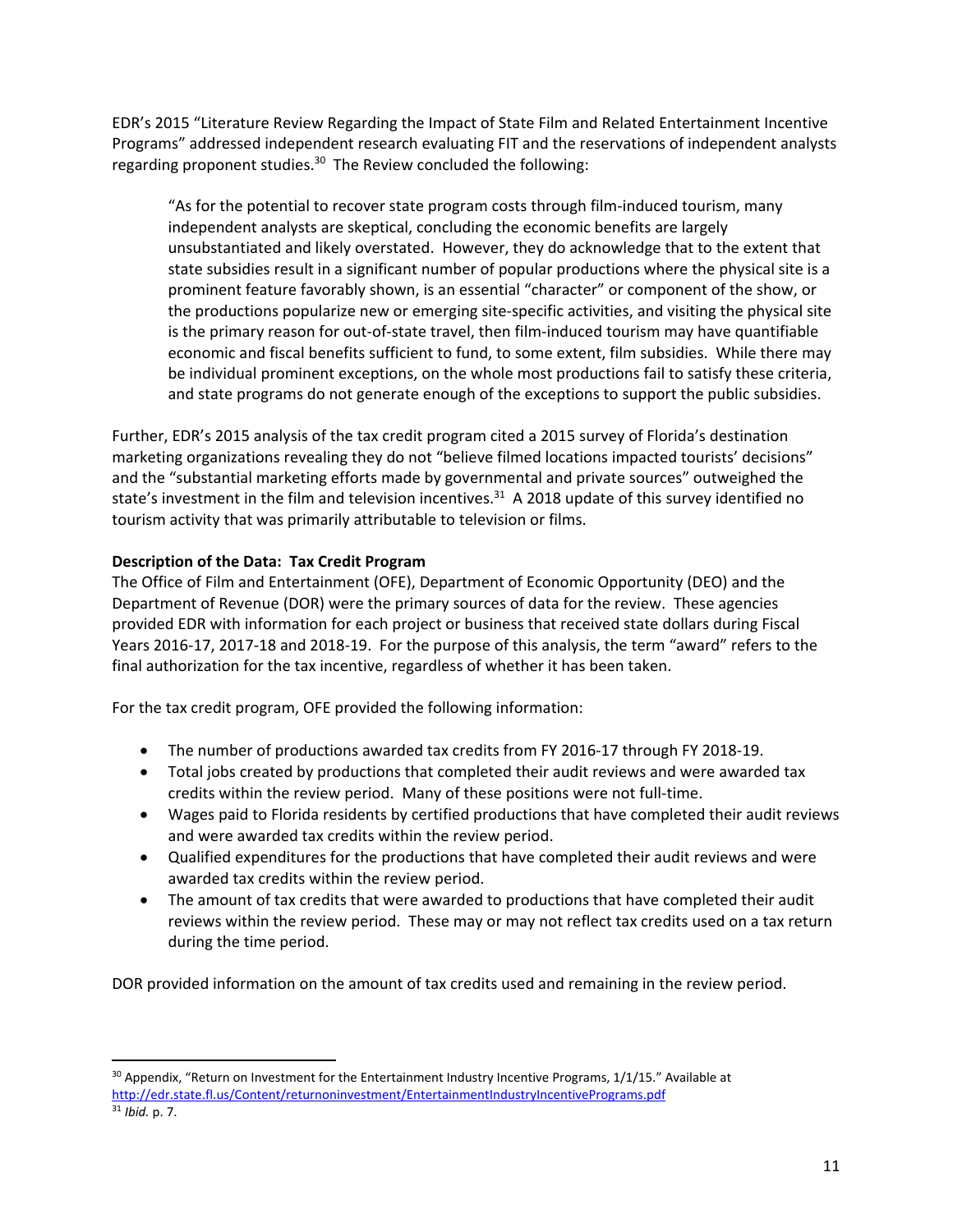With this information, EDR considered the economic activity associated with the film and digital media productions that were awarded credits within the three‐year review period of the analysis. In some cases, this associated activity preceded the review period, to account for time lag between production activity and actual award of associated tax credits.

OFE reported twenty-eight applicants were awarded tax credits in FY 2016-17 and FY 2017-18. No tax credits were awarded in FY 2018‐19, as there were no more credits available to be awarded. Table 1 below shows the associated wages and other qualified expenditures, as well as the tax credits awarded or used in the review period.

|                                        | Digital Media &<br><b>Video Games</b> | Motion Picture, TV,<br><b>Commerical</b> | <b>Total</b>  |
|----------------------------------------|---------------------------------------|------------------------------------------|---------------|
| <b>Eligible Wages</b>                  |                                       |                                          |               |
| FY 2016-17                             | \$44,369,245                          | \$74,197,199                             | \$118,566,444 |
| FY 2017-18                             | \$10,992,329                          | \$26,389,339                             | \$37,381,668  |
| FY 2018-19                             | \$0                                   | \$0                                      | \$0           |
| <b>Grand Total</b>                     | \$55,361,574                          | \$100,586,538                            | \$155,948,112 |
| <b>Qualified Non-Wage Expenditures</b> |                                       |                                          |               |
| FY 2016-17                             | \$14,258,057                          | \$58,831,058                             | \$73,089,115  |
| FY 2017-18                             | \$1,602,703                           | \$9,470,398                              | \$11,073,101  |
| FY 2018-19                             | \$0                                   | \$0                                      | \$0           |
| <b>Grand Total</b>                     | \$15,860,760                          | \$68,301,456                             | \$84,162,216  |
| <b>Total Qualified Expenditures</b>    |                                       |                                          |               |
| FY 2016-17                             | \$58,627,302                          | \$133,028,257                            | \$191,655,559 |
| FY 2017-18                             | \$12,595,032                          | \$35,859,737                             | \$48,454,769  |
| FY 2018-19                             | \$0                                   | \$0                                      | \$0           |
| <b>Grand Total</b>                     | \$71,222,334                          | \$168,887,994                            | \$240,110,328 |
| <b>Tax Credits Awarded</b>             |                                       |                                          |               |
| FY 2016-17                             | \$15,960,937                          | \$28,414,569                             | \$44,375,506  |
| FY 2017-18                             | \$3,148,758                           | \$8,836,567                              | \$11,985,325  |
| FY 2018-19                             | \$0                                   | \$0                                      | \$0           |
| <b>Grand Total</b>                     | \$19,109,695                          | \$37,251,136                             | \$56,360,831  |
| <b>Total Credits Used</b>              |                                       |                                          |               |
| FY 2016-17                             | \$0                                   | \$14,836,163                             | \$14,836,163  |
| FY 2017-18                             | \$8,792,627                           | \$6,884,046                              | \$15,676,673  |
| FY 2018-19                             | \$0                                   | \$1,382,137                              | \$1,382,137   |
| <b>Grand Total</b>                     | \$8,792,627                           | \$23,102,346                             | \$31,894,973  |

#### **Description of the Data: Sales Tax Exemption Program**

The Office of Film and Entertainment (OFE), Department of Economic Opportunity (DEO) and the Department of Revenue (DOR) were the primary sources of data for the review. These agencies provided EDR with information for each business that received a certificate of exemption during Fiscal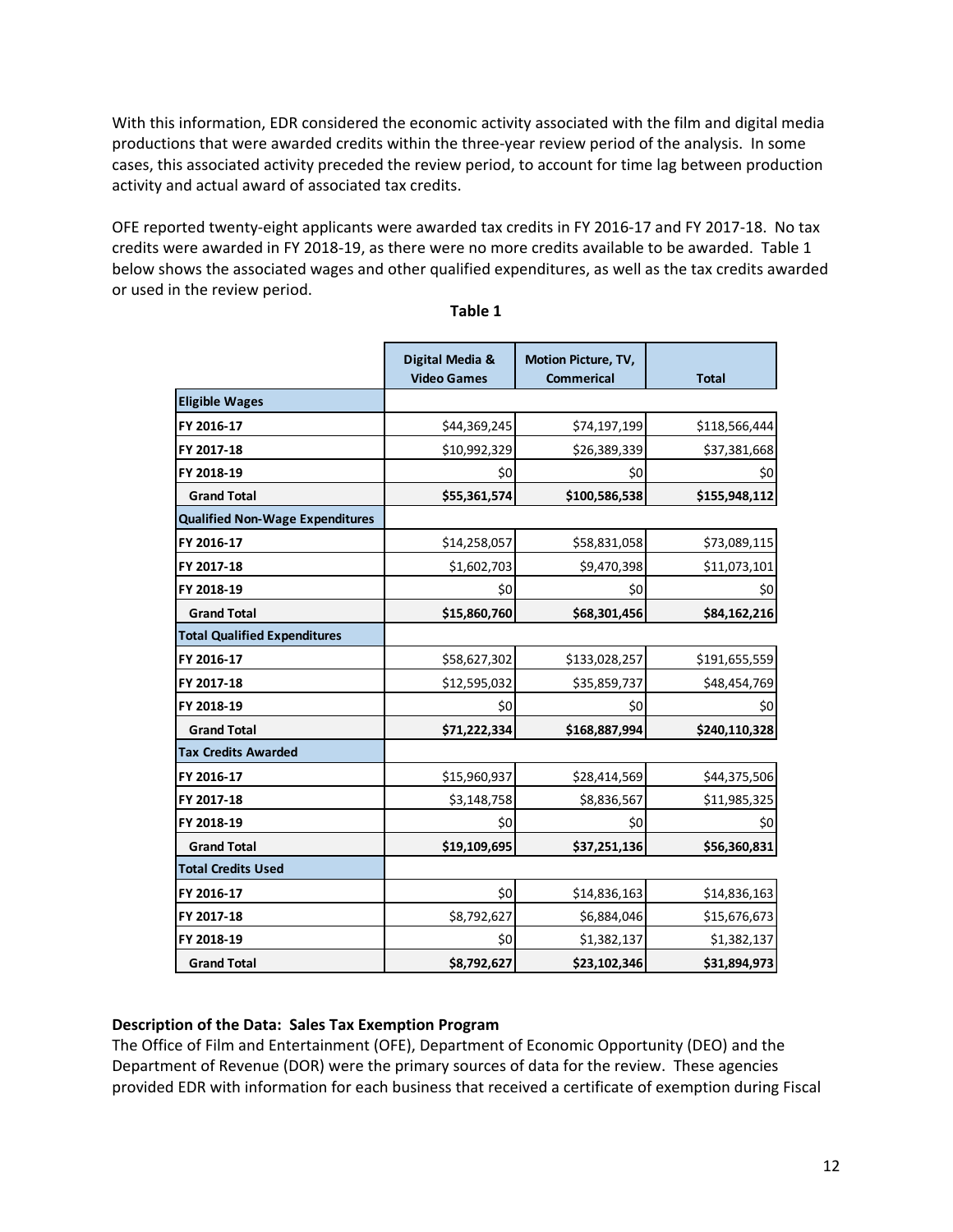Years 2016‐17, 2017‐18 and 2018‐19. However, there are limitations regarding the data that could greatly distort the results of the analysis.

Sales tax exemptions are generally used to reduce the costs of targeted household items or the transfer of goods between businesses. Exemptions are also provided for life necessities such as food and medicine, or to organizations that benefit the general public such as non‐profits. These types of exemptions are generally industry specific. Unlike the tax credit program, the relevant exemptions are not contingent on any performance‐based criteria such as job creation or capital investment.

The tax exemption data supplied by OFE is compiled from information provided by applicants for exemption certificates. An exemption certificate is required to receive an exemption from sales tax on qualified purchases. These responses are estimates made by production companies of the expenditures they will make in the future. (See Table 2 in the Analysis and Findings section for reported estimates.)

Data provided by OFE for exemption expenditures was not audited or validated. The companies must simply reapply every year if they wish to continue receiving new certificates. This lack of information regarding the actual purchases could influence the validity of the results.

Another limitation regarding the data is the assumption that "but‐for" the tax exemption, the economic activity would not have occurred. Ideally, the ROI analysis would only include expenditure data from production companies that were induced to make purchases because of the exemption. Exemptions granted to companies that do not meet the "but‐for" assumption represent a straight revenue loss to the state as those production companies would have made those purchases whether or not there was a sales tax exemption.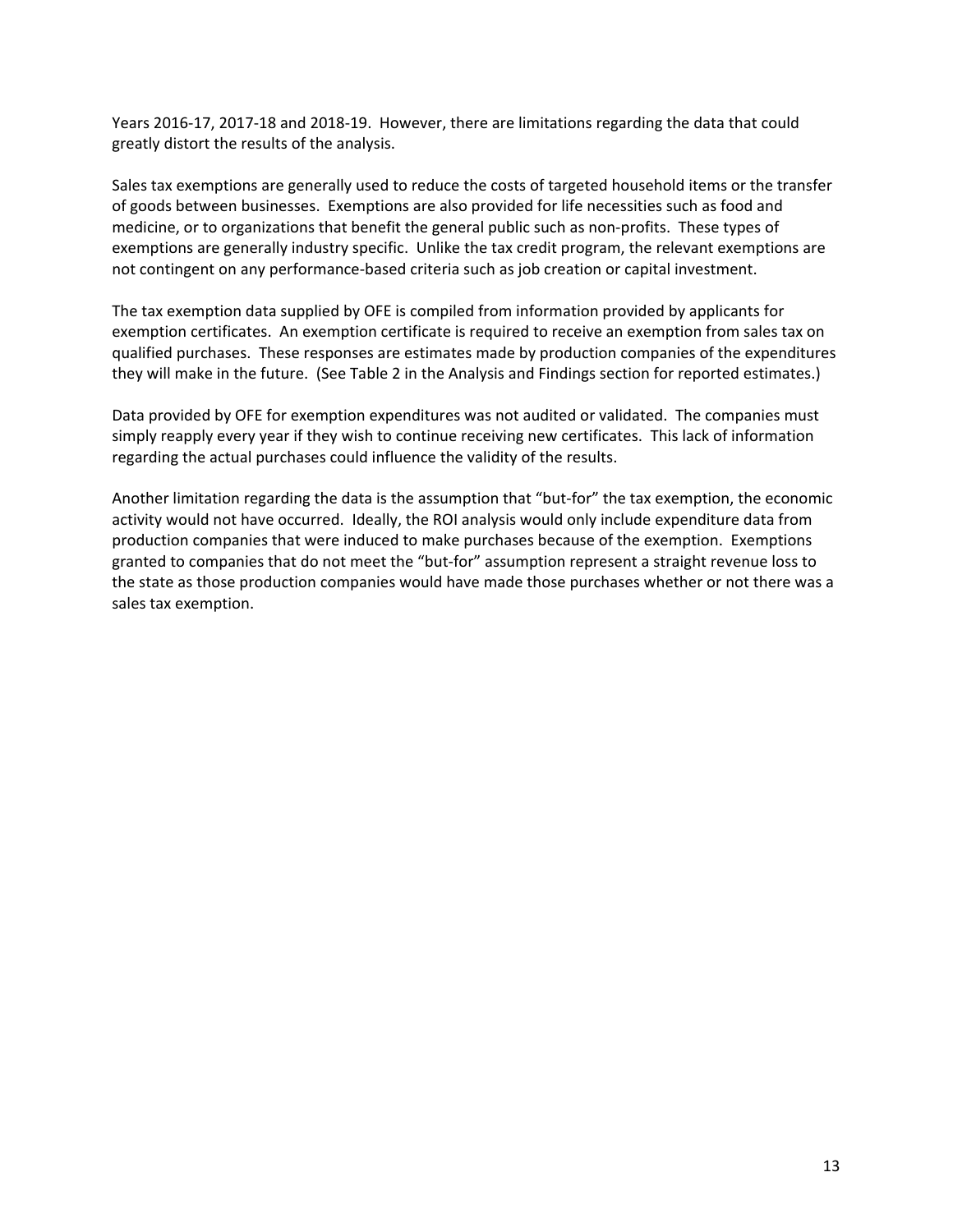### **KEY ASSUMPTIONS**

The following key assumptions are used in the analysis to determine the outcomes of the programs under review. Some of the assumptions are used to resolve ambiguities in the literature, while others conform to the protocols and procedures adopted for the Statewide Model.

- 1. The analysis assumes that state incentives were the determining factor in business retention, expansion, or location decisions, provided the program was created and designed to attract new business activity to the state. The analysis further assumes that for bundled projects, $32$  the total value of the incentive package was the deciding factor for the business, not the individual components of the package.
- 2. The analysis assumes all data provided by DEO, DOR, and other state entities related to projects and tax incentives was complete and accurate. The data was not independently audited or verified by EDR; however, data discrepancies between agencies were addressed.
- 3. The analysis assumes businesses received the full value of the state incentives, whether or not those who transferred the credits did so at a discount, and that related costs due to federal taxes or consultant fees are immaterial to the decision making process.
- 4. The analysis assumes that given the time span under review, applying discount rates would not prove material to the outcome.
- 5. The analysis assumes that any expenditure made for incentives is a redirection from the general market basket of goods and services purchased by the state. Similarly, any revenue gains from increased business activities are fully spent by the state.
- 6. The analysis assumes the relevant geographic region is the whole state, not individual counties or regions. The Statewide Model does not recognize that any economic benefit arises from intrastate relocation. However, the model accounts and makes adjustments for the fact that industries within the state cannot supply all of the goods, services, capital, and labor needed to produce the state's output.
- 7. The analysis assumes that businesses treated the incentives as subsidies. The subsidies lowered the cost of production for each individual firm.
- 8. The analysis assumes the distribution of capital purchases by each business was the same as the industry in which it operates. This assumption was made because data was not available regarding the specific capital purchases associated with each project. It is also assumed that the businesses benefiting from a particular program were not large enough to affect the rate of return on capital within the industries in which the businesses operated.
- 9. The analysis assumes that the output from projects did not displace the market for goods and services of existing Florida businesses. To do this, output associated with the businesses was

<sup>&</sup>lt;sup>32</sup> The only bundling that was assumed to take place was the combination of the Sales Tax Exemption and Film Tax Credit programs. No information was available as to the possible local incentives offered in conjunction with the state incentives.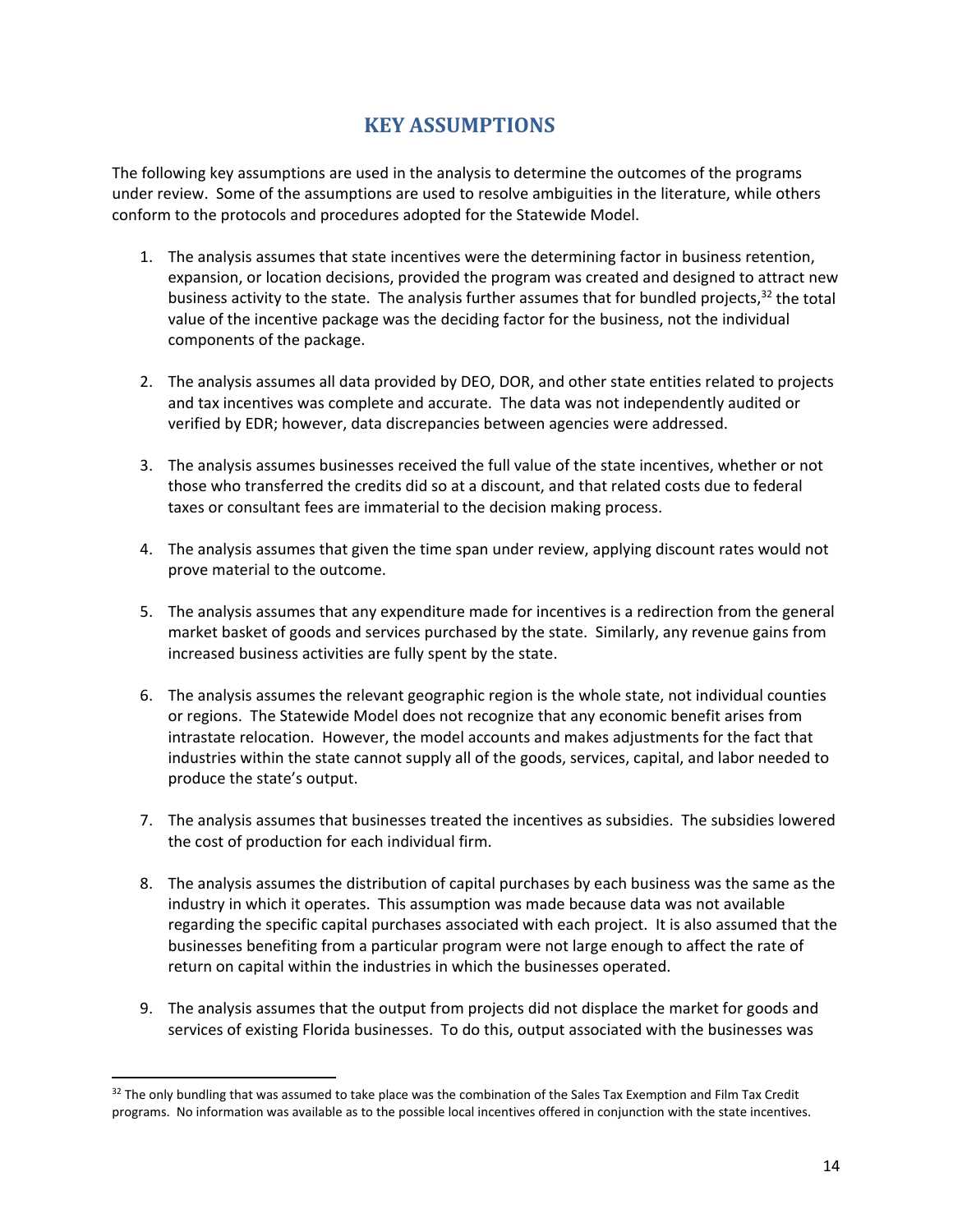assumed to be exported to the rest of the world. The "rest of the world" is defined as other states or the international market.

10. The analysis assumes that businesses are indifferent between tax credits and cash awards and will not change their behavior based on the type of incentive award given.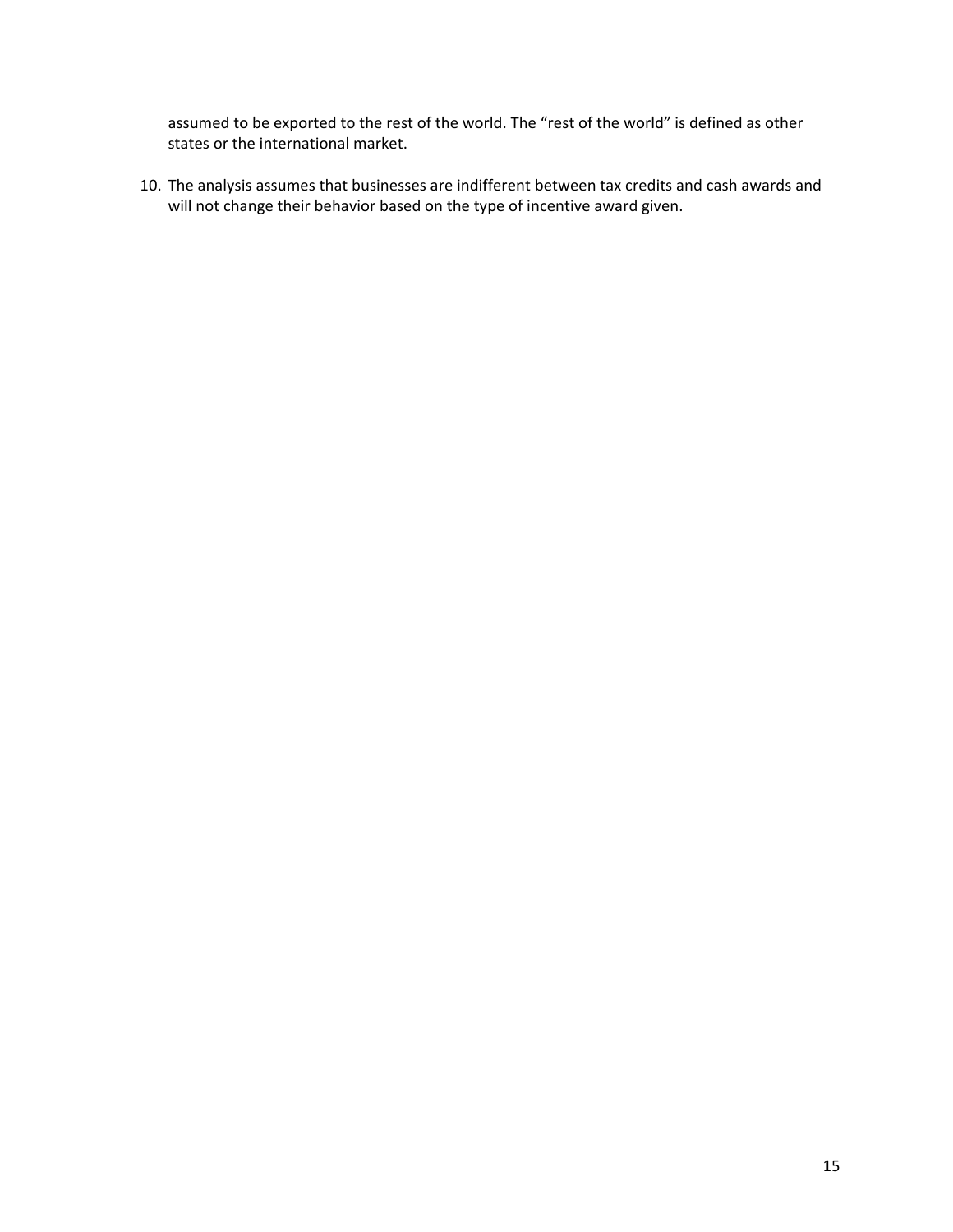### **KEY TERMS**

In the pages that follow, the analysis for each program includes diagnostic tables describing the composition and statistics of the projects under review. Key terms used in the tables are described below:

State Payments in the Window  $\frac{2}{3}(M)$  – Represents the amount of state payments made to the program in each fiscal year.

Total Net State Revenues \$(M) – Represents the amount of new state revenue generated by the program in each fiscal year.

**Personal Income (Nominal**  $\frac{\xi(M)}{\xi}$  **– Reflects income received by persons from all sources. It includes** income received from participation in production as well as from government and business transfer payments. It is the sum of compensation of employees (received), supplements to wages and salaries, proprietors' income with inventory valuation adjustment (IVA) and capital consumption adjustment (CCAdj), rental income of persons with CCAdj, personal income receipts on assets, and personal current transfer receipts, less contributions for government social insurance.

Real Disposable Personal Income (Fixed 2019-20 \$(M)) – Reflects total after-tax income received by persons; it is the income available to persons for spending or saving.

Real Gross Domestic Product (Fixed 2019-20 \$(M)) – Measures the state's output; it is the sum of value added from all industries in the state. GDP by state is the state counterpart to the Nation's gross domestic product.

Consumption by Households and Government (Fixed 2019‐20 \$(M)) – Reflects the goods and services purchased by persons plus expenditures by governments consisting of compensation of general government employees, consumption of fixed capital (CFC), and intermediate purchases of goods and services less sales to other sectors and own-account production of structures and software. It excludes current transactions of government enterprises, interest paid or received by government, and subsidies.

Real Output (Fixed 2019‐20 \$(M)) – Consists of sales, or receipts, and other operating income, plus commodity taxes and changes in inventories.

Total Employment (Jobs) – Provides estimates of the number of jobs, full time plus part time, by place of work. Full time and part time jobs are counted at equal weight. Employees, sole proprietors, and active partners are included, but unpaid family workers and volunteers are not included.

Population (Persons) – Reflects first of year estimates of people, includes survivors from the previous year, births, special populations, and three types of migrants (economic, international, and retired).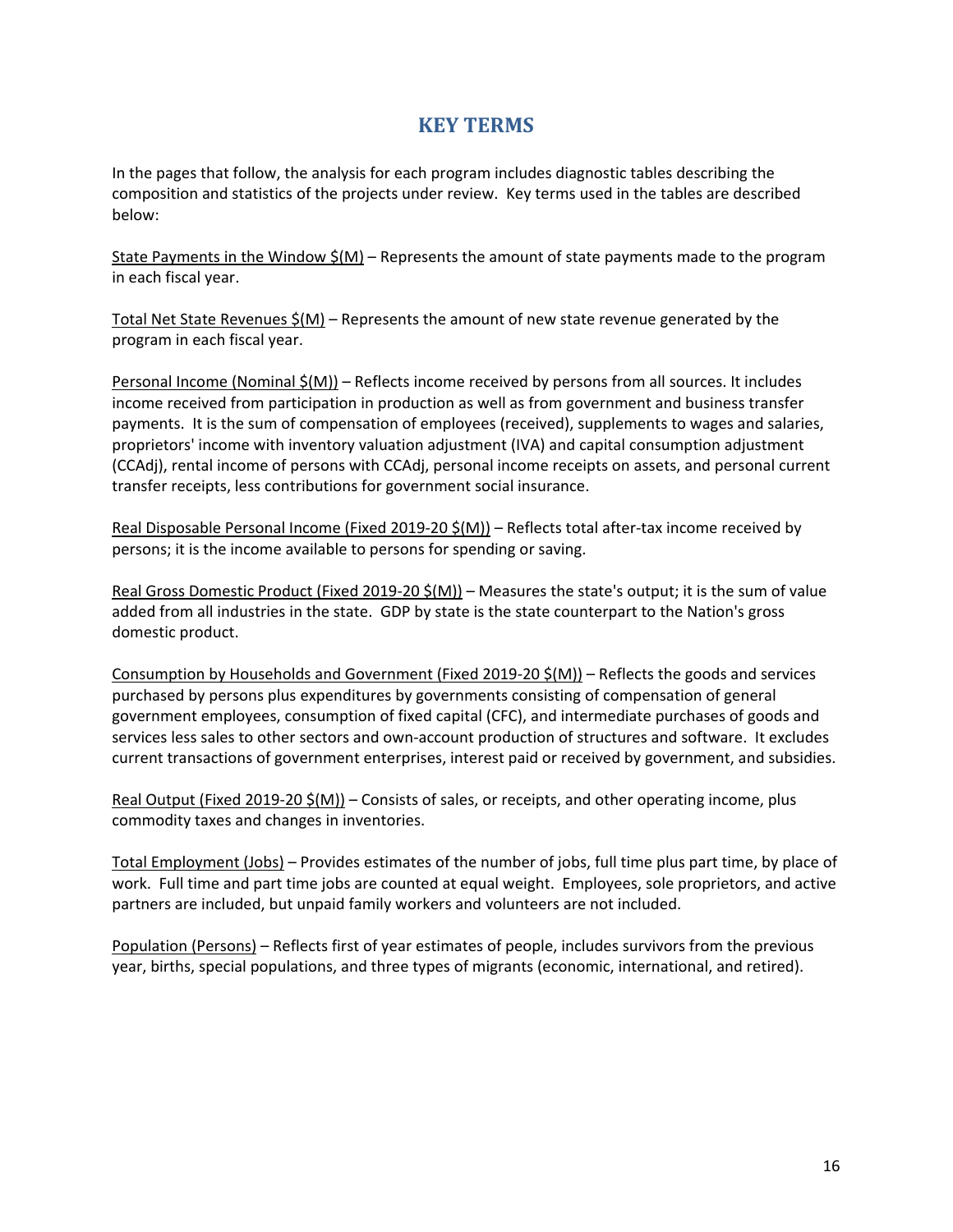### **ANALYSIS AND FINDINGS**

#### **Tax Credit Program**

For this analysis, the Office of Film and Entertainment (OFE) provided information regarding the estimated qualified expenditures for film and digital media productions participating in the tax credit program by type of project. In addition, information was provided on the tax incentives awarded, transferred and used on a return.

The known qualified production expenditures represent a significant portion of the total value of the commodity produced by these projects; however, they do not account for the nonqualified expenditures, particularly return‐to‐capital and out‐of‐state purchases. To gain a better understanding of the output value produced by these projects, information from IBISWorld,<sup>33</sup> an industry-based research provider, was reviewed. Additionally, an analysis of the underlying Statewide Model base data on the relationship between in‐state and out‐of‐state purchases of intermediate inputs was undertaken.

To develop total spending, EDR first produced an estimate of the additional "non‐qualified" expenditures. The analysis of the base data contained in the Statewide Model indicated that between 20 and 42 percent of the total purchased inputs for the affected entertainment industries come from outside the state. Assuming that the *non‐qualified* expenditures lean more heavily to out‐of‐state purchases, the calculations use 40 percent.<sup>34</sup> To include the effect of return-to-capital, one further adjustment is needed: a transformation of estimated expenditures from costs of production to the market value of output. This is a necessary step to correctly run the scenarios through the Statewide Model. The adjustment was based on information taken from the IBISWorld report referenced above.

It was further assumed that all activity associated with the tax credit program was new to the state. That is, it would not have occurred absent the incentives. In an unknown number of instances, this would have been an erroneous assumption. There were likely some projects that were market or resource dependent; that is, the production was specific to Florida markets or was dependent on filming in a Florida‐specific location. To the extent that this activity would have taken place whether or not the incentives were available, or that the activity displaced local non‐incentivized activity, the analysis will overstate the benefits to Florida.

Finally, a portion of the economic benefit was attributed to the tax exemption program as tax credit recipients were also granted tax exemptions for qualified purchases.

<sup>33</sup> IBISWorld – Industry Market Research, accessed 6/2020.

<sup>34</sup> There is an incentive to purchase inputs from local suppliers that are more generally purchased from out-of-state since the item would be more likely to be included in qualified expenditures for purposes of calculating the award.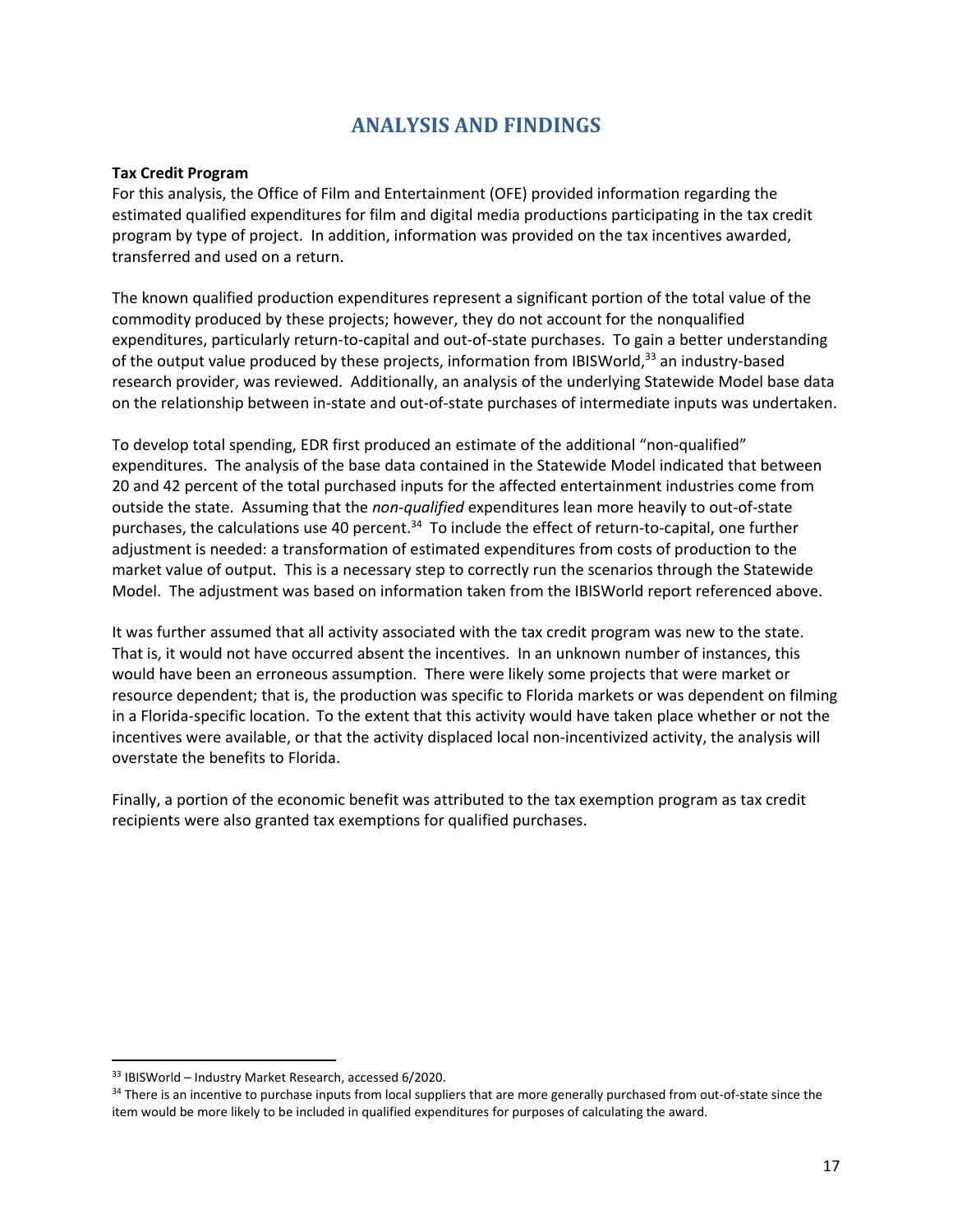#### **Results for the Tax Credit Program**

|                                             |               | FY2017 | FY2018  | FY2019 | Total |  |  |  |
|---------------------------------------------|---------------|--------|---------|--------|-------|--|--|--|
| State Payments in the Window                | Nominal \$(M) | 14.84  | 15.68   | 1.38   | 31.89 |  |  |  |
| Total Net State Revenues                    | Nominal \$(M) | 21.95  | (13.81) | (6.00) | 2.15  |  |  |  |
| Return-on-Investment by Year                | 1.48          | (0.88) | (4.34)  |        |       |  |  |  |
| Return-on-Investment for the 12 year period |               |        |         |        |       |  |  |  |

|                                          |                    | FY2017  | FY2018  | FY2019  | Total   |        | Average<br>per Year |
|------------------------------------------|--------------------|---------|---------|---------|---------|--------|---------------------|
| Personal Income                          | Nominal $\zeta(M)$ | 720.4   | 37.9    | (103.1) | 655.1   |        | 218.4               |
| Real Disposable Personal Income          | Fixed 2019-20\$(M) | 670.3   | 30.8    | (94.9)  | 606.2   |        | 202.1               |
|                                          |                    |         |         |         |         |        |                     |
| Real Gross Domestic Product              | Fixed 2019-20\$(M) | 868.3   | 8.4     | (142.0) | 734.6   |        | 244.9               |
|                                          |                    |         |         |         |         |        |                     |
| Consumption by Households and Government | Fixed 2019-20\$(M) | 820.5   | (7.6)   | (140.7) | 672.2   |        | 224.1               |
|                                          |                    |         |         |         |         |        |                     |
| <b>Real Output</b>                       | Fixed 2019-20\$(M) | 1,358.1 | 26.7    | (192.2) | 1,192.6 |        | 397.5               |
|                                          |                    |         |         |         |         |        |                     |
|                                          |                    | T12047  | F1/2040 | F1/2040 | Minimu  | Maximu | Average             |

|                  |         | <b>FY2017</b> | FY2018 | FY2019  | Minimu  | Maximu | Average  |
|------------------|---------|---------------|--------|---------|---------|--------|----------|
|                  |         |               |        |         | m       | m      | per Year |
| Total Employment | Jobs    | 3,211         | (942)  | (1.145) | (1.145) | 3,211  | 375      |
|                  |         |               |        |         |         |        |          |
| Population       | Persons |               | 712    | 824     |         | 824    | 512      |
|                  |         |               |        |         |         |        |          |

The tax credit program has a projected ROI of 0.07. While the ROI is positive, the program only returns seven cents in tax revenues for every dollar of tax credits awarded. This result falls below the ROI of 0.18 reported in the 2018 analysis and the ROI of 0.43 reported in 2015 analysis.<sup>35</sup>

There was a total of \$240.1 million in qualified expenditures during the review period. EDR estimated that there was an additional \$192.7 million in non‐qualified expenditures. Of the total projected expenditures of \$432.8 million, EDR calculates that \$148.7 million was spent on taxable items that were exempt from sales taxes under the tax exemption program.

The total expenditures result in an annual average increase in real state output of \$165.0 million in the incentivized industries. Because the tax credit and tax exemption incentives were "bundled," not all of this increased output can be assumed to have occurred solely because of the tax credit program. Assuming that a dollar saved in sales taxes on exempt purchases has the same inducement as a dollar received in tax credits, an average of \$15.2 million per year (in real dollars) of the estimated output was allocated to the tax exemption program. Therefore, the net average annual increase in real output in the incentivized industries is \$149.8 million per year (\$165.0 ‐ \$15.2). This results in an economy‐wide increase in real output of \$397.5 million per year across all sectors. There are both winners and losers in the analysis. The sectors most positively impacted besides digital media and the motion picture and

<sup>&</sup>lt;sup>35</sup> In the 2015 analysis, two scenarios were run. The first analysis measured the cost of the program by tax credits used on a return during the review period, and resulted in an ROI of 0.43. This scenario reflects the lag between the time a credit is awarded and when it is actually used against a tax obligation. This was the official reported result. The second analysis measured the cost of the program by tax credits awarded during the review period, and resulted in an ROI of 0.25. This scenario included the full potential cost of the credits to the state, whether or not they were used on a return during the review period.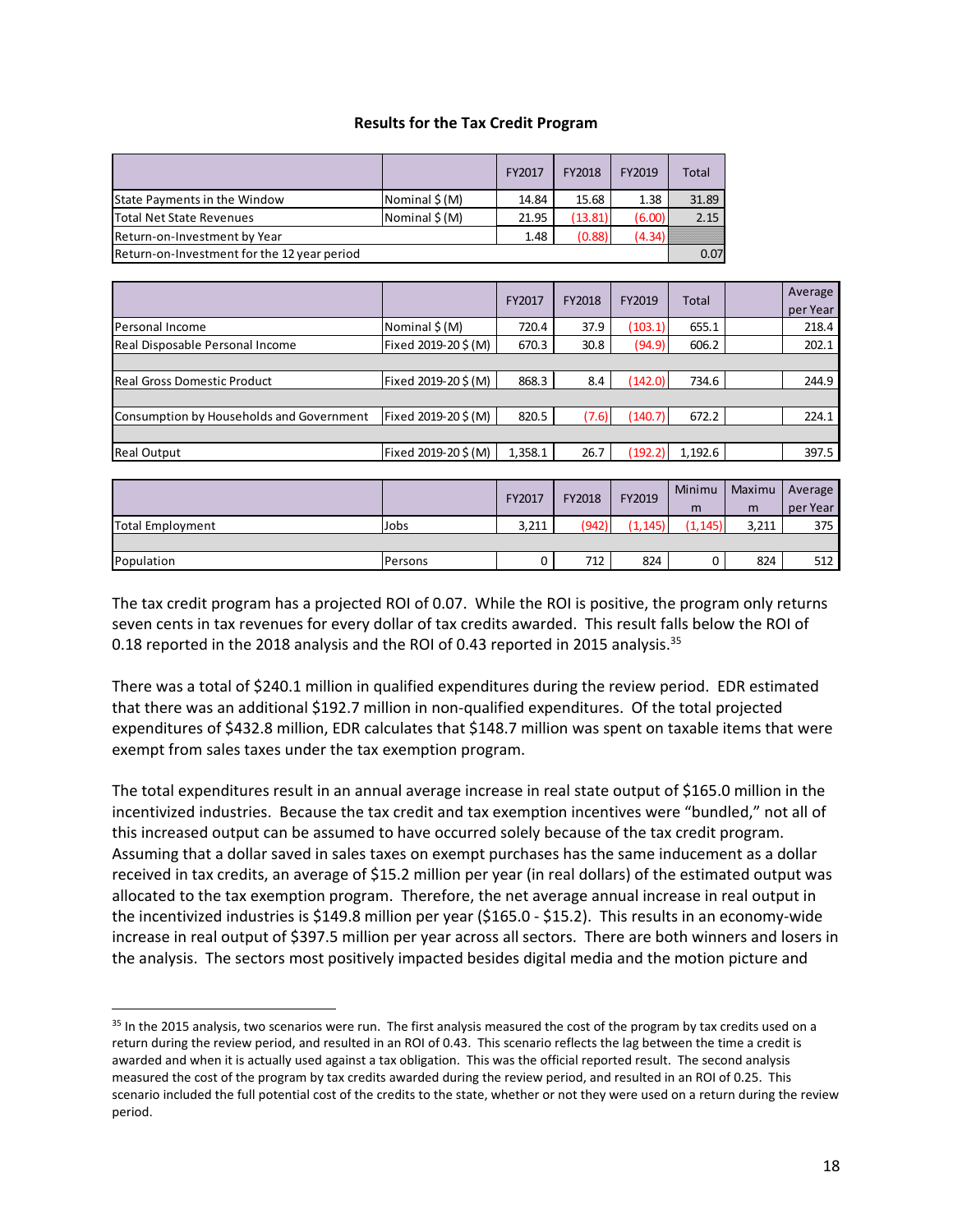sound industries are construction, trade, and broadcast and television. The principal industries that show a contraction are state government and manufacturing.

The state's incentives during the review period are divided into credits awarded based on qualified expenditures and credits actually used on a return. There were \$56.4 million in credits awarded within the review period; this means the production had finished its audit and that DEO had approved the credits to be used on a return. During the same period, \$31.9 million in credits were used on tax returns.36 Of the credits used, nearly all were transferred—that is, sold at a discount—to an unaffiliated party. Of the credits used, 89.2 percent were sales tax credits and 11.8 percent were corporate tax credits. None of the sales tax credits were used by the original recipient.

Notwithstanding the failure of the program to break even from the state's perspective, it does have broader economic value to the state as a whole. Personal income (in nominal dollars) is on average \$218.4 million per year higher during the period, and real GDP within the state is \$244.9 million (in 2019‐20 dollars) higher per year. In addition, there are an average of 375 more jobs each year during the analysis period. Most of these are filled by current residents, but some are filled by new residents attracted to the state by the increased economic activity—Florida resident population is on average 512 persons higher per year than it would be in the absence of the program.

Finally, Net State Revenues are significantly lower than shown in the 2018 report (a net of \$2.15 million in this report versus \$23.4 million in the 2018 report). This is because the formal program had expired immediately prior to the review period, leaving the program to operate with the diminished credit amount that was still available for distribution, at the same time that previously awarded credits were being used. The two negative numbers (2017‐18 and 2018‐19) are driven by the lag between the end of the qualified project and the actual application of the credits against a tax obligation. This lag affects the ROI calculation by separating the positive benefits from the true program costs across the review periods. At the end of the program, the costs become more apparent as the new activity dwindles.

<sup>&</sup>lt;sup>36</sup> This total includes credits awarded prior to the review period.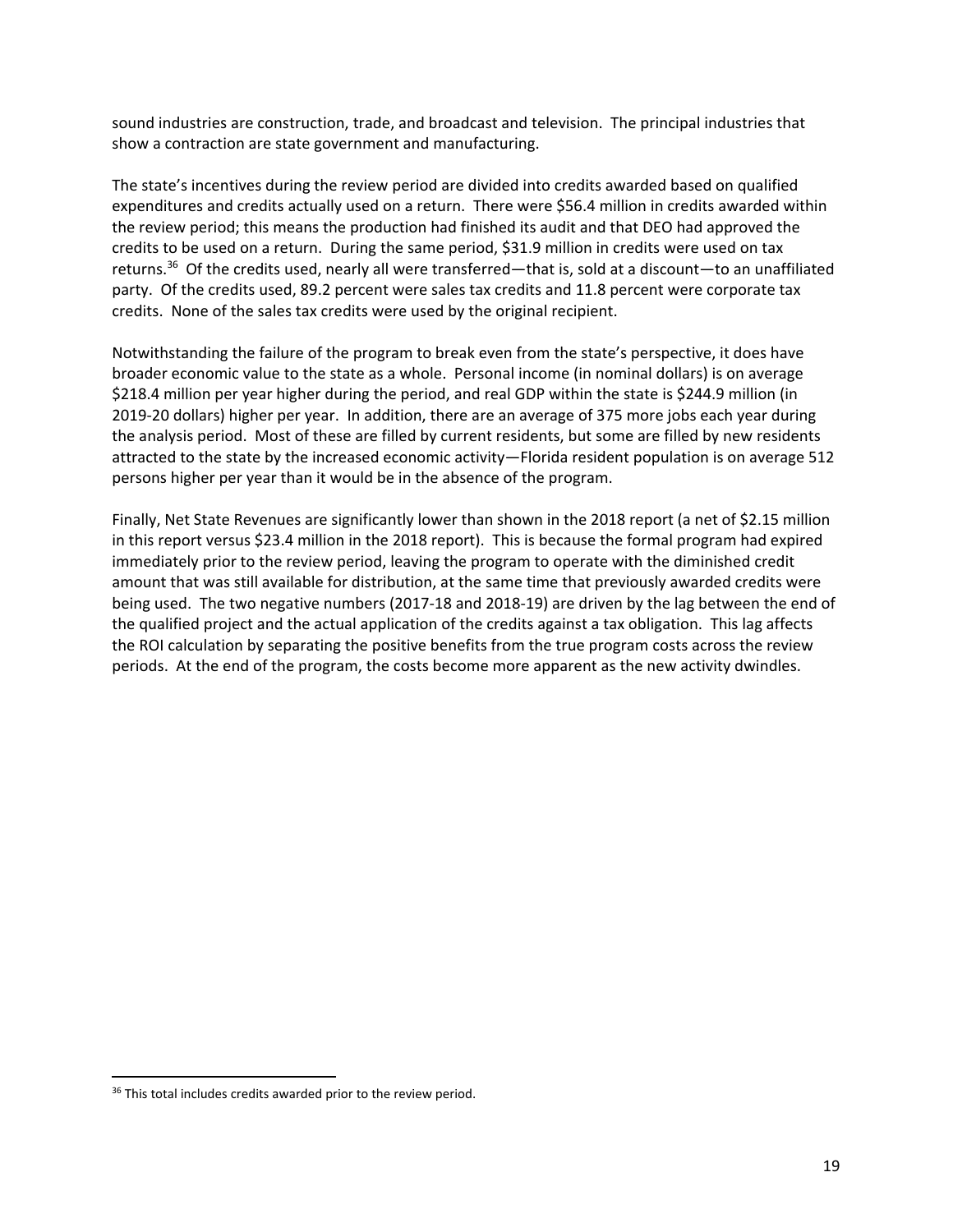#### **Sales Tax Exemption Program**

For this analysis, the Office of Film and Entertainment (OFE) provided projected expenditures from each business that received a certificate of exemption during the period of review. As discussed previously, the projected expenditures are likely overstated, and the results should be reviewed with this in mind.

Notwithstanding the data limitations caused by the program's design, this analysis generally assumes that the tax exemption program induces companies to undertake new or expanded activity in Florida. In a few instances, this assumption was relaxed. First, since it is unlikely that long‐established Florida companies have been induced to undertake activity that they otherwise would not, the analysis only considers the projected tax‐exempt expenditures from companies established after 2000. This year was chosen because the Legislature created a single application process to obtain a certificate of exemption from sales and use taxes in that year. The analysis assumes that any activity by production companies that were established in Florida prior to 2000 was impervious to the exemption program.

Second, projected expenditures from production companies that are reliant on Florida's markets or resources were excluded from the data as well. These were expenditures from companies that are:

- Filming a commercial for a business or location in Florida (hospitals, theme parks, beaches); or
- Producing a live event in Florida such as sports or concerts.

While it is likely that additional tax‐exempt production companies are also dependent on Florida markets or resources, the analysis attempted to capture expenses from more mobile companies that had the option to undertake their productions in other states. [See Table 2.]

|                           | <b>Projected Non-</b><br><b>Exempt</b><br><b>Expenditures</b> | <b>Projected SUT</b><br><b>Exemptions</b> |              |  |  |  |  |  |  |  |  |  |
|---------------------------|---------------------------------------------------------------|-------------------------------------------|--------------|--|--|--|--|--|--|--|--|--|
| <b>Market Independent</b> |                                                               |                                           |              |  |  |  |  |  |  |  |  |  |
| 2016-17                   | \$27,487,486                                                  | \$53,153,575                              | \$3,189,215  |  |  |  |  |  |  |  |  |  |
| 2017-18                   | \$20,319,618                                                  | \$38,110,939                              | \$2,286,656  |  |  |  |  |  |  |  |  |  |
| 2018-19                   | \$18,632,101                                                  | \$45,947,007                              | \$2,756,820  |  |  |  |  |  |  |  |  |  |
|                           |                                                               | <b>Market Dependent</b>                   |              |  |  |  |  |  |  |  |  |  |
| 2016-17                   | \$83,391,149                                                  | \$200,620,722                             | \$12,037,243 |  |  |  |  |  |  |  |  |  |
| 2017-18                   | \$67,066,122                                                  | \$209,475,793                             | \$12,568,548 |  |  |  |  |  |  |  |  |  |
| 2018-19                   | \$63,787,047                                                  | \$224,449,294                             | \$13,466,958 |  |  |  |  |  |  |  |  |  |
|                           |                                                               | <b>Total Activity</b>                     |              |  |  |  |  |  |  |  |  |  |
| 2016-17                   | \$110,878,635                                                 | \$253,774,297                             | \$15,226,458 |  |  |  |  |  |  |  |  |  |
| 2017-18                   | \$87,385,740                                                  | \$247,586,732                             | \$14,855,204 |  |  |  |  |  |  |  |  |  |
| 2018-19                   | \$82,419,148                                                  | \$270,396,300                             | \$16,223,778 |  |  |  |  |  |  |  |  |  |

#### **Table 2**

Finally, a portion of the economic benefit was attributed to the tax credit program as some tax exemption recipients were also granted tax credits for qualified expenditures.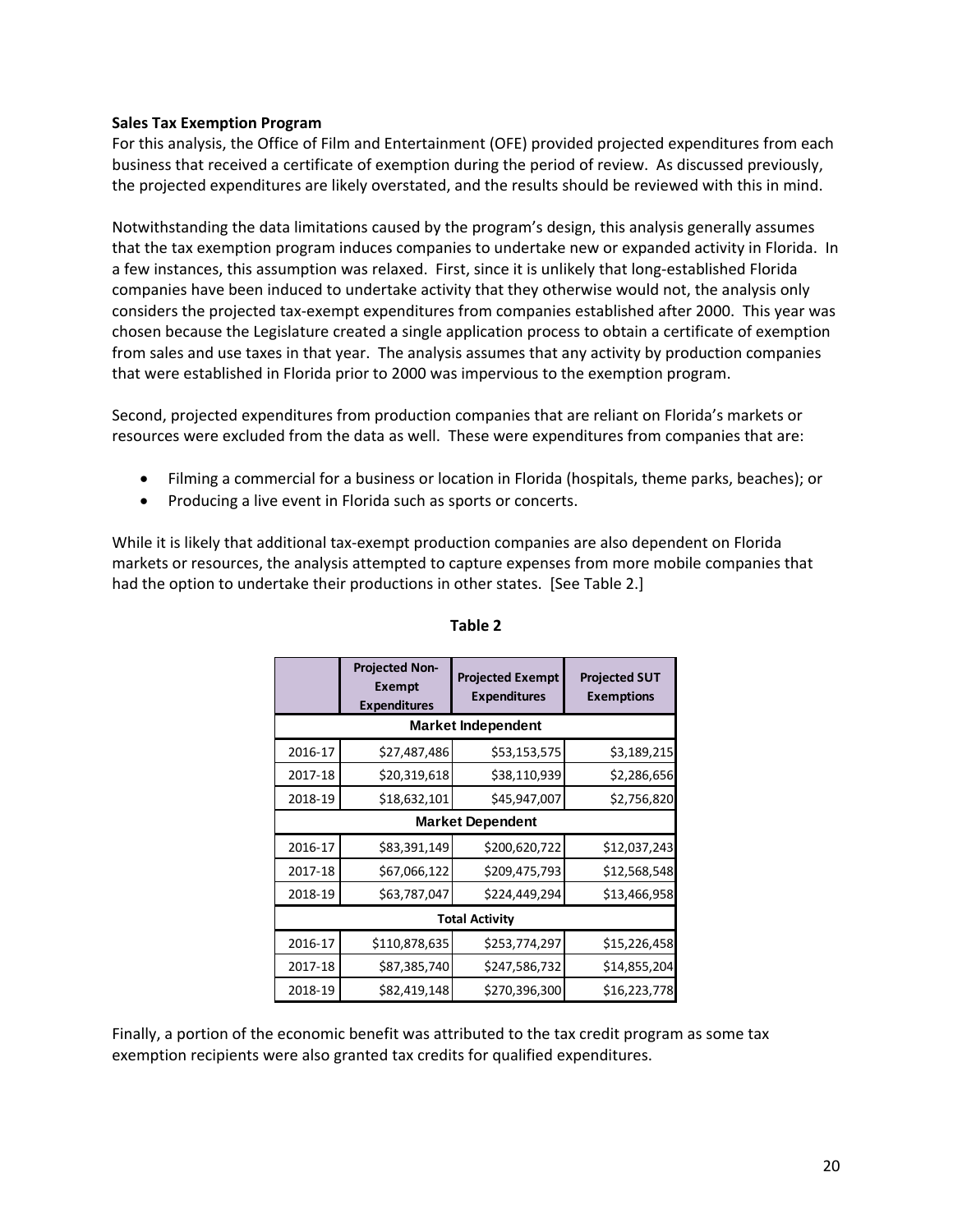| <b>Results for the Sales Tax Exemption Program</b> |  |  |  |
|----------------------------------------------------|--|--|--|
|----------------------------------------------------|--|--|--|

|                                             |                    | FY2017  | FY2018 | FY2019 | Total        |         |                     |
|---------------------------------------------|--------------------|---------|--------|--------|--------------|---------|---------------------|
| State Payments in the Window                | Nominal \$(M)      | 15.23   | 14.86  | 16.22  | 46.31        |         |                     |
| <b>Total Net State Revenues</b>             | Nominal $\zeta(M)$ | 11.97   | 3.28   | 7.39   | 22.64        |         |                     |
| Return-on-Investment by Year                |                    | 0.79    | 0.22   | 0.46   |              |         |                     |
| Return-on-Investment for the 12 year period |                    |         |        |        | 0.49         |         |                     |
|                                             |                    |         |        |        |              |         |                     |
|                                             |                    | FY2017  | FY2018 | FY2019 | <b>Total</b> |         | Average<br>per Year |
| Personal Income                             | Nominal $\zeta(M)$ | 558.8   | 360.4  | 467.7  | 1,386.9      |         | 462.3               |
| Real Disposable Personal Income             | Fixed 2019-20\$(M) | 518.4   | 327.3  | 418.9  | 1,264.5      |         | 421.5               |
| <b>Real Gross Domestic Product</b>          | Fixed 2019-20\$(M) | 620.9   | 374.4  | 484.2  | 1,479.6      |         | 493.2               |
| Consumption by Households and Government    | Fixed 2019-20\$(M) | 607.9   | 372.5  | 498.9  | 1,479.3      |         | 493.1               |
| <b>Real Output</b>                          | Fixed 2019-20\$(M) | 1,103.4 | 680.7  | 875.9  | 2,660.0      |         | 886.7               |
|                                             |                    |         |        |        |              |         |                     |
|                                             |                    | FY2017  | FY2018 | FY2019 | Minimum      | Maximum | Average<br>per Year |
| <b>Total Employment</b>                     | Jobs               | 2,971   | 1,134  | 1,555  | 1,134        | 2,971   | 1,887               |

The analysis of the tax exemption program resulted in a ROI of 0.49. That is, for every dollar of foregone sales tax collections, the program returned forty-nine cents in new state revenue collections. This is lower than the ROI of 0.58 reported in the 2018 analysis or the 0.54 reported in 2015 analysis. Even though total expenditures were higher in the current review (\$3.49 billion, versus the reported \$3.36 billion in 2018 and \$3.15 billion in 2015), only 14.3 percent of the spending was market independent. This percentage was 47.1 percent in the 2018 analysis.

Population Persons 0 752 1,192 0 1,192 648

The analysis suggests that approximately \$2.99 billion in output would have occurred even without the tax exemptions. Most of this is the estimated output of firms that have a permanent presence in Florida. The remainder is related to productions at Florida locations or events that did not meet the "but‐for" assumption.

The sales tax exemption program had an estimated \$772 million in tax-exempt spending at a cost of \$46.3 million in foregone sales tax revenue. After making all of the adjustment described above, this translates into just \$166 million in new activity per year. While the total output of businesses receiving sales tax exemption certificates is not directly addressed by the analysis, the impact of the reduced cost of inputs is included. The fact that the gross price of the inputs purchased by businesses is lower because of the exempt nature of the purchases does have a positive effect on the cost of production and is accounted for in the analysis.

Similar to the tax credit program, this program also has a broader economic value to the state as a whole. Personal income (in nominal dollars) is on average \$462.3 million per year higher during the period, and real GDP within the state is \$493.2 million (in 2019-20 dollars) higher on average per year. In addition, there was an average of 1,887 more jobs each year during the analysis period.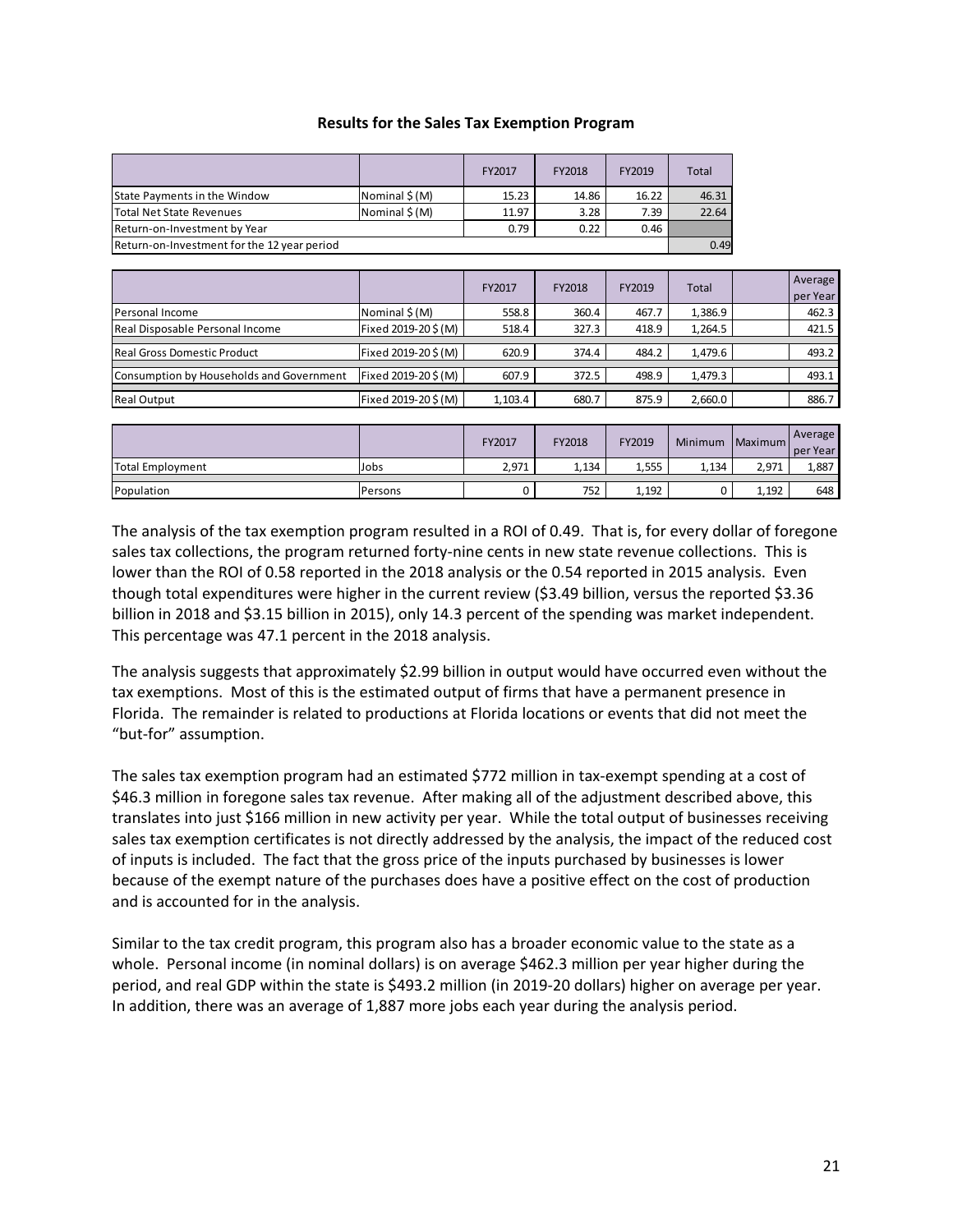#### **Conclusion**

The analysis shows that both the tax credit and the tax exemption programs have positive ROIs, although neither generates sufficient tax revenues to offset the cost of the programs. In addition, both programs contributed to the broader economic health of the Florida economy, producing additional income, state gross domestic product (GDP) and jobs. However, caution should be used in interpreting these results.

The results are sensitive to the underlying assumptions—particularly the assumption that much of this activity is new to the state. While an effort was made to exclude activity in the sales tax exemption program that clearly did not meet the "but for" assumption, all activity under the tax credit program was assumed to be new to the state. Tellingly, the continued use of the tax exemption program indicates that production in Florida endures despite the expiration of the tax credit program.

In contrast, there are also issues that potentially produce downward pressure on the two programs' ROIs. First, capital investments are only reported when they are used to earn the incentive. In this regard, capital investments can be captured if they are qualified expenditures in the tax credit program, or if they are within an exempt expenditure category in the tax exemption program. Any other capital investment goes unreported. Requiring the reporting of all capital expenditures would positively affect the ROI for each program and produce more accurate results.

Another issue that affects the tax credit program's efficiency, if not its ROI, is the transferability of credits. While transferability was introduced as a workaround for award recipients that had limited or no liability, the recipient projects do not receive the full benefit of the intended award level when the credits are sold at a discount. This introduces economic and allocative inefficiencies to the extent that the indirect subsidy causes the purchasing entity to engage in production activity that the state has no direct interest in supporting. Further, to the extent that these transfers take place at discounts, the tax credit program could be replaced by a grant program funded at the discounted value of the credits, while maintaining the same level of supported production activity. This analysis does not account for the deadweight loss of discounting, which overstates the true cost of the program relative to a pure grant program attempting to accomplish the same end.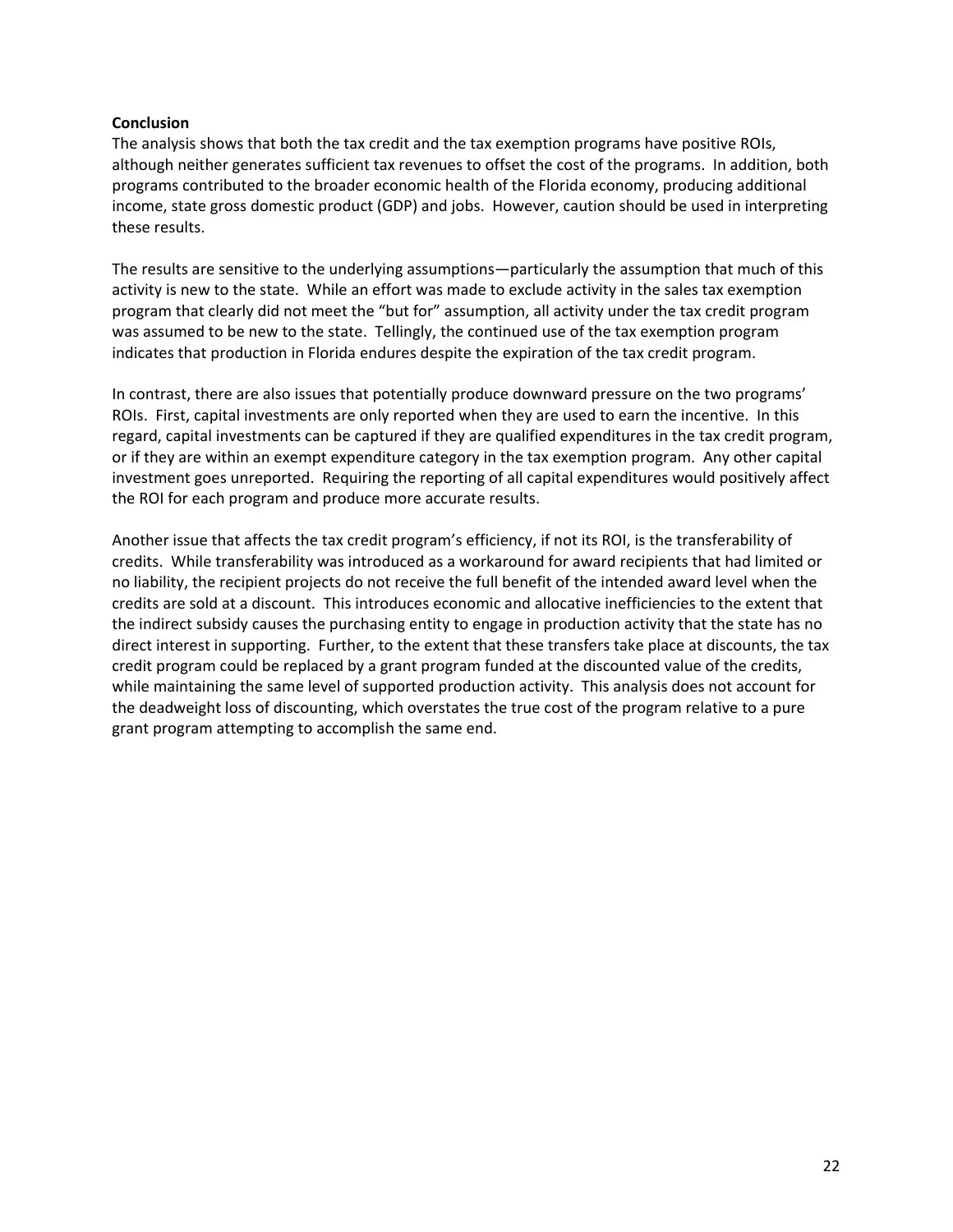### **APPENDIX: Recent Research Regarding State Film and Entertainment Incentive Programs**

Historically, the film and television industry<sup>37</sup> in the United States was concentrated in California and New York, the bicoastal headquarters for major production enterprises. Other states and metropolitan areas developed indigenous industries in response to the demand for local and regional content, as well as productions specific to their unique geographic characteristics.

IBISWorld, an industry research provider, reports that the movie and video production industry<sup>38</sup> is "concentrated in regions that have developed significant studio and production facilities. Close proximity to these resources greatly benefits industry establishments by providing specialization, cooperation and easy access to local movie and video production talent."39 California alone accounts for 39.4 percent of all industry establishments, while New York holds 14 percent. Florida and Texas lead the remaining states.<sup>40</sup>

Motion picture production is not limited to studio facilities, as "many movies are filmed on location throughout the country. These on‐site shoots contribute to most of the industry's scattered employment in other states and are, therefore, subject to fluctuation. Changes in state tax incentives often stimulate various shifts in on-location productions by state."<sup>41</sup>

State tax incentive programs have proliferated in the last three decades.<sup>42</sup> At one point, 45 states had enacted incentive programs, but at least eleven have terminated them since 2009. (Thom 2017, 87) Of those that continue them, some have even increased their offerings. In 2019, Thom reported that:

"In 2017, according to state government reports, over thirty states granted the industry a combined US \$1.7 billion in corporate income tax expenditures, not including the value of other program services. About 77 percent was concentrated in five high‐expenditure states (New York, Louisiana, Georgia, Connecticut, and Massachusetts) that represented only 58 percent of expenditures five years earlier. Cumulative spending in these states rival those for prominent economic development megadeals." (Thom 2019, 94)

In 2009, California authorized \$100 million per year in film production incentives. In 2015, it increased the annual cap to \$330 million. (LAO 2019, 1) The program was extended in 2018 through 2025. In 2004, New York authorized \$100 million per year in incentives through 2019. Program funding was expanded to \$420 million per year in 2010 and was recently extended through 2022. (NY 2019, 5) Georgia's Film Tax Credit expenditures increased from \$407 million in 2013 to \$915 million in 2017 – with over \$3 billion awarded in the five year period. (DOAA 2020,  $5)^{43}$ 

<sup>&</sup>lt;sup>37</sup> The industry includes the development, production, distribution, marketing and sales of film, television and video content. <sup>38</sup> IBISWorld's definition of the Movie and Video Production industry includes operators which produce and distribute motion pictures and videos. This definition excludes third‐party distributors and disc manufacturers and products produced for TV, such as TV shows and made-for-TV movies. US Industry (NAICS) Report 51211a, IBISWorld, p. 4. Accessed 7-21-20. 39 US Industry (NAICS) Report 51211a, IBISWorld, p. 23. Accessed 7-21-20.

<sup>40</sup> *Ibid*.

<sup>41</sup> US Industry (NAICS) Report 51211a, IBISWorld, p. 24. Accessed 7‐21‐20.

<sup>&</sup>lt;sup>42</sup> While some state incentives programs were initially limited to motion picture production, many now include incentives for television, commercial video and digital media production. A few state incentive programs offer grants in lieu of tax credits. <sup>43</sup> The Georgia Department of Audits and Accounts (DOAA) found that only 12% of tax credits (\$79.5m) awarded in 2016 went to companies with permanent Georgia locations. Further, "labor is production companies' largest expense, and most labor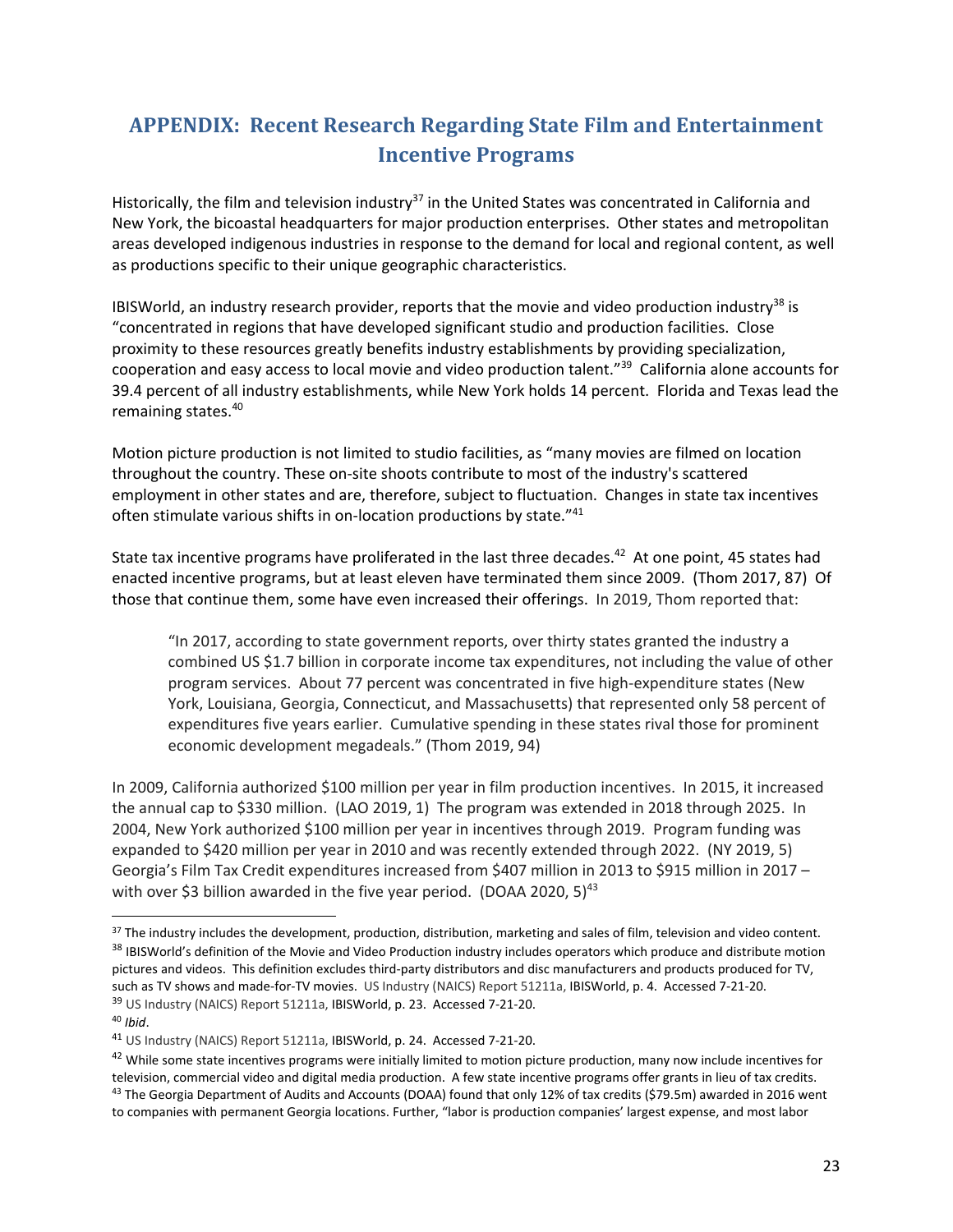Incentive proponents argue such programs increase employment and job creation, and create or expand the film industries in their respective states. Employment data compiled from employer withholdings of Federal Unemployment Insurance Taxes shows that California and New York's shares of film industry jobs and wages have remained relatively stable since 2001.<sup>44</sup> [See TABLE 1 below.] Florida's share has decreased from 3.17% (jobs) and 1.97% (wages) in 2001 to 2.64% (jobs) and 1.9% (wages) in 2019. Relative to its history, Florida's share of jobs and wages did not appreciably increase during the period when its Entertainment Industry Financial Incentive Program was active. Notably, Georgia markedly increased its share of industry jobs and wages over this period.

#### **TABLE 1**

|            | Share of Film Industry Jobs Relative to the US (2001-2019) (Private Sector Only) |        |        |        |        |        |        |        |        |        |        |        |        |        |        |        |        |        |        |
|------------|----------------------------------------------------------------------------------|--------|--------|--------|--------|--------|--------|--------|--------|--------|--------|--------|--------|--------|--------|--------|--------|--------|--------|
|            | 2001                                                                             | 2002   | 2003   | 2004   | 2005   | 2006   | 2007   | 2008   | 2009   | 2010   | 2011   | 2012   | 2013   | 2014   | 2015   | 2016   | 2017   | 2018   | 2019   |
| California | 50.21%                                                                           | 57.39% | 58.76% | 62.83% | 59.89% | 59.43% | 58.15% | 57.61% | 56.90% | 54.94% | 54.86% | 52.94% | 52.13% | 52.30% | 51.58% | 53.41% | 46.90% | 45.90% | 46.15% |
| New York   | 21.76%                                                                           | 17.61% | 16.37% | 14.80% | 16.14% | 16.22% | 15.92% | 16.07% | 17.31% | 19.84% | 20.69% | 20.81% | 21.17% | 20.83% | 19.43% | 17.62% | 19.51% | 19.75% | 19.18% |
| Georgia    | 1.38%                                                                            | 1.51%  | 1.28%  | 1.00%  | 1.04%  | 0.98%  | 0.98%  | 0.97%  | 1.38%  | 1.23%  | 1.34%  | 1.49%  | 1.78%  | 1.92%  | 3.51%  | 4.11%  | 6.11%  | 6.01%  | 6.58%  |
| Florida    | 3.17%                                                                            | 2.92%  | 2.68%  | 2.18%  | 2.44%  | 2.32%  | 2.44%  | 2.31%  | 2.17%  | 1.83%  | 1.85%  | 2.04%  | 2.00%  | 2.40%  | 2.27%  | 2.43%  | 2.88%  | 2.91%  | 2.64%  |
| Texas      | 2.30%                                                                            | 2.12%  | 2.41%  | 1.77%  | L.70%  | 1.68%  | 1.73%  | 1.53%  | 1.57%  | 1.52%  | 1.56%  | 1.66%  | 2.18%  | 2.05%  | 2.27%  | 2.23%  | 2.42%  | 2.45%  | 2.43%  |
| Louisiana  | 0.36%                                                                            | 0.34%  | 0.68%  | 0.95%  | 1.16%  | 0.97%  | 1.36%  | 1.72%  | 0.85%  | 1.26%  | .10%   | 1.73%  | 2.49%  | 2.33%  | 2.67%  | 1.54%  | 1.22%  | 1.32%  | 1.39%  |
| New Mexico | 0.15%                                                                            | 0.22%  | 0.19%  | 0.24%  | 0.50%  | 0.87%  | 1.07%  | 1.08%  | 0.94%  | 0.98%  | 0.76%  | 0.99%  | 0.76%  | 0.67%  | 0.73%  | 0.83%  | 0.76%  | 0.76%  | 0.89%  |

| Share of Film Total Wages Relative to the US (2001-2019) (Private Sector Only) |        |        |        |        |        |        |        |        |        |        |        |        |        |        |        |        |        |        |        |
|--------------------------------------------------------------------------------|--------|--------|--------|--------|--------|--------|--------|--------|--------|--------|--------|--------|--------|--------|--------|--------|--------|--------|--------|
|                                                                                | 2001   | 2002   | 2003   | 2004   | 2005   | 2006   | 2007   | 2008   | 2009   | 2010   | 2011   | 2012   | 2013   | 2014   | 2015   | 2016   | 2017   | 2018   | 2019   |
| California                                                                     | 61.54% | 68.48% | 68.32% | 69.95% | 68.57% | 67.23% | 65.46% | 64.85% | 64.75% | 64.63% | 62.66% | 61.67% | 59.38% | 59.54% | 60.47% | 60.23% | 60.04% | 59.21% | 58.58% |
| New York                                                                       | 18.72% | 16.68% | 16.69% | 15.92% | 16.59% | 17.22% | 18.17% | 18.41% | 18.73% | 19.76% | 21.51% | 22.12% | 23.39% | 24.18% | 21.66% | 20.97% | 19.62% | 19.73% | 19.50% |
| Georgia                                                                        | 0.89%  | 0.80%  | 0.75%  | 0.62%  | 0.63%  | 0.69%  | 0.75%  | 0.78%  | 1.01%  | 0.88%  | 0.96%  | 1.10%  | 1.41%  | 0.88%  | 1.75%  | 3.01%  | 4.18%  | 3.90%  | 4.23%  |
| Florida                                                                        | 1.97%  | 1.74%  | 1.81%  | 1.73%  | 2.08%  | 1.92%  | 2.12%  | 2.07%  | 1.59%  | 1.19%  | 1.29%  | 1.48%  | 1.48%  | 1.65%  | 1.71%  | 1.90%  | 2.07%  | 1.98%  | 1.90%  |
| Texas                                                                          | 1.66%  | 1.31%  | 1.43%  | 1.10%  | 1.17%  | 1.22%  | 1.27%  | 1.16%  | 1.26%  | 1.15%  | 1.17%  | 1.25%  | 1.43%  | 1.29%  | 1.36%  | 1.42%  | 1.36%  | 1.32%  | 1.40%  |
| Louisiana                                                                      | 0.11%  | 0.12%  | 0.16%  | 0.26%  | 0.47%  | 0.38%  | 0.63%  | 0.71%  | 0.57%  | 0.85%  | 0.84%  | 0.92%  | 1.10%  | 1.14%  | 1.26%  | 0.73%  | 0.61%  | 0.86%  | 0.91%  |
| <b>New Mexico</b>                                                              | 0.05%  | 0.09%  | 0.06%  | 0.05%  | 0.27%  | 0.37%  | 0.43%  | 0.57%  | 0.50%  | 0.48%  | 0.43%  | 0.61%  | 0.48%  | 0.48%  | 0.62%  | 0.67%  | 0.53%  | 0.51%  | 0.66%  |

Research suggests that job gains are short term and contingent upon maintaining subsidies, with efforts to establish new production and post-production industries proving to be largely unsuccessful. Additionally, the overwhelming body of government research finds that state film incentive programs are not cost-effective. In 2015, EDR addressed the cost-effectiveness of state film incentive programs in its evaluation of return on investment for the Florida Entertainment Industry Financial Incentive program.45 This Appendix updates that literature review and summarizes state film incentive program ROI evaluations by non‐affiliated, independent state entities.

#### **Post‐2015 Research**

Most of the recent research has explored state film incentive programs' impact on employment growth and the development of in-state production infrastructure. Generally, the research finds incentives

income went to nonresident workers. Higher paying jobs such as principal actors, directors, and department heads are generally filled by nonresidents. Lower paying jobs such as security, grips, and extras are more frequently filled by Georgia residents." (DOAA 2020, 28‐29) While nonresidents represented 20% of employment, they represented 53% of labor income for productions receiving incentives in 2016. (DOAA 2020, 58)

<sup>44</sup> This data tracks workers employed in firms incorporated or registered in the respective states. Generally, when work is done in other states on behalf of their employer, their wages are captured in their home state – unless the firm is also incorporated or registered in the host state. Given the nomadic nature of film and entertainment production, out‐of‐state workers typically fill many positions in the production process.

<sup>45</sup> Appendix: Literature Review Regarding the Impact of State Film and Related Entertainment Incentive Programs, "Return on Investment for the Entertainment Industry Incentive Programs, 1/1/15." P. 40. Available at http://edr.state.fl.us/Content/returnoninvestment/EntertainmentIndustryIncentivePrograms.pdf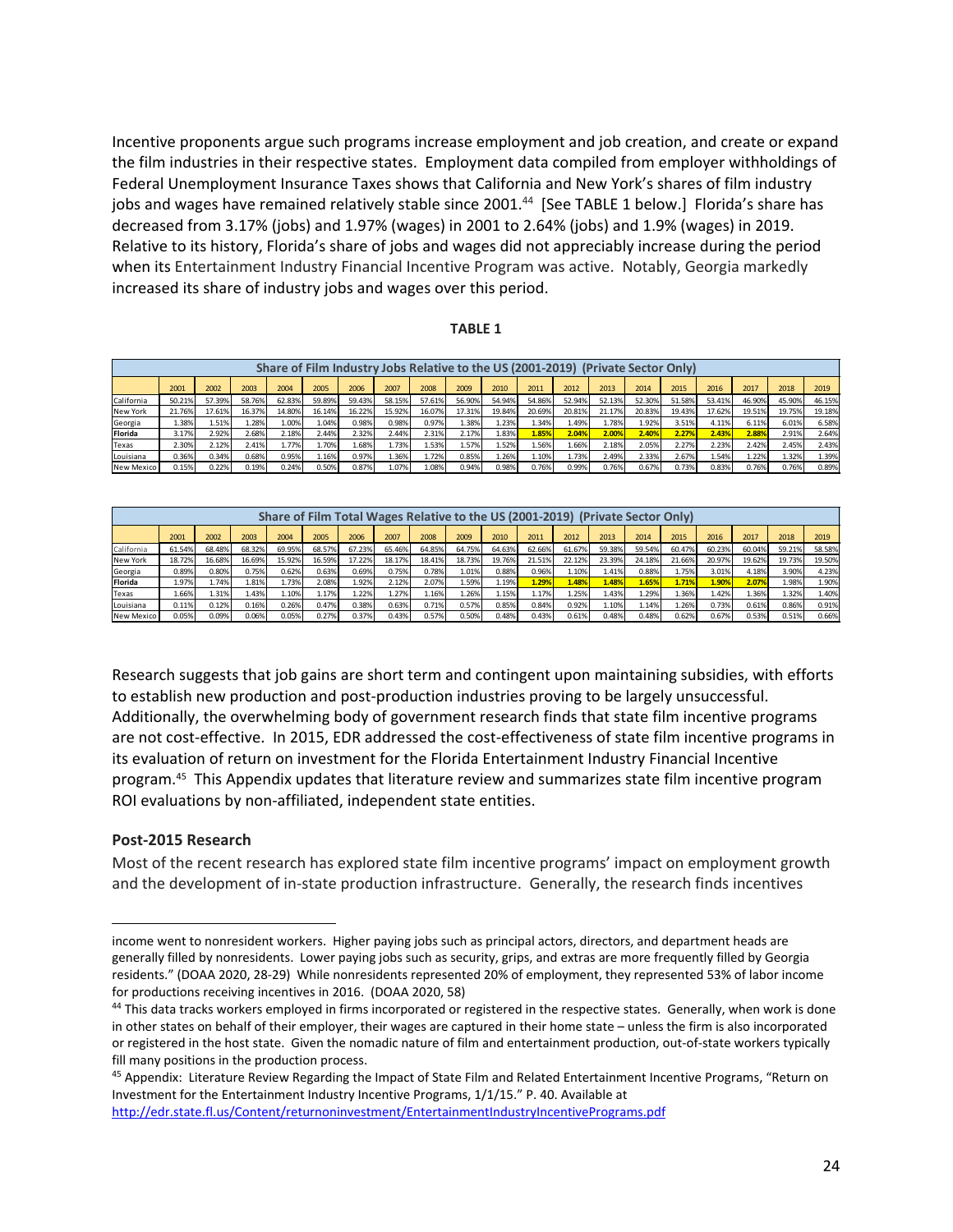resulted in little to no meaningful, sustained impact, and that the production industry remains largely intact in California and New York.46

In 2019, Thom studied whether the incentive programs in New York, Louisiana, Georgia, Connecticut, and Massachusetts (five high expenditure states, as measured by cumulative expenditures reported through 2017) contributed to job growth in each state's motion picture industry. He found that "in most cases, Motion Picture Incentive programs had no statistically significant employment impact. Findings that achieved statistical significance nevertheless failed to show practical significance…" (2019, 100) Thom's 2018 examination of California's Film and Production Tax Credit program found no "significant effect on changes in three occupational categories associated with the motion picture industry." He concludes that California's motion picture industry employment "instead appears to track the national labor market." (2018a, 1)

Swenson (2017, 65) measured the direct impact of state movie production tax incentives on film production industry employment (excluding independent contractors) from 1998 to 2011. He found that while film production employment and establishments increased in California and New York, there was no discernable increase across all states. He concludes that "(m)uch of this non-effect appears because of a 'crowding out' effect due to the sheer number of states with incentives."

Button (2019, 315) estimated the effect of state film incentives through 2017, finding some increase in television filming, but "no meaningful effect on feature films, and employment, wages, and establishments in the film industry and in related industries." He concludes that "the ability for tax incentives to affect business location decisions and economic development is mixed, suggesting that even with aggressive incentives, and 'footloose' filming, incentives can have little impact." In a study limited to Louisiana and New Mexico, Button (2018, 1) evaluated whether incentives could be effective in creating a new state film industry. His results showed increases in feature films, but not TV series filming, and no increases in employment or business establishments.

Owens and Rennhoff (2019, 1) reviewed the impact of incentives on filming location choices for movies produced from 1999 to 2013, finding that "the impact depends on the type of incentive offered, studio characteristics and inherent location geographic characteristics." They found no strong evidence that film incentives result in a more permanent movie industry in a state. Additionally, their cost-benefit analysis indicates that film incentive programs are revenue‐negative for states.

Thom (2018b) examined the effectiveness state film incentive programs to entice film production industries out of California and New York. His findings suggest "that most of the incentives included under these programs had little to no sustained impact on employment or wage growth and that none of the incentives affected the motion picture industry (Gross State Product) or concentration." (13) Thom offered that "program design choices are partially to blame" and identifies underlying issues which undermined state incentive efficacy. (11)

O'Brien & Lane (2018, 872‐873) provided an overview of project‐based film incentive programs between 1998 and 2010 across the United States. They found that specific economic development outcomes are related not only to the existence and value of financial incentives, but also to ecological factors, organizational diversity, and the presence of dominant firms. Despite the presence of incentive

<sup>&</sup>lt;sup>46</sup> These studies did not specifically address the impact of the countervailing incentives offered by California (adopted in 2009) and New York (adopted in 2004) to retain in-state production and post-production infrastructure.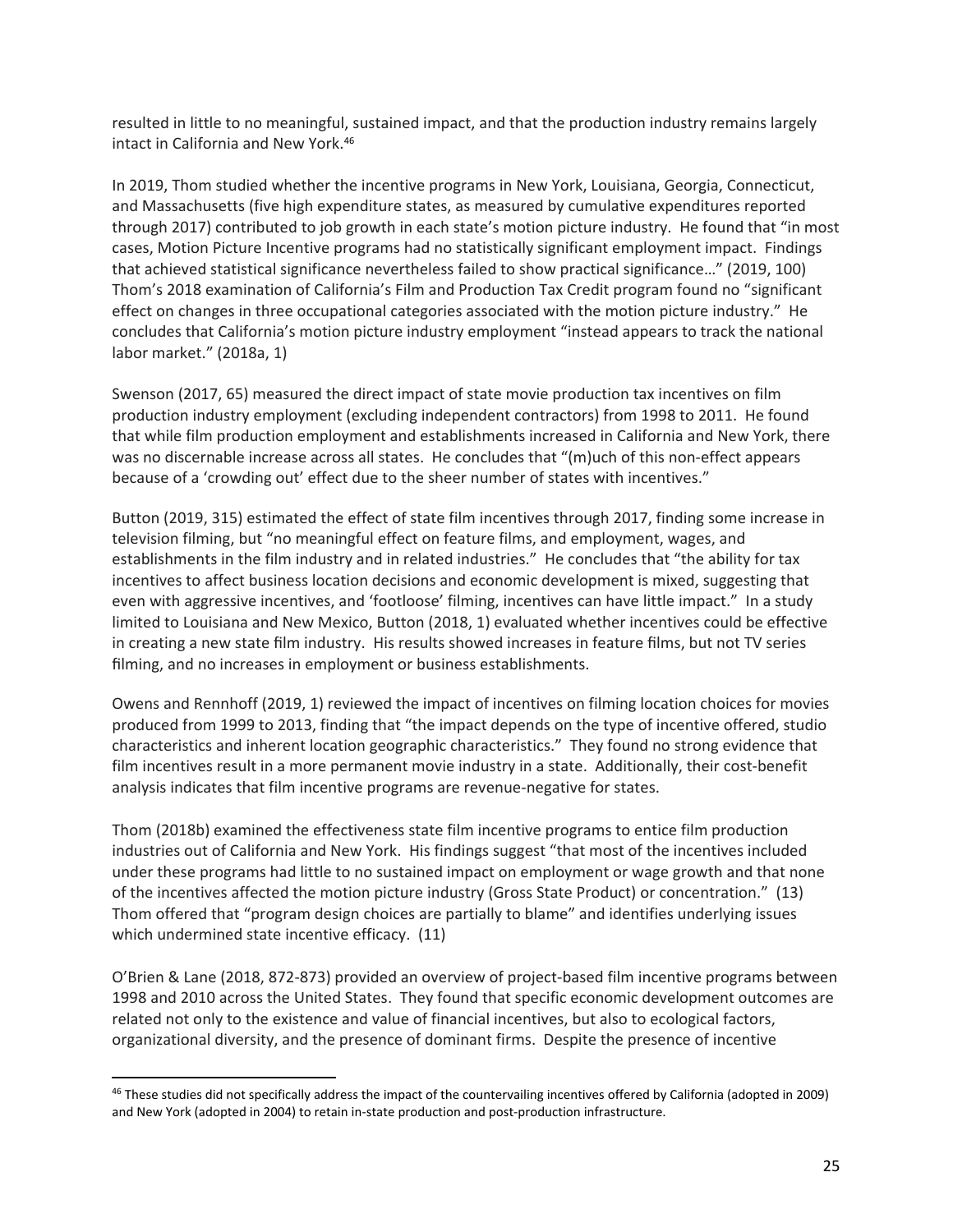programs in other states, they note that the existing production industry in California and New York "remains largely intact, despite billions in incentives aimed at disrupting it." They suggest that "rather than outspend one another through costly tax credits, states might achieve better results by tailoring existing incentives to increase organizational diversity, particularly by targeting companies associated with distribution, marketing and sales."

Three recent papers examine the proliferation of state film incentive programs. Leiser's study (2017, 255) combined quantitative event history analysis and qualitative interview methods to review three states (Michigan, Mississippi and Washington), finding that "the analysis suggests that the diffusion processes in state adoptions of film incentives can be largely explained by two factors: (a) the size and sophistication of the existing film industry in the state and (b) a competitive "bandwagon" effect based on the total number of states that had already adopted film incentives." Sewordor and Sjoquist's (2016, 5) review of programs enacted from 1992 to 2010 echoed Leiser's finding regarding the "mimicking phenomenon" and added that "fiscal stress results in faster adoption of film tax credits." Thom & An (2017, 98‐99) found that the key drivers of program enactments were likely rising unemployment and the popularity of the concept. The most substantial drivers of program termination were falling unemployment, termination of programs in other states, and prior‐year reductions in program spending.

#### **Summary of State Film Incentive Program ROI Evaluations**

Independent analysts conclude that state film subsidy programs are not self‐supporting, as they generate less in state tax revenue than the state payments funding the incentives. At the current subsidy levels and under present-day tax structures, the tax revenues from direct expenditures by subsidy recipients, including any indirect and induced effects, are insufficient to recoup the costs of state incentive programs.

As reported in EDR's 2015 report, independent analysts have challenged the methodology and conclusions reached by proponents of state film incentive programs.<sup>47</sup> The following is a summary of the more common deficiencies and "problematic approaches" in proponent economic analyses:

- Failure to calculate the return on investment to the state;
- Failure to consider opportunity costs;
- Overstating employment outcomes;

- Failure to account for flight of capital out‐of‐state;
- Attributing all in-state film-related activities to incentives;
- Including gains in local revenues in assessments of state-funded incentives;
- Using generous multipliers in the calculation of economic impact; and
- Over-attributing economic outcomes to film-induced tourism.

TABLE 2 lists a number of State film incentive program evaluations by non-affiliated, independent state entities. These evaluations consider program features unique to each state,<sup>48</sup> and use methodologies that are generally consistent with the assumptions and best practices identified in the academic

<sup>&</sup>lt;sup>47</sup> See Literature Review Regarding the Impact of State Film and Related Entertainment Incentive Programs in EDR's 2015 report, "Return on Investment for the Entertainment Industry Incentive Programs, 1/1/15." P. 40. Available at http://edr.state.fl.us/Content/returnoninvestment/EntertainmentIndustryIncentivePrograms.pdf

<sup>&</sup>lt;sup>48</sup> All state programs identified in TABLE 2 incentivized film production, most incentivized television programing and commercials, many incentivized music videos, and at least six (including Florida) incentivized digital media production (interactive games, digital animation and visual effects). Georgia and New York also provided incentives for post‐production expenditures. Qualified expenditures varied between the states.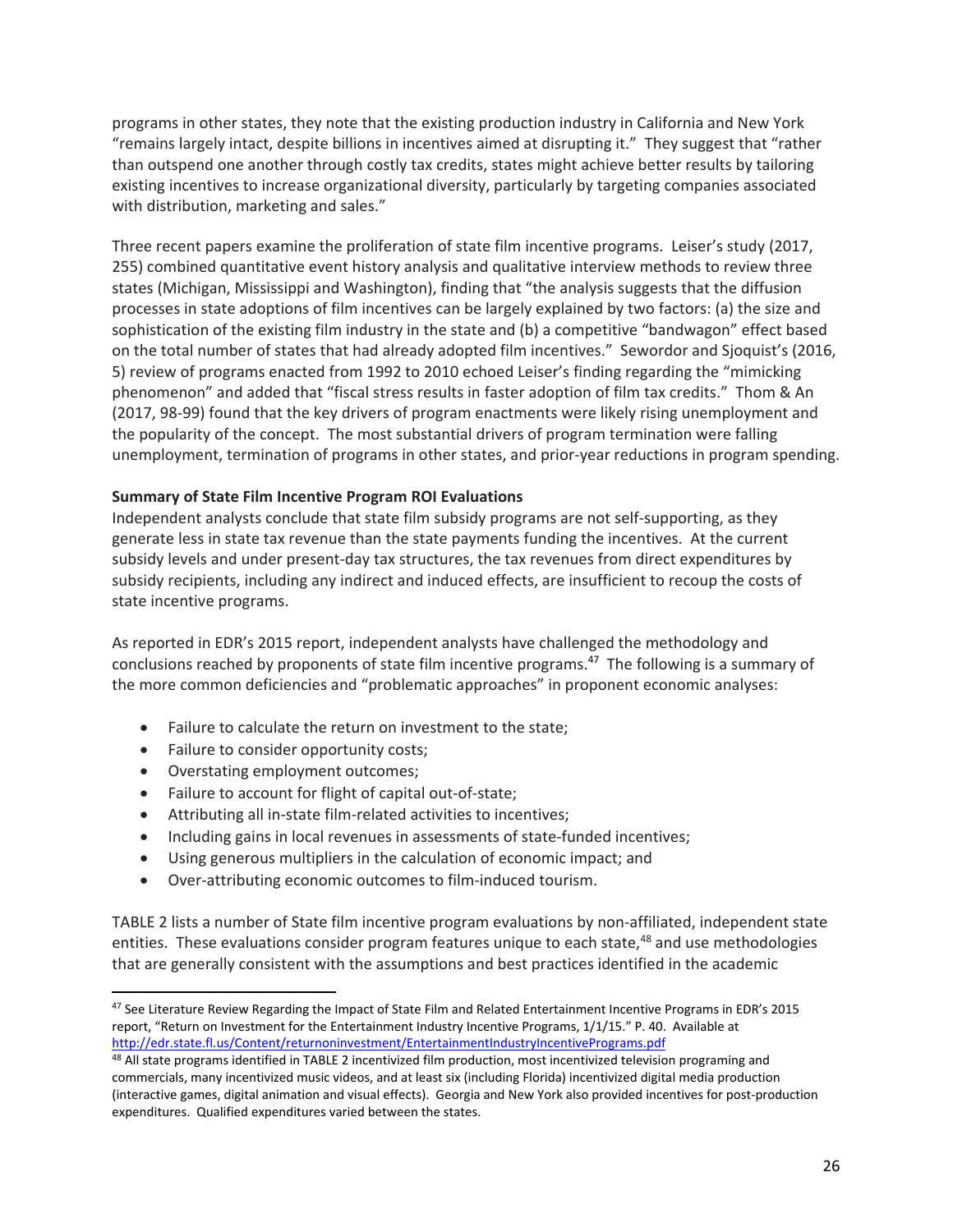literature. Variations in methodologies include the method of assessing incentive costs to the state, use of a "balanced budget" analysis in the evaluation, and selected program review period.

The method of assessing incentive costs to the state has implications for the measure of ROI, as the full cost may not be included if the tax credits are not used in the period of economic activity under review. For example, state incentive programs typically award tax credits to qualified productions, subsequent to production activity and after validation of qualified expenditures. Most states also allow the tax credits to be carried forward to succeeding tax years. Consequently, the cost to the state for the incentives can occur well past the production activity and the period of review, resulting in a higher short-term ROI than a longer term evaluation would produce.<sup>49</sup> Some evaluations correct for this by pulling all credits awarded for incentivized productions into the review period rather than including just the credits actually used in the review period. While the tax expenditure may be unrealized in the review period, it is nonetheless a cost to the state and may provide a more accurate assessment of program ROI. This approach also corrects for mature program incentive expansions or contractions, and irregular annual credit redemptions due to the tax credit holder's needs. Further, evaluations may attribute any economic activity preceding the review period if this activity was generated by productions awarded credits within the review period.

A "balanced budget" analysis (or offset) is used to derive a net economic impact of new economic activity induced by the state subsidy, as it accounts for the opportunity costs of tax reductions or forgone funding on other state priorities. This is in contrast to analyses which simply measure gross economic activity generated by or attributed to program projects. While many of the state evaluations listed in TABLE 2 acknowledge the importance of accounting for opportunity costs, more than half do not use balanced budget analyses in the their calculations of ROI. These evaluations overestimate the economic impact of the program and tend to report greater program ROIs than those that do use balanced budget analyses. [Note: The underlined state names in TABLE 2 indicate those states that use a balanced budget analysis.]

The selected program review period is another important consideration as a single‐year or short‐term evaluation may only offer a "snapshot" of the program. Ideally, multi-year program evaluations provide a more complete assessment of the value and effectiveness of such programs.<sup>50</sup> However, it should be noted that data limitations may make longer‐term reviews infeasible.

The state film incentive program evaluations by non‐affiliated, independent state entities are also useful in assessing the validity of studies commissioned by incentive proponents. For example, the Georgia Department of Audits and Accounts (DOAA) issued a report on the Georgia Film Tax Credit in 2020.<sup>51</sup> The report evaluated the "effectiveness of the credit as a tax incentive and economic development program, including the economic and fiscal impact of the credit" and offered recommendations to make the credit more cost-efficient. (DOAA 2020, i.) The DOAA concluded that:

<sup>&</sup>lt;sup>49</sup> The estimate of ROI would be determined by calculating the tax revenues that resulted from incentivized projects that were awarded credits within the review period, but include only the cost to the state of those credits used during that period. <sup>50</sup> As listed in TABLE 2, the following state evaluations review six or more years of consecutive program activity: Massachusetts (10), Connecticut (8), New Mexico (7), and Pennsylvania (6). Florida now has completed three triennial reviews spanning the full duration of the program.

<sup>&</sup>lt;sup>51</sup> Georgia Department of Audits and Accounts (DOAA) 2020. "Impact of the Georgia Film Tax Credit." https://www.audits.ga.gov/rsaAudits/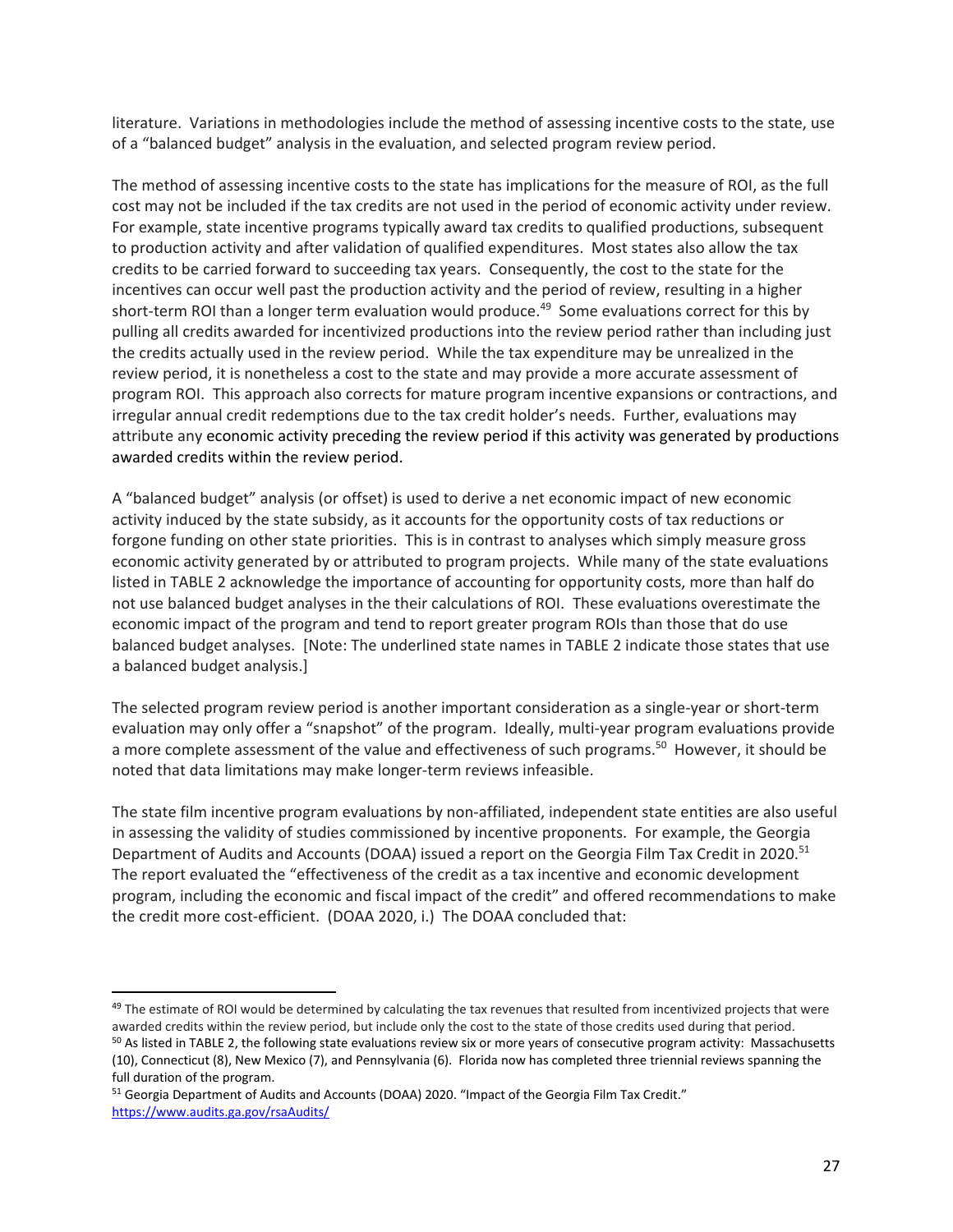"While Georgia's film tax credit has increased the production of movies, television, and interactive entertainment in the state, the information available to decision makers regarding the credit's impact has been incomplete and inaccurate. The economic impact and jobs attributable to the credit have been overstated, even before considering the cost of the credit." (DOAA 2020, i.)

In contrast to previous economic impact estimates reported by the Georgia Department of Economic Development, the DOAA evaluation included only jobs related to productions incentivized by the credit; differentiated between the impact of spending by residents and nonresidents employed in productions; used a reasonable output multiplier to measure the direct, indirect and induced effects of the subsidy; and measured the net rather than gross impact of the credit.<sup>52</sup> The evaluation also included the economic impact of studio construction and film tourism. The DOAA concluded that, for 2016, the \$667 million in credits "resulted in an estimated \$602 million net revenue loss to the state" for a return on investment of 0.10 (or 0.21 if local revenues are included). (DOAA 2020, 21).

Incentive proponents also attribute economic benefits to Film Induced Tourism (FIT), which describes the phenomenon of film and television viewers visiting the specific places or regions where filming occurred or is depicted in the film. Images of and positive associations with locales as presented in films and television programs are argued to be a useful promotional device, a valuable advertisement or significant marketing tool for the region. (EDR 2018, 11) While the potential economic benefit of FIT is acknowledged in some state film incentive program evaluations, few have attempted to quantify it, citing the lack of consensus in economic literature about how to isolate and measure its impact. $53$ 

However, two studies did include FIT in their calculations of ROI. Georgia estimated the number of non‐ resident tourists in 2016 that were at least partially motivated by film and that participated in tourism and sight-seeing activities, using survey data from a 2011 study by the Motion Picture Association. (DOAA 2020, 16 & 47‐49) In addition, the Virginia grant program leverages in‐kind advertising from associated film productions, resulting in commercials aired during television programs or a short video on feature film DVDs. Virginia provided upper and lower bound estimates of the economic impact, derived from surveys of local visitor bureaus, estimates of ancillary marketing benefits from the in‐kind advertising, and information from a 2011 study of the Georgia film and television industry. Their analysis estimated a range of \$139,000 to \$5.3 million in revenue annually from FIT, on average, noting it is "unlikely that the state achieves the high estimate…" (VA 2017, 20‐21)

For illustrative purposes, TABLE 2 also includes evaluations commissioned by state film incentive programs in states with major production activity. Of note, New York, California and Louisiana do not use balanced budget analyses. It is also important to acknowledge that a program's ROI is influenced by the respective state's tax structure. This is especially evident in California and New York.

https://coles.kennesaw.edu/econopp/docs/GA\_FilmTaxCredit\_policybrief1-1.pdf

<sup>52</sup> Charles Bradbury echoes the DOAA findings in "A Comment on Georgia Department of Economic Development Report: The Economic Impact of the Film Industry in Georgia." https://papers.ssrn.com/sol3/papers.cfm?abstract\_id=3526169. *Also see* Bradbury, John Charles. "Film Tax Credits and the Economic Impact of the Film Industry on Georgia's Economy," Kennesaw State University, Bagwell Center Policy Brief, July 2019.

<sup>53</sup> See MA (2020, 26); MD (2015, 47-48); NY (2019, 18-19); NC (2014, 7); OK (2016, 12); and PA (2019, 22). The Massachusetts Department of Revenue did not include the impact of FIT in their analysis, as they were "not aware of any published and peer‐ reviewed study from a non‐interested party, measuring the direct and indirect impact of film credit‐induced tourism in an unbiased, objective manner. In fact, there have been some reports indicating that the findings and methodologies of those that do exist are controversial relative to the prevailing literature or otherwise "biased."" (MA 2020, 26)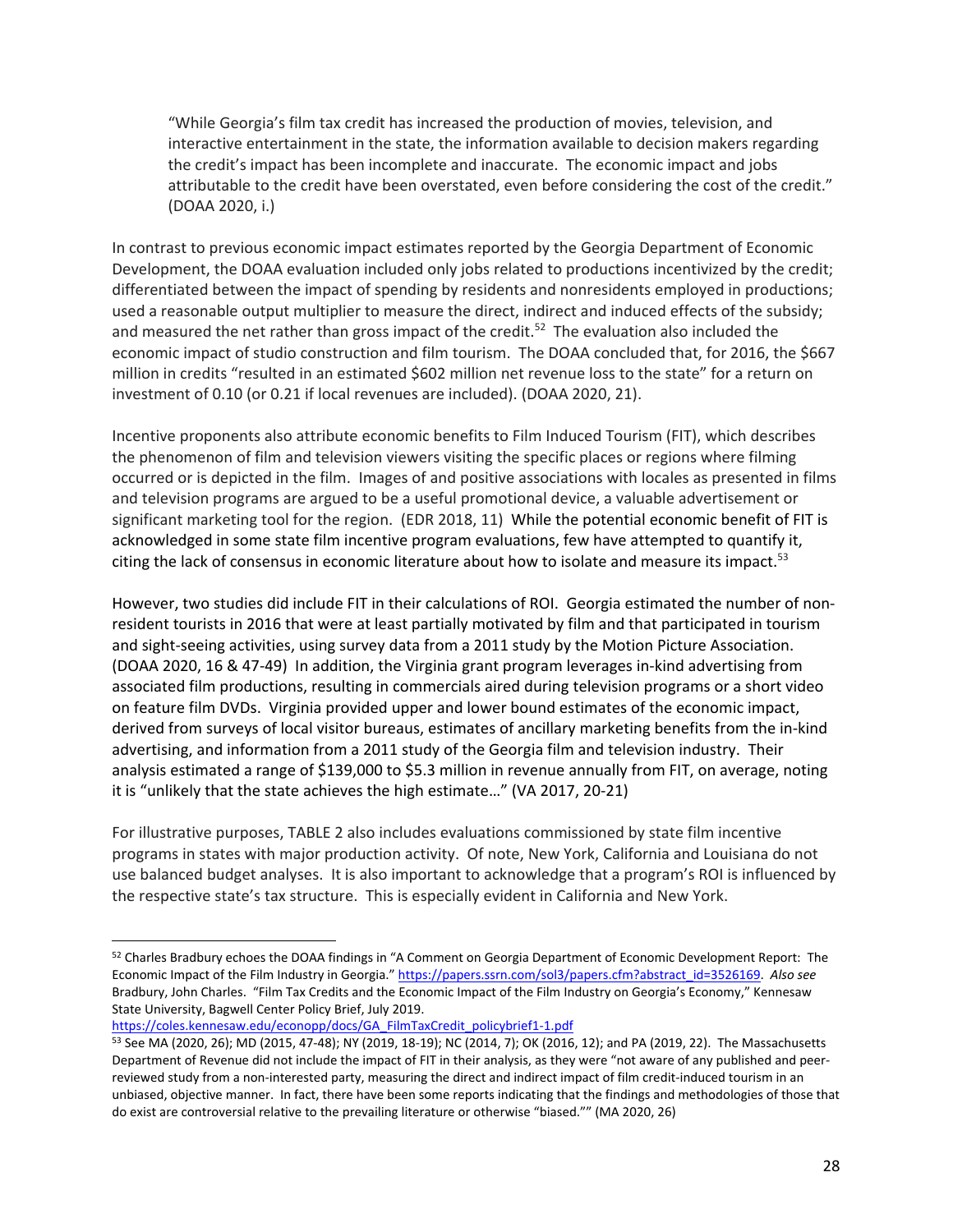#### **TABLE 2 State Film Incentive Program ROI Evaluations By Non‐Affiliated, Independent State Entities**.

|                      | Year of | Research or                                           | % of Reimbursement for       |                   | ROI to the      |
|----------------------|---------|-------------------------------------------------------|------------------------------|-------------------|-----------------|
| State                | Report  | <b>Report Sponsor</b>                                 | Qualified Expenditures, etc. |                   | State           |
|                      |         |                                                       |                              |                   |                 |
| Alabama              | 2017    | Department of Revenue                                 | 25 - 35%                     |                   | $-$ 54          |
| Alaska*              | 2012    | Legislative Budget & Audit Cm                         | $30 - 44%$                   |                   | \$0.07          |
| California           | 2014    | Legislative Analyst's Office                          | 20 - 25%                     |                   | \$0.65          |
| Florida*             | 2021    | Office of Economic & Dem. Research                    | $20 - 30%$                   |                   | \$0.07          |
|                      | 2018    | Office of Economic & Dem. Research                    | 20 - 30%                     |                   | \$0.18          |
|                      | 2015    | Office of Economic & Dem. Research                    | $20 - 30%$                   |                   |                 |
|                      |         | Credits Awarded, with Total Potential Costs           |                              |                   |                 |
|                      |         | Of redemptions in the 3-Year review period:           |                              | \$0.25            |                 |
|                      |         | Credits Awarded and Redeemed in 3-Year Review Period: |                              |                   | \$0.43          |
| Georgia              | 2020    | Department of Audit & Accounts                        | 20 - 30%                     |                   | \$0.10          |
| Louisiana            | 2005    | Legislative Fiscal Office                             |                              |                   | $$0.16 - $0.18$ |
| Maryland             | 2015    | Department of Legislative Services                    | $25 - 27%$                   |                   | \$0.06          |
| <b>Massachusetts</b> | 2020    | Department of Revenue                                 | 25%                          |                   | \$0.14          |
| Michigan*            | 2010    | Senate Fiscal Agency                                  | 42%                          |                   | \$0.11          |
| Mississippi          | 2015    | Joint Legislative Committee, PEER                     | 25 - 35%                     |                   | \$0.49          |
| <b>New Mexico</b>    | 2008    | Legislative Finance Committee                         | 25%                          |                   | \$0.14          |
| North Carolina       | 2014    | Legislative Services Office                           | 25%                          |                   | \$0.46          |
| Oklahoma             | 2016    | <b>Incentive Evaluation Commission</b>                | 35 - 37%                     |                   | \$0.13          |
| Pennsylvania         | 2019    | Independent Fiscal Office                             | 25 - 30%                     |                   | \$0.13          |
|                      | 2013    | Independent Fiscal Office                             | 25 - 30%                     |                   | \$0.14          |
| Rhode Island         | 2018    | Department of Revenue                                 | 25%                          |                   | \$0.27          |
|                      | 2008    | Department of Revenue                                 | 25%                          |                   | \$0.28          |
| Virginia             | 2017    | Joint Leg. Audit & Review Commission 15 - 35%         |                              |                   | \$0.20, 0.30 55 |
| Washington           | 2016    | Joint Leg. Audit & Review Committee                   | $30 - 35%$                   |                   | \$0.06          |
|                      |         | <b>Evaluations by Affiliated State Entities</b>       |                              |                   |                 |
| Arizona*             | 2008    | Department of Commerce                                | 20 - 30%                     |                   | \$0.27 56       |
| Connecticut          | 2017    | Dept. of Economic & Com. Dev.                         | 10 - 30%                     |                   | $-50.84^{57}$   |
|                      | 2013    | Dept. of Economic Development                         | 30%                          |                   | \$0.11          |
|                      | 2008    | Dept. of Economic & Com. Dev.                         | 30%                          |                   | \$0.08          |
| Louisiana            | 2019    | Dept. of Economic Development                         | 18 - 25%                     |                   | \$0.19          |
|                      | 2013    | Dept. of Economic Development                         | $30 - 35%$                   |                   | \$0.24          |
|                      | 2011    | Dept. of Economic Development                         | 30 - 35%                     |                   | \$0.20          |
| New York             | 2019    | <b>Empire State Development</b>                       | 30%                          | (Production)      | \$0.4858        |
|                      |         |                                                       | 30%                          | (Post-Production) | \$0.38          |
| Oregon               | 2016    | Gov. Office of Television and Film                    | $20 - 26%$                   |                   | \$0.67          |
|                      |         |                                                       |                              |                   |                 |

An underlined state used a balanced budget analysis or offset in their calculation of ROI.

For some evaluations, the ROI to the state was calculated by EDR using data provided in the published report. For Arizona, the ROI reflects combined state and local revenue as a separate breakout was not provided.

\* Sunset or Repealed as of June, 2020. The Florida Entertainment Industry Financial Incentive Program sunset 7‐1‐16.

<sup>54</sup> While the report does not specify the ROI for the program, it does include tax expenditures and collections for two periods: 2009 – 2014, and 2015‐16, resulting in ROIs of \$0.05 and \$0.08, respectively.

<sup>55</sup> The ROI for the tax credit program is \$0.22, and \$0.30 for the grant program.

<sup>56</sup> The ROI includes revenue generated by local governments.

<sup>57</sup> The ROI of the Connecticut program for 2006-2014 does not take payroll into account as they assume most of it is removed from the state. However, the analysis does account for the payroll taxes in state revenue collections.

<sup>58</sup> New York includes all production and post-production expenditures from the incentivized projects in its analysis, rather than just the costs from qualified expenditures.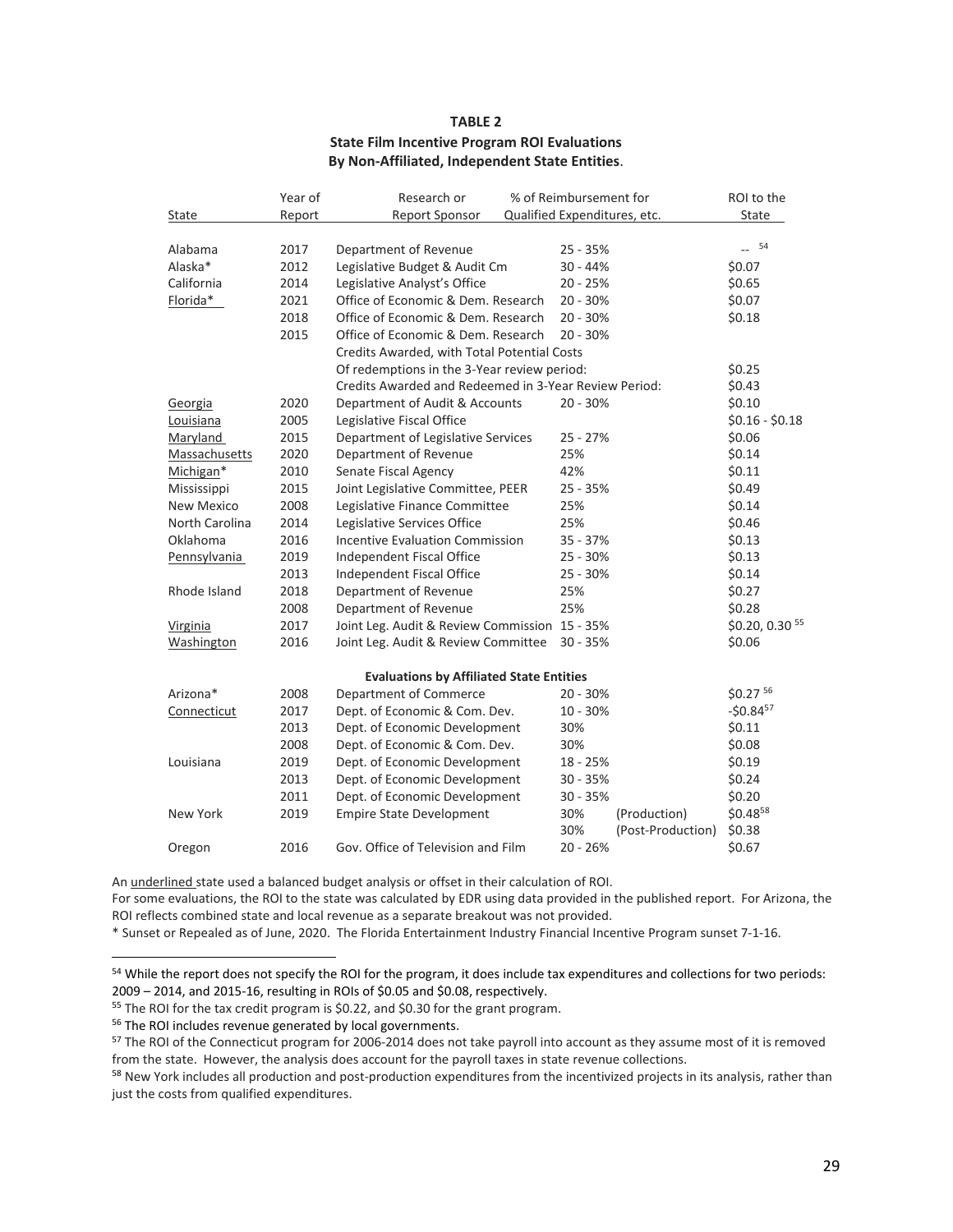#### **REFERENCES**

Bradbury, John Charles. 2020. A Comment on Georgia Department of Economic Development Report: "The Economic Impact of the Film Industry in Georgia" https://papers.ssrn.com/sol3/papers.cfm?abstract\_id=3526169

Bradbury, J.C. 2020. Do Movie Production Incentives Generate Economic Development? *Contemporary Economic Policy.* 38(2): 327‐42*.* https://papers.ssrn.com/sol3/papers.cfm?abstract\_id=3526169

Bradbury, John Charles. 2019. Film Tax Credits and the Economic Impact of the Film Industry on Georgia's Economy. *Bagwell Center Policy Brief*, July 2019. https://coles.kennesaw.edu/econopp/docs/GA\_FilmTaxCredit\_policybrief1-1.pdf

Bradbury, John Charles. 2019. Can Movie Production Incentives Grow the Economy? Evidence from Georgia and North Carolina. http://dx.doi.org/10.2139/ssrn.3432035

Button, Patrick. 2019. Do tax incentives affect business location? Evidence from motion picture production incentives. *Regional Science and Urban Economics*, July 2019: 315‐339. https://www.sciencedirect.com/science/article/abs/pii/S0166046218300152

Button, Patrick. 2018. Can Tax Incentives Create a Local Film Industry? Evidence from Louisiana and New Mexico. *Journal of Urban Affairs.* December 2018. https://www.tandfonline.com/doi/abs/10.1080/07352166.2018.1530570

Cardoso, Lucilia, CMS Estevao, CI Fernandes & H Alves. 2017. Film Induced Tourism: A Systematic Literature Review. *Tourism and Management Studies. 13(3).*

IBISWorld "US Industry (NAICS) Report 51211a," Accessed 7‐21‐20

Leiser, Stephanie. 2017. The Diffusion of State Film Incentives: A Mixed‐Methods Case Study. *Economic Development Quarterly. 31(3), 255‐267.* https://journals.sagepub.com/doi/abs/10.1177/0891242417710715

MNP, LLP. New Mexico Film Production: Tax Incentive Study. Phase III Report, July 2016. Analysis of the effects that the film and television industry has on the New Mexico tourism industry. MNP, LLP. https://www.ncsl.org/Portals/1/Documents/fiscal/evaluation\_database/New\_Mexico\_Film\_Production\_Tax\_Incen tive\_Study\_PhaseIII\_Report.pdf

MNP, LLP. New Mexico Film Production Tax Incentive Study, Phase I Report, July 21, 2014. MNP, LLP. https://www.ncsl.org/Portals/1/Documents/fiscal/evaluation\_database/New\_Mexico\_Film\_Production\_Tax\_Incen tive Study PhaseI Report.pdf

MNP, LLP. 2013. Economic and Social Impacts of the Florida Film and Entertainment Industry Financial Incentive Program. https://www.motionpictures.org/wp-content/uploads/2014/01/Economic-and-Social-Impacts-of-the-Florida‐Film‐and‐Entertainment‐Industry‐Financial‐Incentive‐Program.pdf

MNP, LLP. 2013. Supplementary Report on Film Induced Tourism.

O'Brien, Nina O. and Christianne J. Lane. 2018. Effects of economic incentives in the American film industry: an ecological approach. *Regional Studies,* 52(6): 865–875

Owens, M. and Rennhoff, A. 2019. Motion picture production incentives and filming location decisions: A discrete choice approach. *Journal of Economic Geography.* 20(3), 679‐709. (https://academic.oup.com/joeg/advance‐ article‐abstract/doi/10.1093/jeg/lby054/5205905).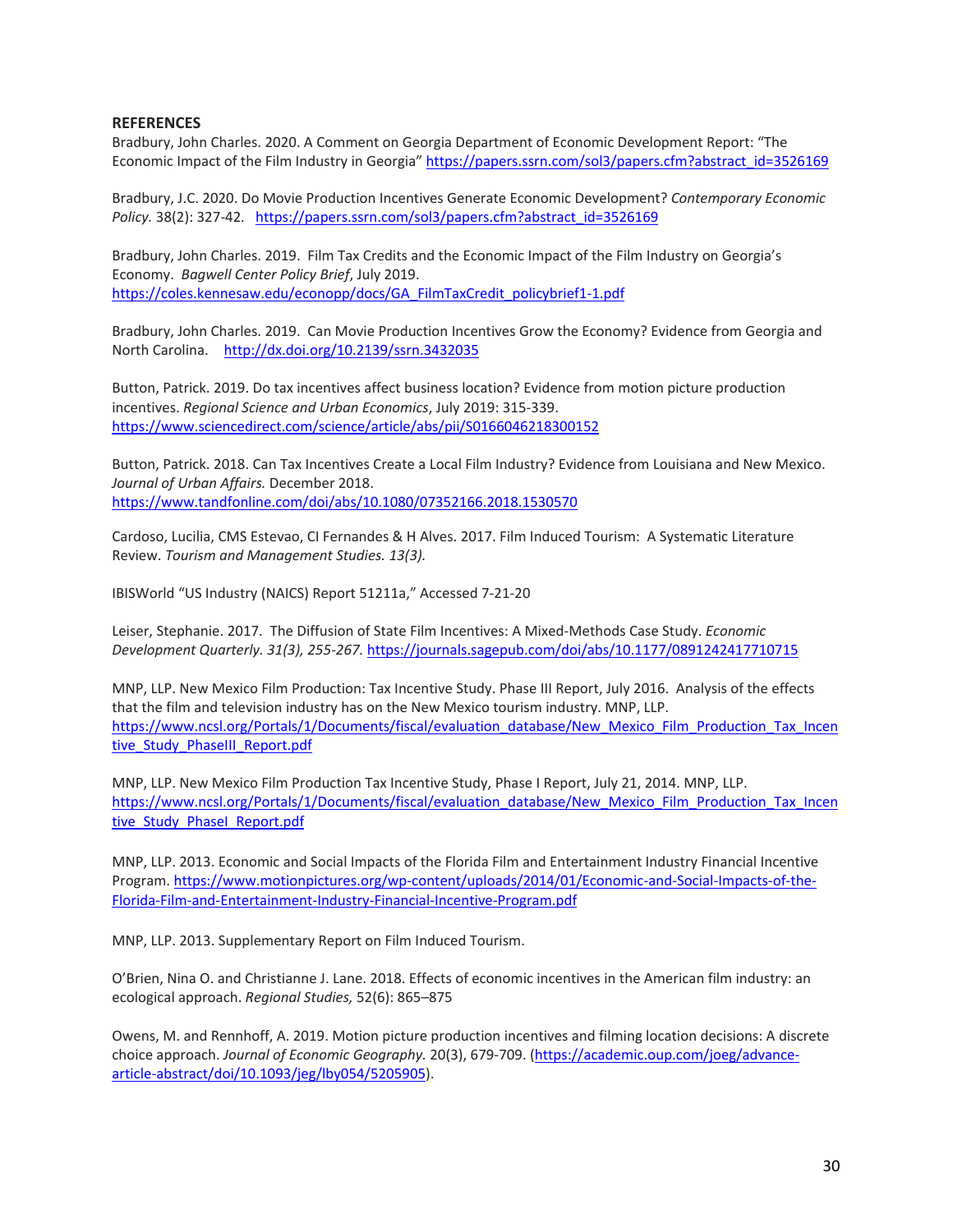Pollard, Randle B. (2017) "Cut ‐ and That's a Wrap" ‐ The Film Industry's Fleecing of State Tax Incentive Programs. *Akron Law Review.* 50:3, Article 2. http://ideaexchange.uakron.edu/akronlawreview/vol50/iss3/2

Sewordor, Emefa and David L. Sjoquist. 2016. Lights, Camera, Action: The adoption of State Film Tax Credits. *Public Budgeting and Finance*, 36(2): 5‐25

Swenson, C.W. (2017). Preliminary evidence on film production and state incentives. *Economic Development Quarterly*, 31(1): 65‐80. (https://journals.sagepub.com/doi/full/10.1177/0891242416674807 )

Thom, Michael. 2019. Do State Corporate Tax Incentives Create Jobs? Quasi‐experimental Evidence from the Entertainment Industry. *State and Local Government Review.* 51(2): 92‐103. https://journals.sagepub.com/doi/full/10.1177/0160323X19877232

Thom, Michael. 2018a. Time to Yell "Cut?" An Evaluation of the California Film and Production Tax Credit for the Motion Picture Industry. *California Journal of Politics and Policy,* 10(1): 1‐20. https://escholarship.org/content/qt3rf6v988/qt3rf6v988.pdf

Thom Michael. 2018b. Lights, Camera, but No Action? Tax and Economic Development Lessons From State Motion Picture Incentive Programs. *The American Review of Public Administration*. 48(1): 33‐51. https://journals.sagepub.com/doi/full/10.1177/0275074016651958

Thom, Michael, and Brian An. 2017. Fade to Black? Exploring Policy Enactment and Termination through the Rise and Fall of State Tax Incentives for the Motion Picture Industry. *American Politics Research* 45(1): 85–108. https://journals.sagepub.com/doi/abs/10.1177/1532673X16661819

Xu, Tina. 2016. "Staying In Hollywood and The Big Apple: The Effectiveness And Design Of Film Production Tax Credits In New York And California" *Columbia Business Law Review,* 2016(2): 426‐474*.*

Zinn, David. 2010. "Film Incentives in Michigan." Report issued by the Michigan Senate Fiscal Agency. http://www.senate.michigan.gov/sfa/publications/issues/filmincentives/film incentives.pdf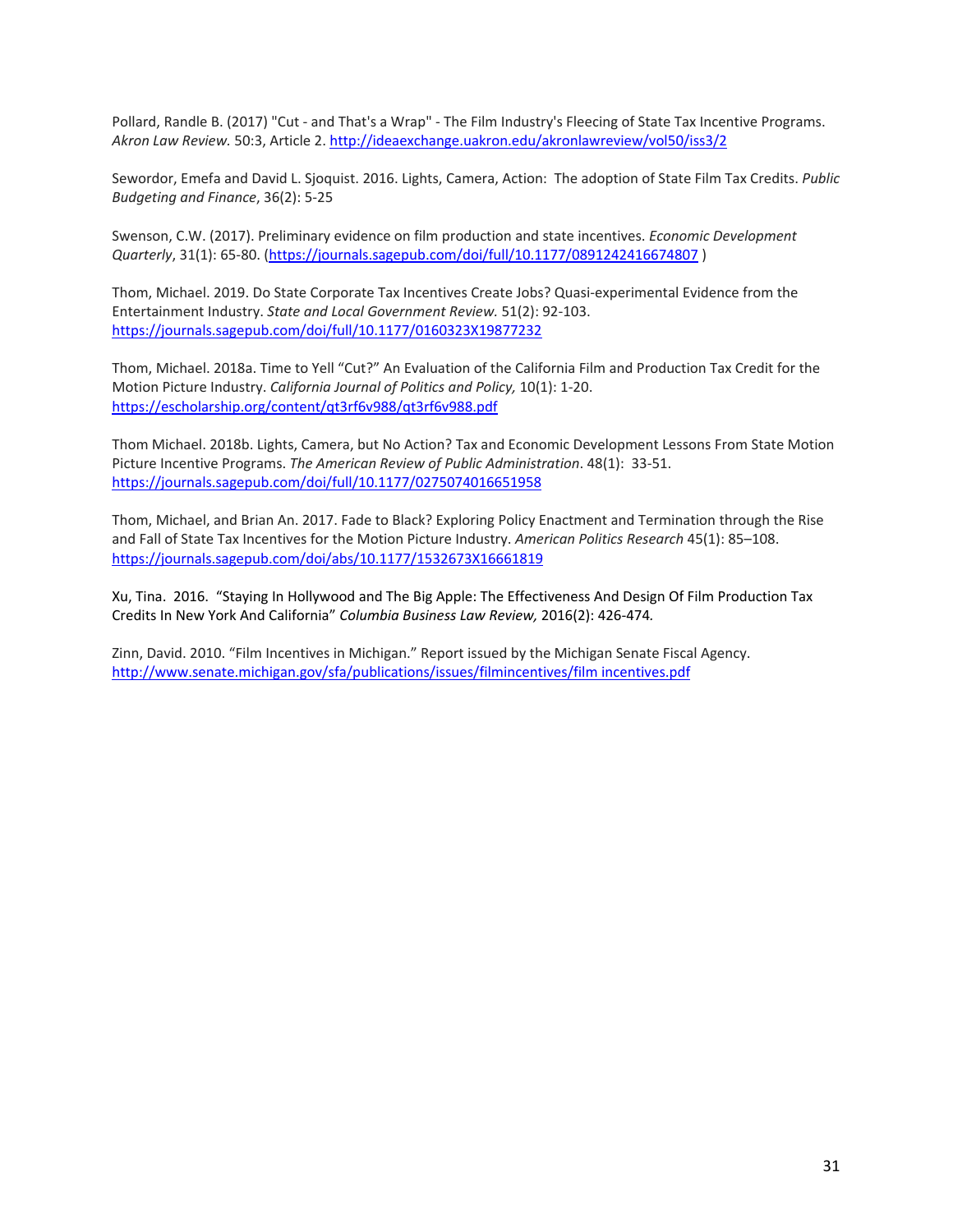#### **REFERENCES for State Film Incentive Program ROI Evaluations in TABLE 2)**

#### Alabama

Murray, Matthew and Donald Bruce. 2017. Evaluation of Alabama's Entertainment Industry Incentive Program and New Markets Development Program, Alabama Department of Revenue, March 9, 2017. http://media.al.com/news\_mobile\_impact/other/AL%20ENTERTAIN%20NEWMKTS%203%209%2017.pdf https://revenue.alabama.gov/tax-incentives/tax-incentive-reports/

Addy, Samuel. 2015. "An Evaluation of the Alabama Entertainment Industry Incentives Program." Report prepared for the University of Alabama Center for Economic Development.

#### Alaska

"Special Report on the Alaska Film Production Tax Incentive Program," Legislative Budget and Audit Committee, Division of Legislative Audit, Alaska State Legislature, August 8, 2012. http://www.legaudit.state.ak.us/pages/audits/2012/pdf/30066rpt.pdf

#### Arizona

"Motion Picture Production Tax Incentives Program, Annual Report (2008)," Arizona Department of Commerce.

#### California

"An Update on California's Film Tax Credit Programs," Legislative Analyst's Office, July 2019. https://lao.ca.gov/LAOEconTax/Article/Detail/388

"Film and Television Tax Credit Programs: Progress Report," California Film Commission (November 2019). http://film.ca.gov/wp‐content/uploads/CA‐Tax‐Credit‐Progress‐Report‐2019.pdf

"Film and Television Tax Credit Programs: Progress Report," California Film Commission (November 2018). http://film.ca.gov/wp-content/uploads/CA-Tax-Credit-Progress-Report-FINAL-DRAFT-11-2-18.pdf

"California's First Film Tax Credit Program," Legislative Analyst's Office, September, 2016.

https://www.ncsl.org/Portals/1/Documents/fiscal/evaluation\_database/2016\_Californias\_First\_Film\_Tax\_Credit\_Program.pdf

"Overview of Motion Picture Industry and State Tax Credits (2014)," Legislative Analyst Office. http://www.lao.ca.gov/reports/2014/finance/tax‐credit/film‐tv‐credit‐043014.pdf

#### Connecticut

"An Assessment of Connecticut's Tax Credit and Abatement Programs," Department of Economic and Community Development, September 2014.

http://www.ct.gov/ecd/lib/ecd/decd\_sb\_501\_sec\_27\_report\_revised\_2013\_final.pdf

"The Economic and Fiscal Impacts of Connecticut's Film Tax Credit," Department of Economic & Community Development, February 2008.

http://www.ct.gov/cct/lib/cct/Film\_Tax\_Credit\_Study\_-\_Final.pdf

#### Florida

"Return‐on‐Investment for the Entertainment Industry Incentive Programs," Office of Economic & Demographic Research, January 2021.

http://edr.state.fl.us/Content/returnoninvestment/EntertainmentIndustryIncentivePrograms2021.pdf

"Return‐on‐Investment for the Entertainment Industry Incentive Programs," Office of Economic & Demographic Research, January 2018.

http://edr.state.fl.us/Content/returnoninvestment/EntertainmentIndustryIncentivePrograms2018.pdf

"Return‐on‐Investment for the Entertainment Industry Incentive Programs," Office of Economic & Demographic Research, January 2015.

http://edr.state.fl.us/Content/returnoninvestment/EntertainmentIndustryIncentivePrograms.pdf

#### Georgia

Georgia Department of Audits and Accounts (DOAA) 2020. "Impact of the Georgia Film Tax Credit. https://www.audits.ga.gov/rsaAudits/

"Impact of the Georgia Film Tax Credit, "Georgia Department of Economic Development. January, 2020. https://www.audits.ga.gov/rsaAudits/

#### Louisiana

"Film and Video Tax Incentives: Estimated Economic and Fiscal Impacts," Greg Albrecht, Chief Economist, LA Legislative Fiscal Office, March, 2005.

http://lfo.louisiana.gov/files/revenue/FilmVideoIncentives.pdf

"Economic and Fiscal Impact of Louisiana Entertainment Tax Credits." Camoin Associates, 2019. https://louisianaentertainment.gov/docs/default-source/default-library/2019-economic-fiscal-impact-of-louisiana-entertainmenttax‐credits.pdf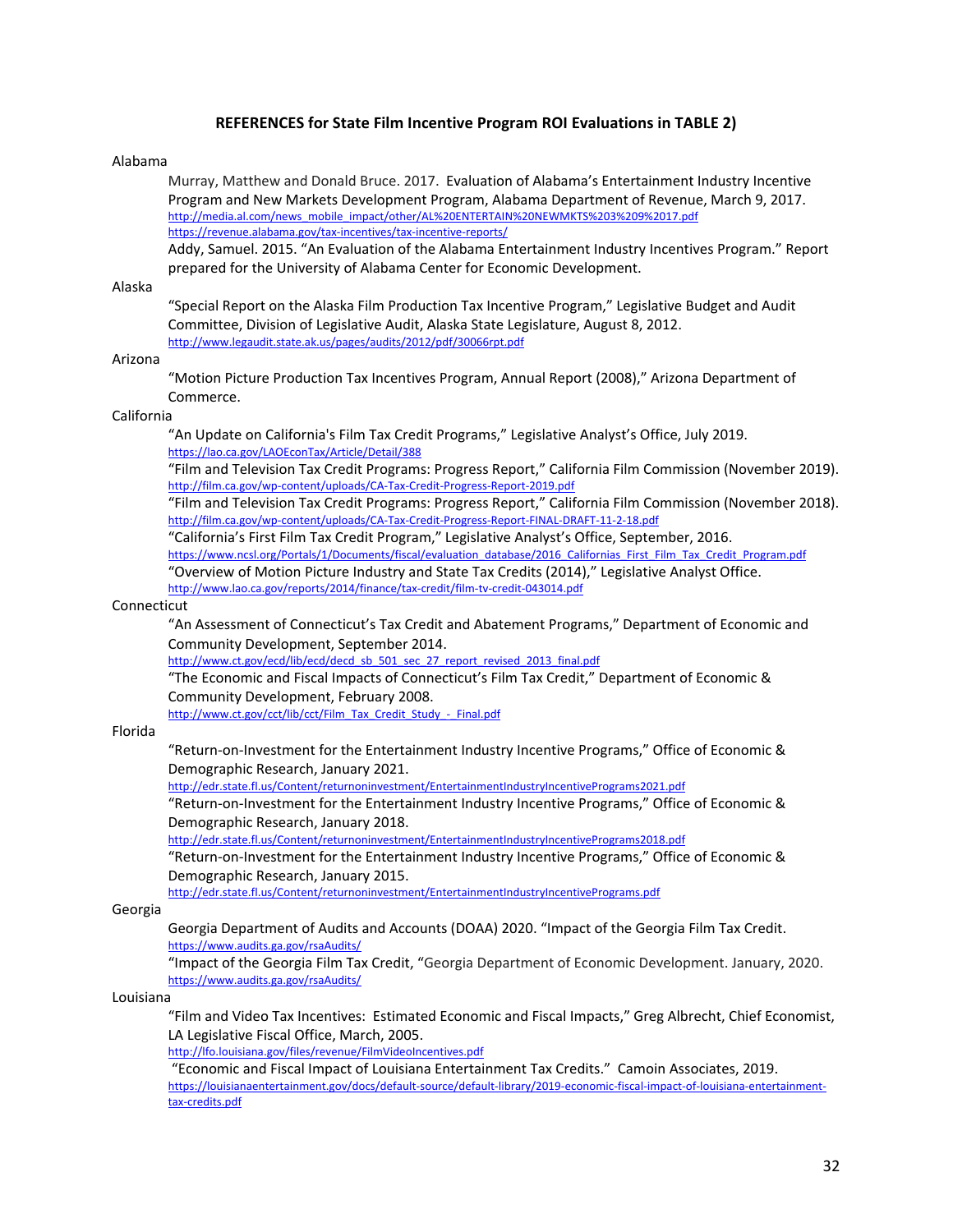"The Economic Impact of Louisiana's Entertainment Tax Credit Program." Loren C. Scott & Associates, Inc., April 2013.

http://louisianaentertainment.gov/docs/main/2013\_OEID\_Program\_Impact\_Report\_(FINAL).pdf

"Fiscal & Economic Analysis of Louisiana's Entertainment Incentives," BaxStarr Consulting Group, LLC., April 18, 2011.

http://louisianaentertainment.gov/docs/main/louisiana\_entertainment\_2011\_economic\_impact\_analysis.pdf

#### Maryland

"Evaluation of the Maryland Film Production Activity Tax Credit," Maryland Department of Legislative Service, Office of Policy Analysis, September, 2015.

https://www.ncsl.org/Portals/1/Documents/fiscal/evaluation\_database/Evaluation\_of\_the\_Maryland\_Film\_Production\_Activity\_Ta x\_Credit.pdf

#### Massachusetts

Massachusetts Department of Revenue. 2020. Report on the Impact of Massachusetts Film Industry Tax Incentives through Calendar Year 2016.

https://archives.lib.state.ma.us/bitstream/handle/2452/821522/ocn898214406-2016.pdf?sequence=1&isAllowed=y

Massachusetts Department of Revenue. 2009. Report on the Massachusetts Film Industry Tax Incentive. file:///C:/Users/COOPER.DAVID/Documents/EDI%20‐%20Film/Mass%20DOR%202009%20film%20incentive%20report%20.pdf

#### Michigan

"Film Incentives in Michigan," David Zin, Economist, Senate Fiscal Agency, September 2010. http://www.senate.michigan.gov/sfa/publications/issues/filmincentives/filmincentives.pdf

#### Mississippi

Joint Legislative Committee on Performance Evaluation and Expenditure Review (PEER). 2015. An evaluation of the effectiveness of the Mississippi film office. Report to the Mississippi Legislature. Peer Report 602.

https://www.peer.ms.gov/reports/rpt602.pdf

#### New Mexico

"The Film Industry in New Mexico and the Provision of Tax Incentives," Anthony V. Pop and James Peach, Arrowhead Center, Office of Policy Analysis, New Mexico State University, August 26, 2008. http://arrowheadcenter.nmsu.edu/sites/default/files/uploadecd/filmindustryfinal.pdf

#### New York

"Economic Impact Of The Film Industry In New York State, 2017 & 2018," Prepared for Empire State Development. May, 2019.

https://esd.ny.gov/sites/default/files/Camoin\_NYS-FilmReport-2017-18.pdf

#### North Carolina

McHugh, Patrick and Barry Boardman, Fiscal Research Division of the Legislative Services Office of the North Carolina General Assembly, Memo to Representative Rich Catlin, RE: Preliminary Review of Handfield Film Study, 4/03/14.

http://www.wral.com/asset/news/state/nccapitol/2014/10/10/14064037/Review\_of\_Handfield\_Film\_Study\_-\_Rep\_Catlin\_1\_.pdf Oklahoma

State of Oklahoma Incentive Evaluation Commission: "Film Enhancement Rebate Program, Final Report." November 28, 2016.

https://iec.ok.gov/sites/g/files/gmc216/f/Film%20Incentive%20Rebate%20Final%20Evaluation\_112817.pdf

#### Oregon

The Media Industry in Oregon: Incentive and Impact Analysis," Northwest Economic Research Center College of Urban and Public Affairs, December, 2016.

https://www.pdx.edu/nerc/sites/www.pdx.edu.nerc/files/NERC%202016%20Oregon%20Film%20Report%20Final%202‐2.pdf Pennsylvania

Pennsylvania Film Production Tax Credit: An Evaluation of Program Performance, January, 2019. Pennsylvania Independent Fiscal Office.

https://www.pafia.org/resources/Documents/TC\_2019\_Film\_Production\_Tax\_Credit\_Report.pdf

"Uncapping the Film Production Tax Credit: A Fiscal and Economic Analysis," Special Report 2013‐5, Independent Fiscal Office of the PA General Assembly, May 31, 2013.

http://finance.pasenategop.com/files/2013/10/IFO‐Report‐on‐Film‐Production‐Tax‐Credit.pdf